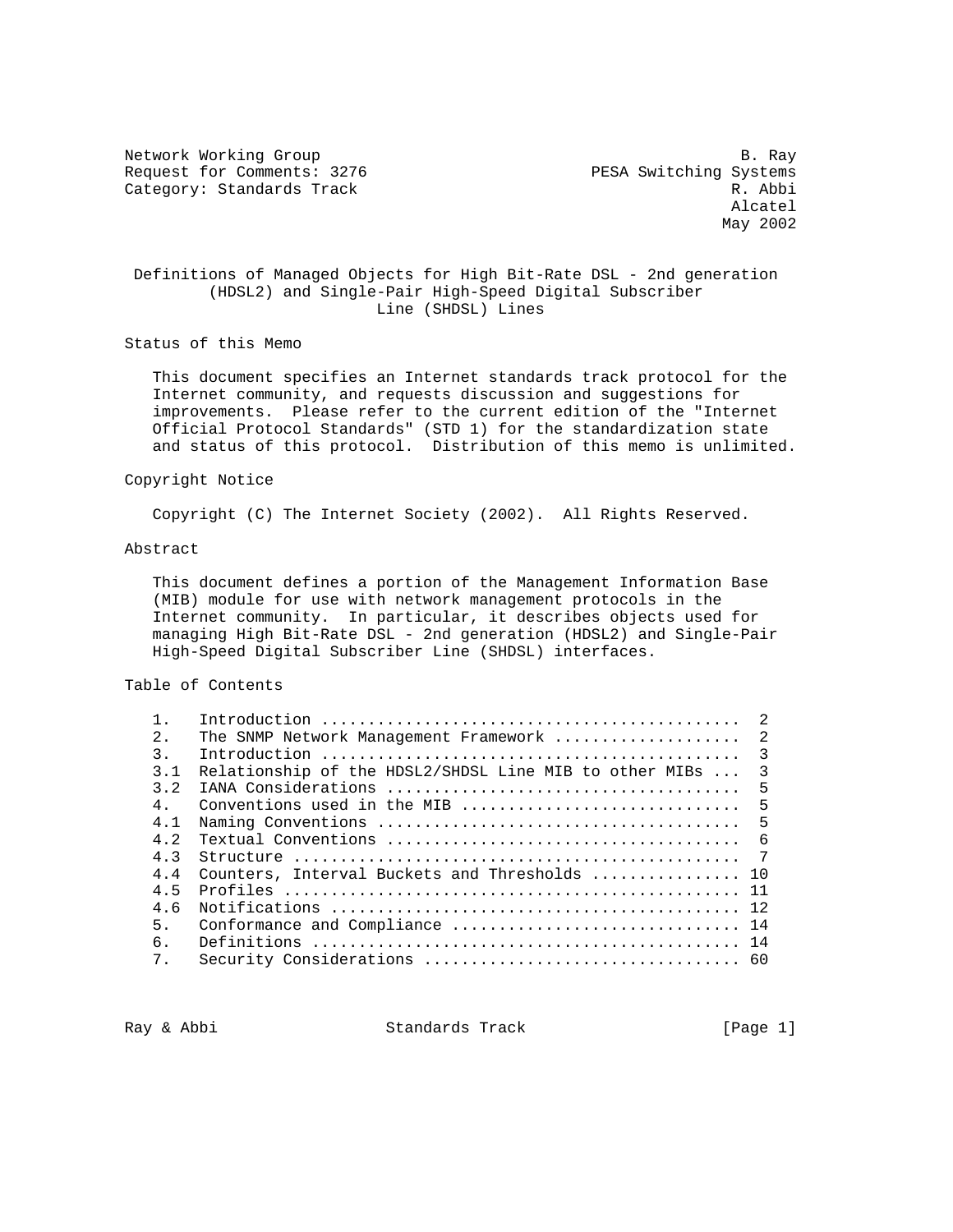|  | 10. Intellectual Property Notice  65 |  |
|--|--------------------------------------|--|
|  |                                      |  |
|  |                                      |  |
|  |                                      |  |

1. Introduction

 This document defines a portion of the Management Information Base (MIB) module for use with network management protocols in the Internet community. In particular, it describes objects used for managing High Bit-Rate DSL - 2nd generation (HDSL2) [18] and Single- Pair High-Speed Digital Subscriber Line (SHDSL) interfaces [19].

2. The SNMP Management Framework

 The SNMP Management Framework presently consists of five major components:

- o An overall architecture, described in RFC 2571 [1].
- o Mechanisms for describing and naming objects and events for the purpose of management. The first version of this Structure of Management Information (SMI) is called SMIv1 and is described in STD 16, RFC 1155 [2], STD 16, RFC 1212 [3], and RFC 1215 [4]. The second version, called SMIv2, is described in STD 58, RFC 2578 [5], RFC 2579 [6], and RFC 2580 [7].
- o Message protocols for transferring management information. The first version of the SNMP message protocol is called SNMPv1 and is described in STD 15, RFC 1157 [8]. A second version of the SNMP message protocol, which is not an Internet standards track protocol, is called SNMPv2c and described is in RFC 1901 [9] and RFC 1906 [10]. The third version of the message protocol is called SNMPv3 and is described in RFC 1906 [10], RFC 2572 [11], and RFC 2574 [12].
- o Protocol operations for accessing management information. The first set of protocol operations and associated PDU formats is described in STD 15, RFC 1157 [8]. A second set of protocol operations and associated PDU formats is described in RFC 1905 [13].
- o A set of fundamental applications described in RFC 2573 [14] and the view-based access control mechanism described in RFC 2575 [15].

Ray & Abbi Standards Track [Page 2]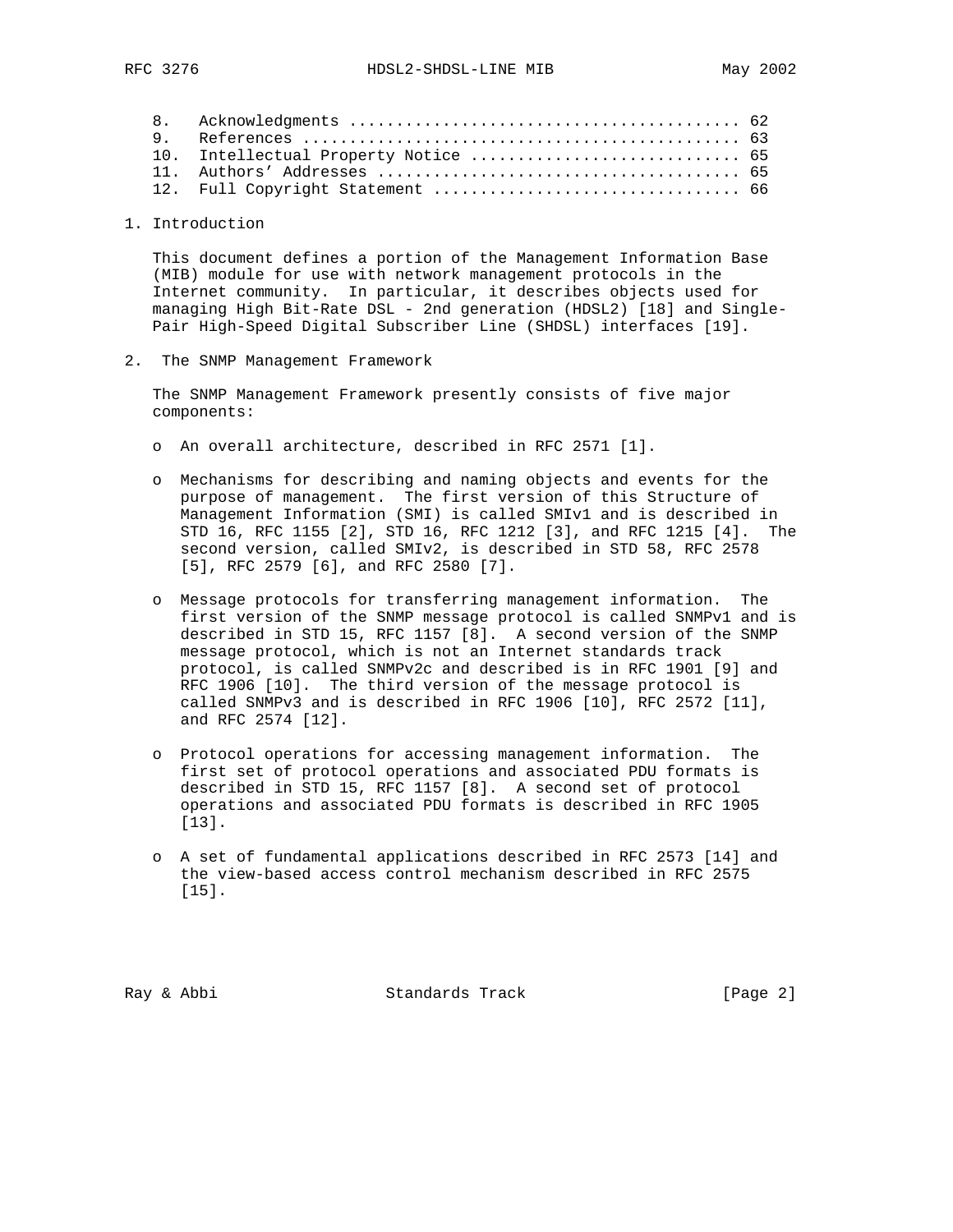A more detailed introduction to the current SNMP Management Framework can be found in RFC 2570 [16].

 Managed objects are accessed via a virtual information store, termed the Management Information Base or MIB. Objects in the MIB are defined using the mechanisms defined in the SMI.

 This memo specifies a MIB module that is compliant to the SMIv2. A MIB conforming to the SMIv1 can be produced through the appropriate translations. The resulting translated MIB must be semantically equivalent, except where objects or events are omitted because no translation is possible (use of Counter64). Some machine readable information in SMIv2 will be converted into textual descriptions in SMIv1 during the translation process. However, this loss of machine readable information is not considered to change the semantics of the MIB.

 The key words "MUST", "MUST NOT", "REQUIRED", "SHALL", "SHALL NOT", "SHOULD", "SHOULD NOT", "RECOMMENDED", "MAY", and "OPTIONAL" in this document are to be interpreted as described in RFC 2119 [17].

3. Introduction

 This document describes an SNMP MIB for managing HDSL2/SHDSL Lines. These definitions are based upon the specifications for the HDSL2 and SHDSL Embedded Operations Channel (EOC) as defined in ANSI T1E1.4/2000-006 [18] and ITU G.991.2 [19].

 The MIB is located in the MIB tree under MIB 2 transmission, as discussed in the MIB-2 Integration (RFC 1213 [20] and RFC 2863 [21]) section of this document.

3.1. Relationship of the HDSL2/SHDSL Line MIB to other MIBs

 This section outlines the relationship of this MIB with other MIBs described in RFCs. Specifically, IF-MIB as presented in RFC 2863 [21] is discussed.

3.1.1 General IF-MIB Integration (RFC 2863)

 The HDSL2/SHDSL Line MIB specifies the detailed attributes of a data interface. As such, it needs to integrate with RFC 2863 [21]. The IANA has assigned the following ifTypes to HDSL2 and SHDSL:

Ray & Abbi Standards Track [Page 3]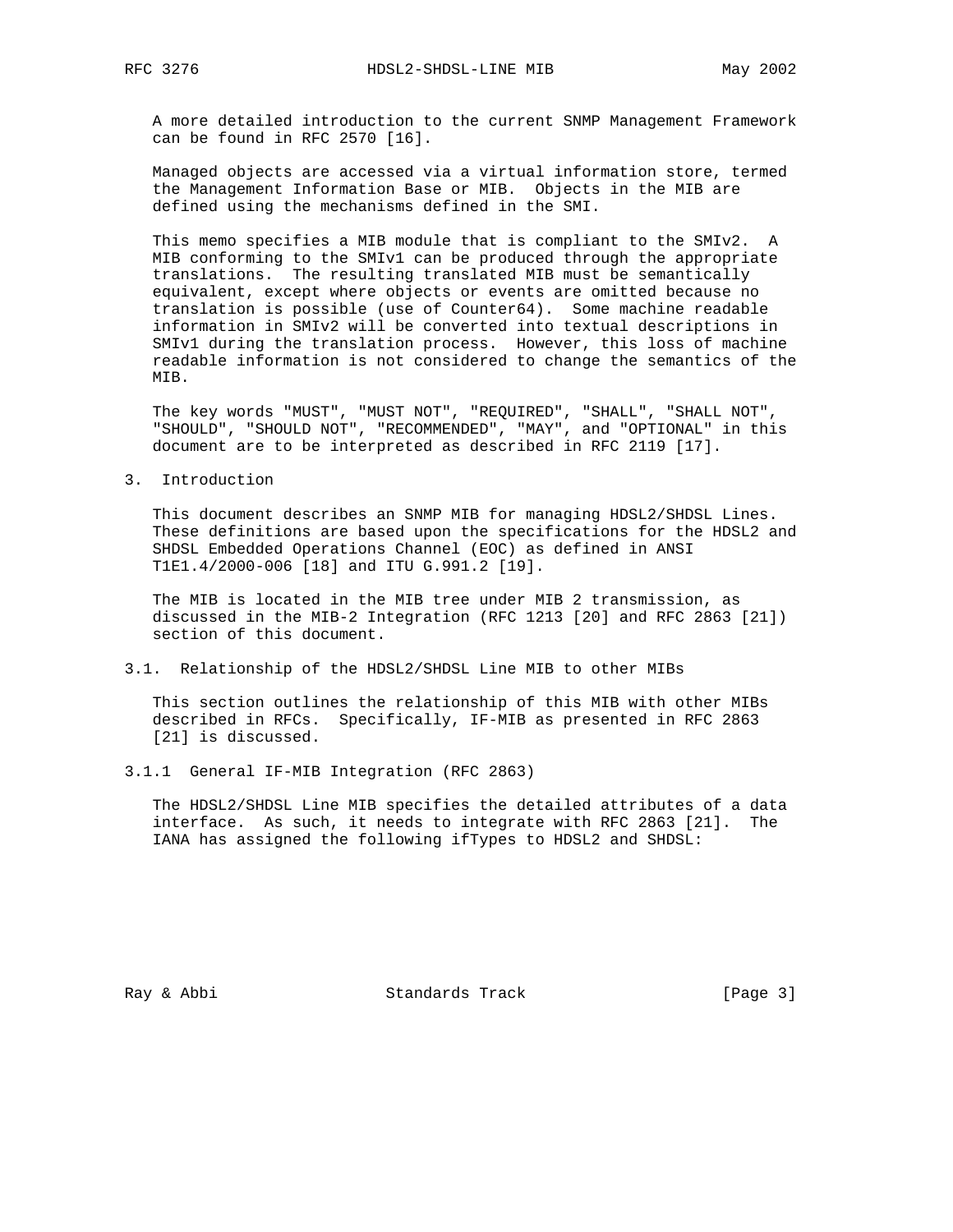```
 IANAifType ::= TEXTUAL-CONVENTION
     ...
 SYNTAX INTEGER {
     ...
     hdsl2 (168), -- High Bit-Rate DSL, 2nd generation
    shdsl (169), -- Multirate HDSL2
     ...
     }
```
 Note that the ifFixedLengthGroup from RFC 2863 [21] MUST be supported and that the ifRcvAddressGroup does not apply to this MIB.

3.1.2 Usage of ifTable

 The MIB branch identified by this ifType contains tables appropriate for this interface type. Most such tables extend the ifEntry table, and are indexed by ifIndex. For interfaces in systems implementing this MIB, those table entries indexed by ifIndex MUST be persistent.

 The following attributes are part of the mandatory ifGeneral group in RFC 2863 [21], and are not duplicated in the HDSL2/SHDSL Line MIB.

Ray & Abbi Standards Track [Page 4]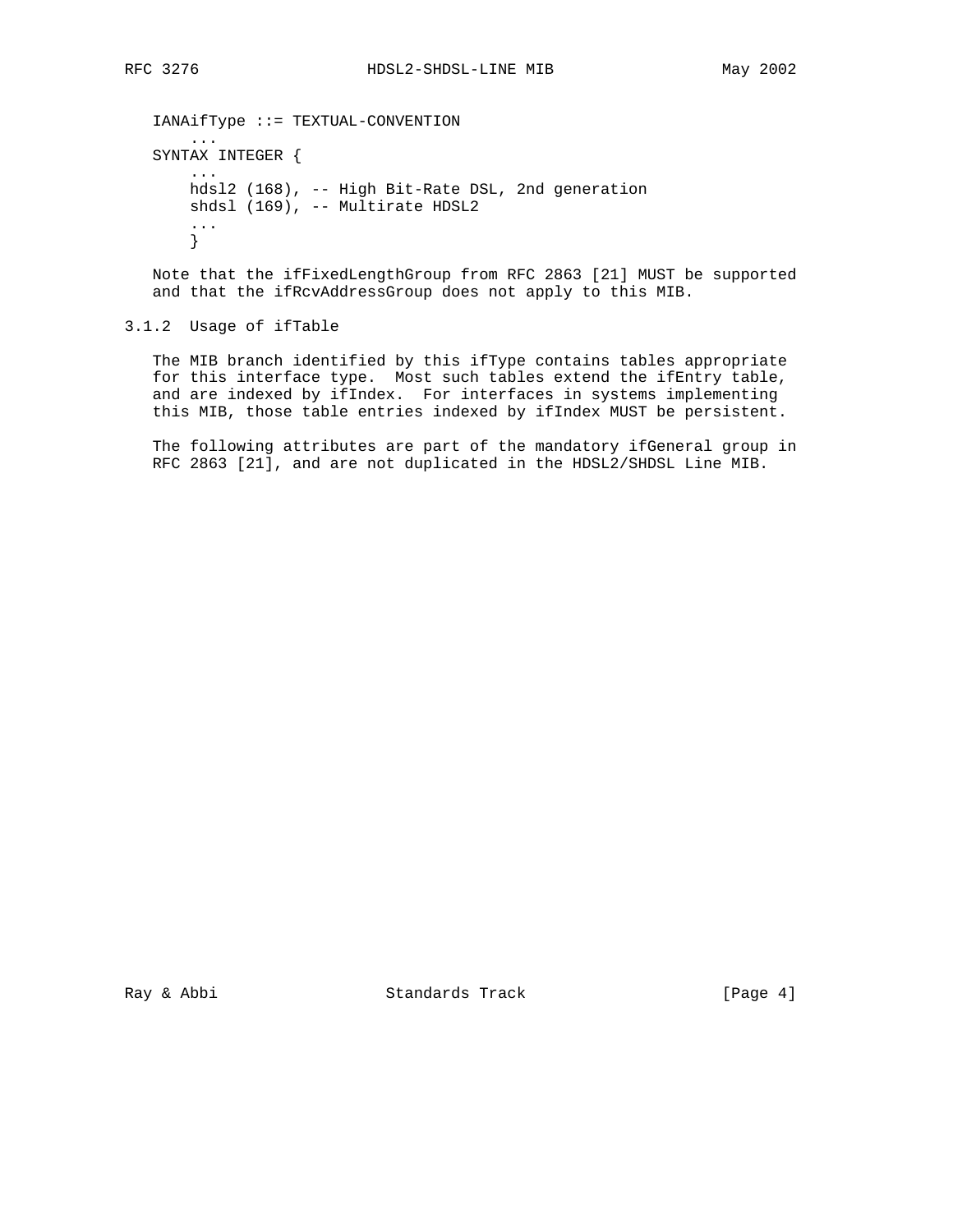===================================================================

| ifIndex                | Interface index.                                                     |
|------------------------|----------------------------------------------------------------------|
| ifDescr                | See interfaces MIB [21].                                             |
| ifType                 | $hds12(168)$ or $shds1(169)$ .                                       |
| ifSpeed                | Set as appropriate.<br>(This is fixed at 1552000 for HDSL2<br>lines) |
| ifPhysAddress          | This object MUST have an octet string<br>with zero length.           |
| ifAdminStatus          | See interfaces MIB [21].                                             |
| ifOperStatus           | See interfaces MIB [21].                                             |
| ifLastChange           | See interfaces MIB [21].                                             |
| ifName                 | See interfaces MIB [21].                                             |
| ifLinkUpDownTrapEnable | Default to enabled $(1)$ .                                           |
| ifHighSpeed            | Set as appropriate.<br>(For HDSL2 lines, this is fixed at 2)         |
| ifConnectorPresent     | Set as appropriate.                                                  |
|                        |                                                                      |

Figure 1: Use of ifTable Objects

3.2 IANA Considerations

 The HDSL2-SHDSL-LINE-MIB module requires the allocation of a single object identifier for its MODULE-IDENTITY. The IANA has allocated this object identifier in the transmission subtree (48), defined in the SNMPv2-SMI MIB module.

- 4. Conventions used in the MIB
- 4.1. Naming Conventions
	- A. xtuC refers to a central site terminal unit; H2TU-C for HDSL2, or STU-C for SHDSL.
	- B. xtuR refers to a remote site terminal unit; H2TU-R for HDSL2, or STU-R for SHDSL.
	- C. xtu refers to a terminal unit; either an xtuC or xtuR.

Ray & Abbi Standards Track [Page 5]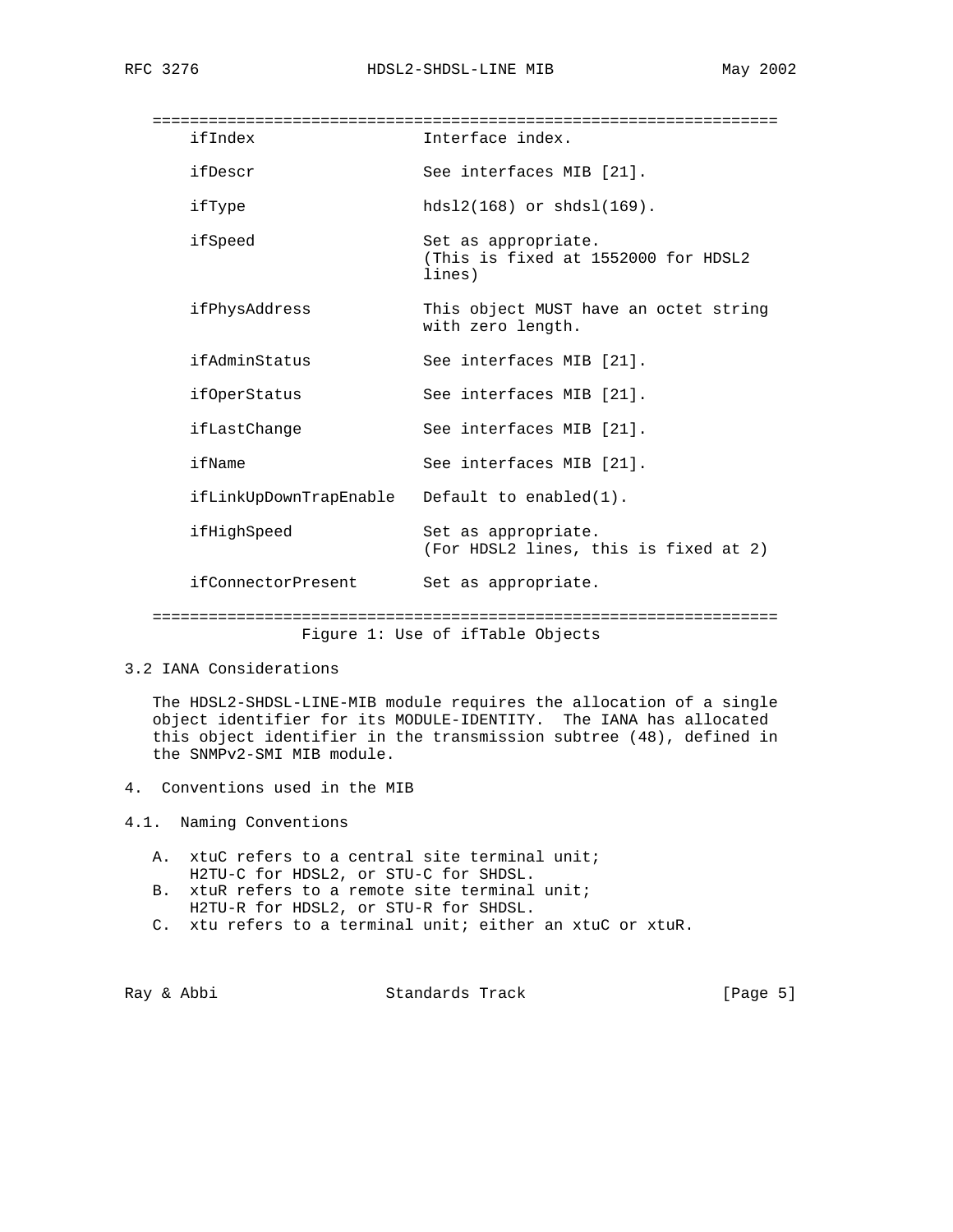- D. xru refer to a regenerator unit; H2RU for HDSL2, or SRU for SHDSL.
- E. xU refers to any HDSL2/SHDSL unit; either an xtu or xru.
- F. CRC is cyclic redundancy check [19].
- G. ES means errored second [19].
- H. LOSW means loss of sync word [19].
- I. LOSWS means LOSW seconds [19].
- J. SES means severely errored second [19].
- K. SNR means signal-to-noise ratio [19].
- L. UAS means unavailable second [19].
- 4.2. Textual Conventions

 The following textual conventions are defined to reflect the line topology in the MIB (further discussed in the following section) and to define the behavior of the statistics to be maintained by an agent.

o Hdsl2ShdslUnitId:

 Attributes with this syntax uniquely identify each unit in a HDSL2/SHDSL span. It mirrors the EOC addressing mechanism:

| xtuC(1)              | - CO terminal unit            |
|----------------------|-------------------------------|
| xtuR(2)              | - CPE terminal unit           |
| $xru1(3)$ $xru8(10)$ | - regenerators, numbered from |
|                      | central office side           |

o Hdsl2ShdslUnitSide:

Attributes with this syntax reference the two sides of a unit:

 networkSide(1) - N in figure 2, below customerSide(2) - C in figure 2, below

o Hdsl2ShdslWirePair:

 Attributes with this syntax reference the wire-pairs connecting the units:

wirePair1(1) - First pair for HDSL2/SHDSL.

 $wirePair2(2)$  - Optional second pair for SHDSL only.

o Hdsl2ShdslTransmissionModeType:

 Attributes with this syntax specify the regional setting for a SHDSL line. Specified as a BITS construct, the two mode types are:

Ray & Abbi Standards Track [Page 6]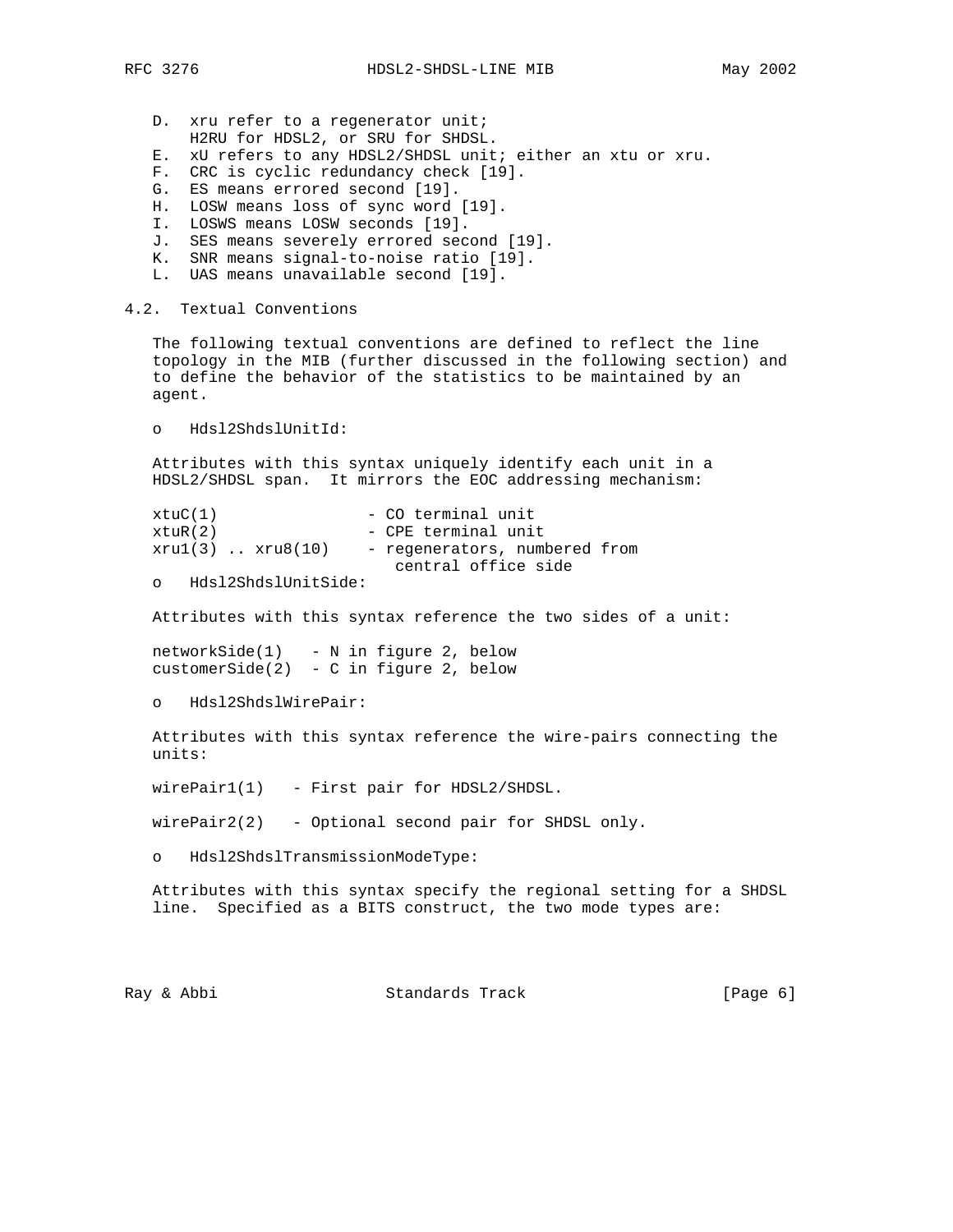region1 - ITU-T G.991.2 Annex A region2 - ITU-T G.991.2 Annex B

o Hdsl2ShdslPerfCurrDayCount:

 Attributes with this syntax define the behavior of the 1-day (24 hour) gauges found in the MIB.

o Hdsl2Shdsl1DayIntervalCount:

 Attributes with this syntax define the behavior of the 1-day (24 hour) interval counters found in the MIB.

o Hdsl2ShdslPerfTimeElapsed:

 Attributes with this syntax define the behavior of the elapsed time counters found in the MIB.

o Hdsl2ShdslPerfIntervalThreshold:

 Attributes with this syntax define the behavior of the alarm thresholds found in the MIB.

o Hdsl2ShdslClockReferenceType

 Attributes with this syntax define the clock references for the HDSL2/SHDSL span.

4.3. Structure

The MIB is structured into following MIB groups:

o Span Configuration Group:

 This group supports MIB objects for configuring parameters for the HDSL2/SHDSL span. It contains the following table:

- hdsl2ShdslSpanConfTable

o Span Status Group:

 This group supports MIB objects for retrieving span status information. It contains the following table:

- hdsl2ShdslSpanStatusTable

Ray & Abbi Standards Track [Page 7]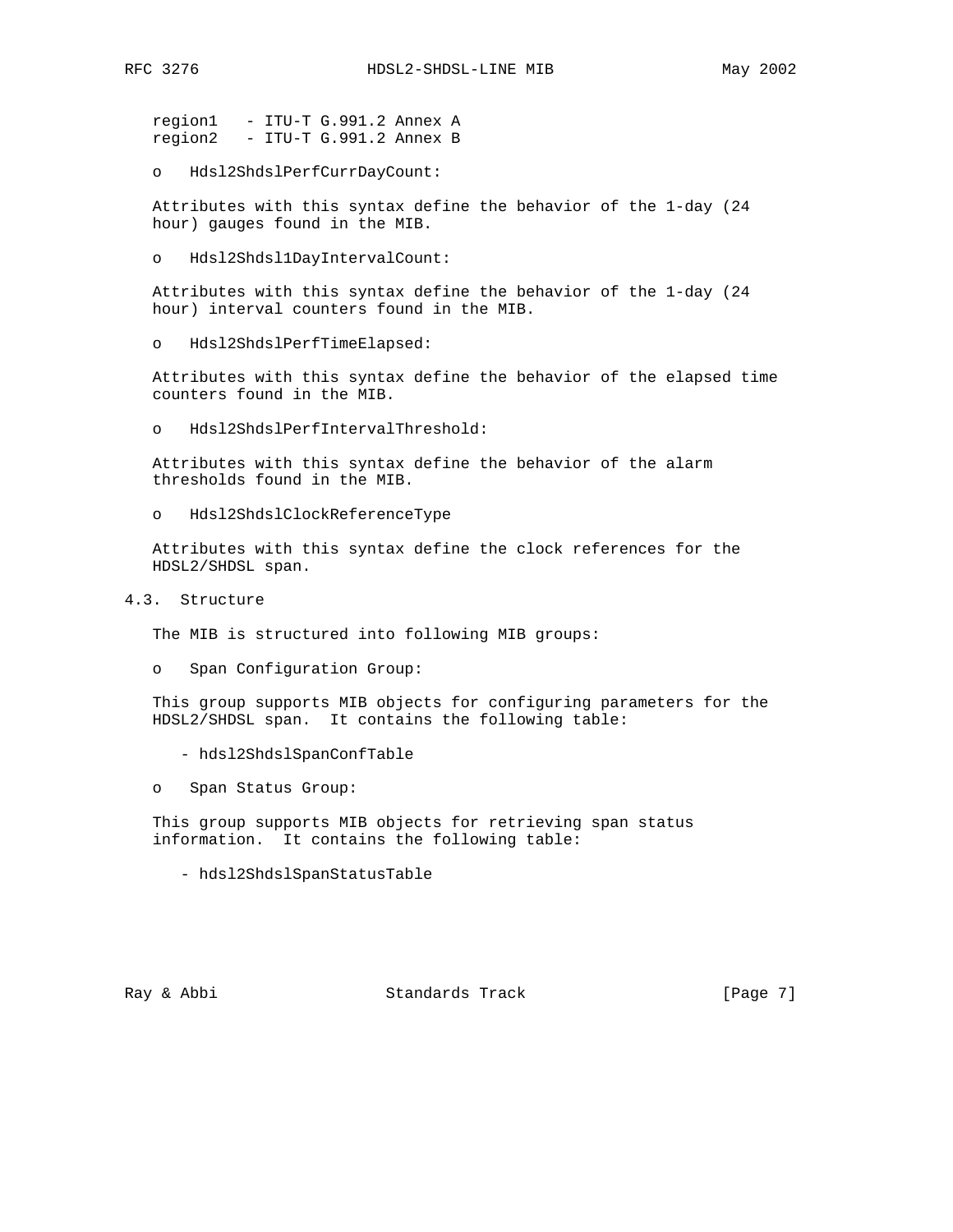o Unit Inventory Group:

 This group supports MIB objects for retrieving unit inventory information about units in HDSL2/SHDSL lines via the EOC. It contains the following table:

- hdsl2ShdslInventoryTable
- o Segment Endpoint Configuration Group:

 This group supports MIB objects for configuring parameters for the HDSL2/SHDSL segment endpoints. It contains the following table:

- hdsl2ShdslEndpointConfTable
- o Segment Endpoint Current Status/Performance Group:

 This group supports MIB objects that provide the current status/performance information relating to segment endpoints. It contains the following table:

- hdsl2ShdslEndpointCurrTable
- o Segment Endpoint 15-Minute Interval Status/Performance Group:

 This group supports MIB objects that provide historic status/performance information relating to segment endpoints in 15 minute intervals. It contains the following table:

- hdsl2Shdsl15MinIntervalTable

o Segment Endpoint 1-Day Interval Status/Performance Group:

 This group supports MIB objects that provide historic status/performance information relating to segment endpoints in 1-day intervals. It contains the following table:

- hdsl2Shdsl1DayIntervalTable
- o Maintenance Group:

 This group supports MIB objects for performing maintenance operations such as loopbacks for HDSL2/SHDSL lines. It contains the following table(s):

- hdsl2ShdslEndpointMaintTable
- hdsl2ShdslUnitMaintTable

Ray & Abbi Standards Track [Page 8]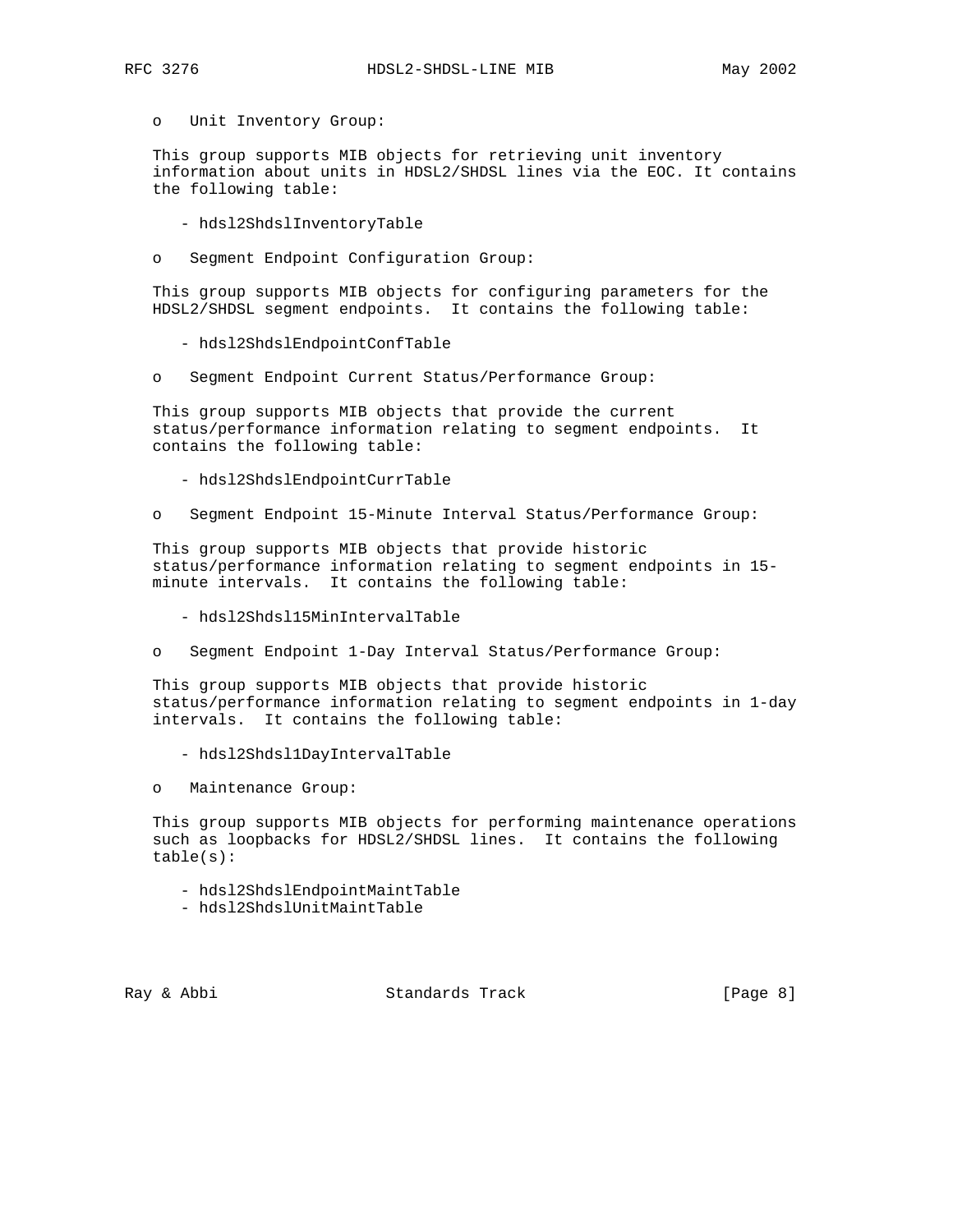o Span Configuration Profile Group:

 This group supports MIB objects for defining configuration profiles for HDSL2/SHDSL Spans. It contains the following table:

- hdsl2ShdslSpanConfProfileTable
- o Segment Endpoint Alarm Configuration Profile Group:

 This group supports MIB objects for defining alarm configuration profiles for HDSL2/SHDSL Segment Endpoints. It contains the following table:

- hdsl2ShdslEndpointAlarmConfProfileTable
- o Notifications Group:

This group defines the notifications supported for HDSL2/SHDSL lines:

- hdsl2ShdslLoopAttenCrossing
- hdsl2ShdslSNRMarginCrossing
- hdsl2ShdslPerfESThresh
- hdsl2ShdslPerfSESThresh
- hdsl2ShdslPerfCRCanomaliesThresh
- hdsl2ShdslPerfLOSWSThresh
- hdsl2ShdslPerfUASThresh
- hdsl2ShdslSpanInvalidNumRepeaters
- hdsl2ShdslLoopbackFailure
- hdsl2ShdslpowerBackoff
- hdsl2ShdsldeviceFault
- hdsl2ShdsldcContinuityFault
- hdsl2ShdslconfigInitFailure
- hdsl2ShdslprotocolInitFailure
- hdsl2ShdslnoNeighborPresent
- hdsl2ShdslLocalPowerLoss

#### 4.3.1 Line Topology

 An HDSL2/SHDSL Line consists of a minimum of two units - xtuC (the central termination unit) and an xtuR (the remote termination unit). The line may optionally support up to 8 repeater/regenerator units (xru) as shown in the figure below.

Ray & Abbi Standards Track [Page 9]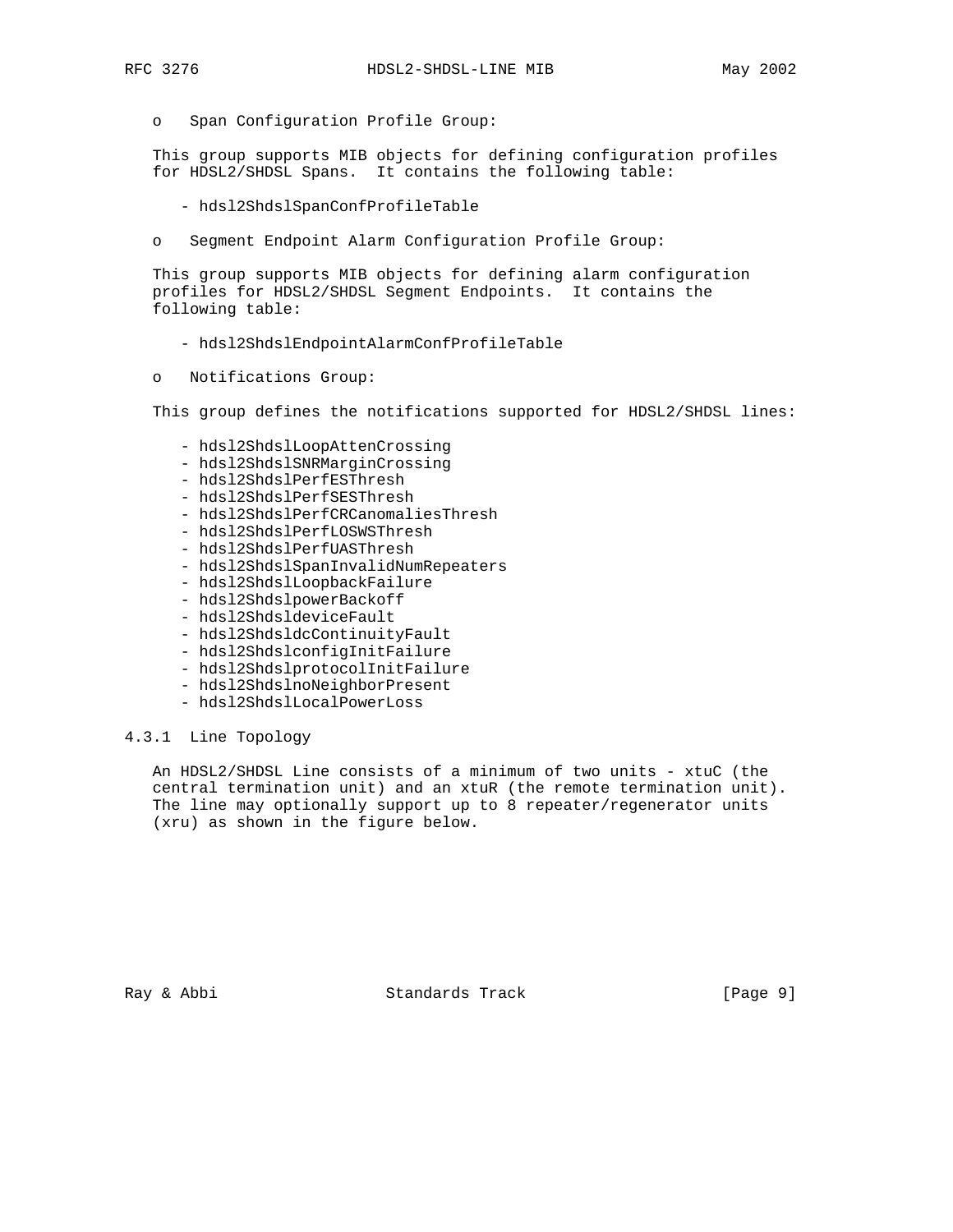<-- Network Side Customer Side -->

 |</////////////////// HDSL2/SHDSL Span ////////////////////>| <˜˜˜> <˜˜˜> HDSL2/SHDSL Segments <˜˜˜> +-------+ +-------+ +-------+ +-------+ +-------+ + C=1=N C=1=N C=..1..=N C=1=N + | xtuC | | xru1 | | xru2 | | xru8 | | xtuR | + C=2=N C=2=N C=..2..=N C=2=N + +-------+ +-------+ +-------+ +-------+ +-------+ Key: <////> HDSL2/SHDSL Span <˜˜˜˜> HDSL2/SHDSL Segment =1= HDSL2/SHDSL wire-pair-1 =2= SHDSL optional wire-pair-2 (Not applicable to HDSL2) C Customer Side Segment Endpoint (modem) N Network Side Segment Endpoint (modem)

Figure 2: General topology for an HDSL2/SHDSL Line

4.4. Counters, Interval Buckets and Thresholds

 For SNR Margin, Loop Attenuation, ES, SES, CRC anomalies, LOSW, and UAS, there are event counters, current 15-minute and 0 to 96 15 minute history bucket(s) of "interval-counters", as well as current and 0 to 30 previous 1-day interval-counter(s). Each current 15 minute event bucket has an associated threshold notification.

 Unlike RFC 2493 [22] and RFC 2662 [23], there is no representation in the MIB for invalid buckets. In those cases where the data for an interval is suspect or known to be invalid, the agent MUST NOT report the interval. If the current 15-minute event bucket is determined to be invalid, notifications based upon the value of the event bucket MUST NOT be generated.

 Not reporting an interval will result in holes in the associated table. For example, the table, hdsl2Shdsl15MinIntervalTable, is indexed by { ifIndex, hdsl2ShdslInvIndex, hdsl2ShdslEndpointSide, hdsl2ShdslEndpointWirePair, hdsl2Shdsl15MinIntervalNumber}. If interval 12 is determined to be invalid but intervals 11 and 13 are valid, a Get Next operation on the indices .1.1.1.1.11 would return indices .1.1.1.1.13.

Ray & Abbi Standards Track [Page 10]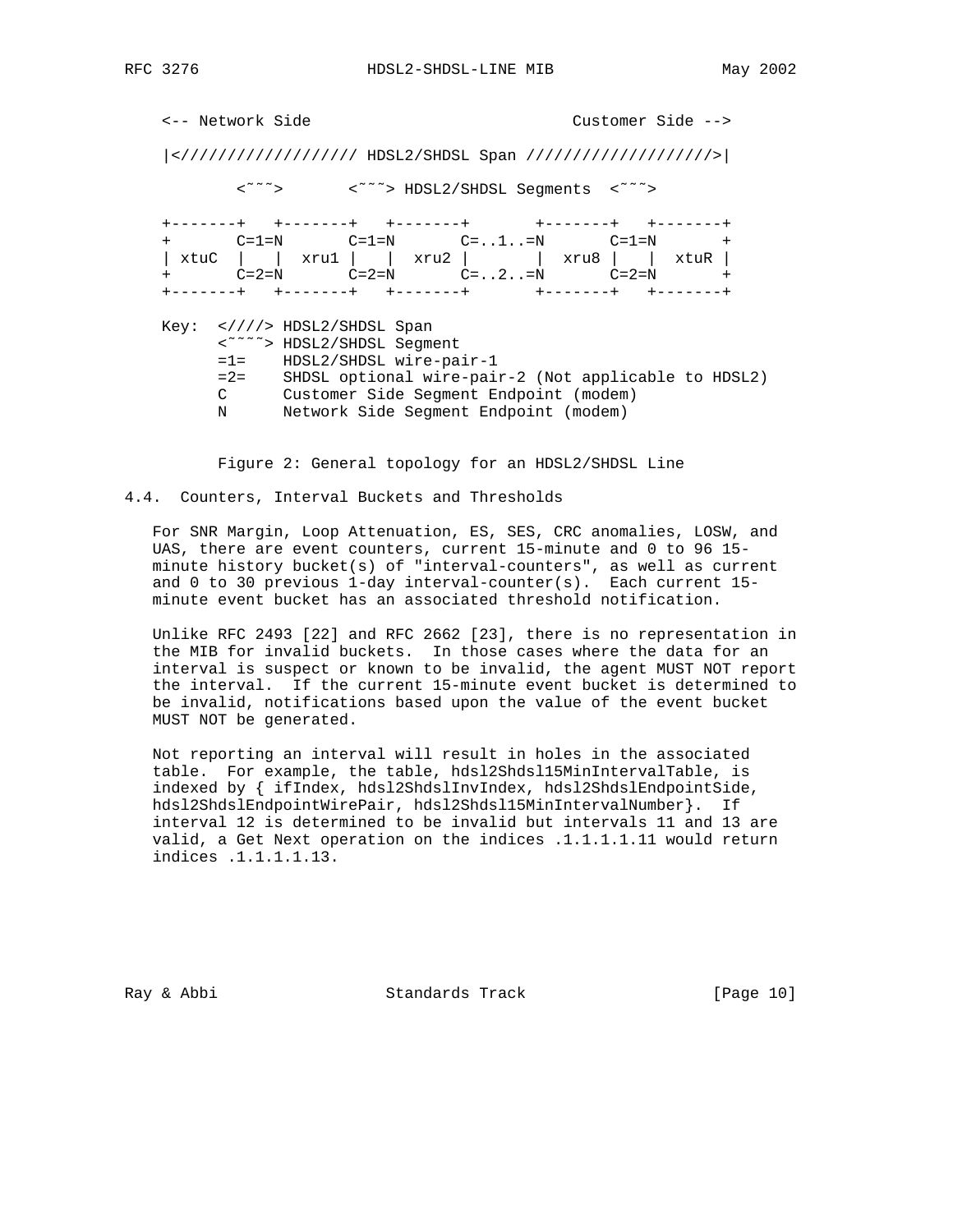There is no requirement for an agent to ensure a fixed relationship between the start of a fifteen minute interval and any wall clock; however some implementations may align the fifteen minute intervals with quarter hours. Likewise, an implementation may choose to align one day intervals with the start of a day.

 Counters are not reset when an xU is reinitialized, only when the agent is reset or reinitialized (or under specific request outside the scope of this MIB).

4.5. Profiles

 As a managed node can handle a large number of xUs, (e.g., hundreds or perhaps thousands of lines), provisioning every parameter on every xU may become burdensome. Moreover, most lines are provisioned identically with the same set of parameters. To simplify the provisioning process, this MIB makes use of profiles. A profile is a set of parameters that can be shared by multiple lines using the same configuration.

The following profiles are used in this MIB:

 o Span Configuration Profiles - Span configuration profiles contain parameters for configuring HDSL2/SHDSL spans. They are defined in the hdsl2ShdslSpanConfProfileTable. Since span configuration parameters are only applicable for SHDSL, the support for span configuration profiles are optional for HDSL2 interfaces.

 Note that the configuration of the span dictates the behavior for each individual segment end point in the span. If a different configuration is provisioned for any given segment end point within the span, the new configuration for this segment end point will override the span configuration for this segment end point only.

 o Segment Endpoint Alarm Configuration Profiles - These profiles contain parameters for configuring alarm thresholds for HDSL2/SHDSL segment endpoints. These profiles are defined in the hdsl2ShdslEndpointAlarmConfProfileTable.

 The index value for this profile is a locally-unique administratively assigned name for the profile having the textual convention 'SnmpAdminString' (RFC 2571 [1]).

 One or more lines may be configured to share parameters of a single profile (e.g., hdsl2ShdslEndpointAlarmConfProfile = 'silver') by setting its hdsl2ShdslEndpointAlarmConfProfile objects to the value of this profile. If a change is made to the profile, all lines that

Ray & Abbi Standards Track [Page 11]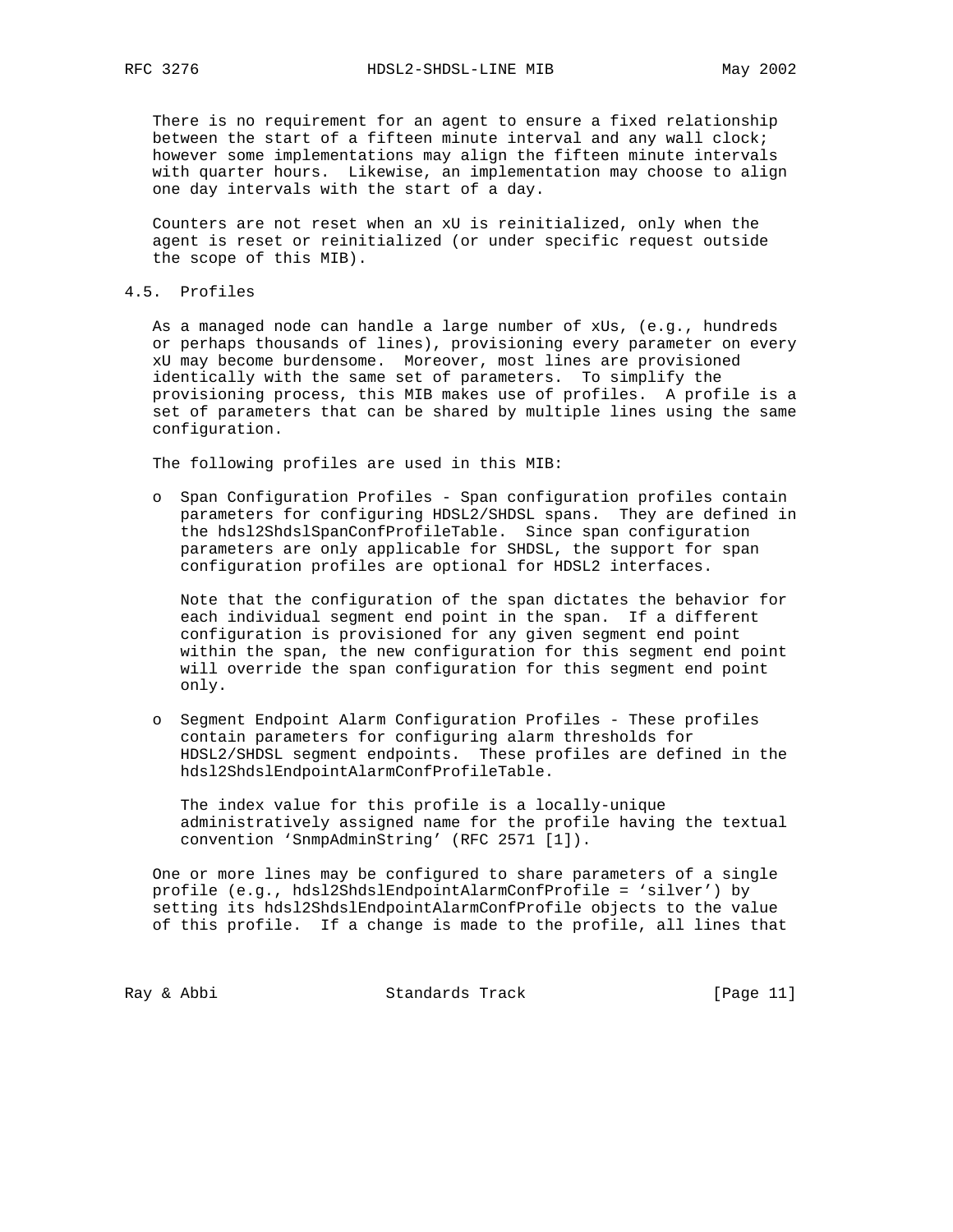refer to it will be reconfigured to the changed parameters. Before a profile can be deleted or taken out of service it must be first unreferenced from all associated lines.

 Implementations MUST provide a default profile whose name is 'DEFVAL' for each profile type. The values of the associated parameters will be vendor specific unless otherwise indicated in this document. Before a line's profiles have been set, these profiles will be automatically used by setting hdsl2ShdslEndpointAlarmConfProfile and hdsl2ShdslSpanConfProfile to 'DEFVAL' where appropriate. This default profile name, 'DEFVAL', is considered reserved in the context of profiles defined in this MIB.

 Profiles are created, assigned, and deleted dynamically using the profile name and profile row status in each of the four profile tables.

 Profile changes MUST take effect immediately. These changes MAY result in a restart (hard reset or soft restart) of the units on the line.

## 4.6. Notifications

The ability to generate the SNMP notifications coldStart/WarmStart (per [21]) which are per agent (e.g., per Digital Subscriber Line Access Multiplexer, or DSLAM, in such a device), and linkUp/linkDown (per [21]) which are per interface (i.e., HDSL2/SHDSL line) is required.

 A linkDown notification MAY be generated whenever any of ES, SES, CRC Anomaly, LOSW, or UAS event occurs. The corresponding linkUp notification MAY be sent when all link failure conditions are cleared.

 The notifications defined in this MIB are for initialization failure and for the threshold crossings associated with the following events: ES, SES, CRC Anomaly, LOSW, and UAS. Each threshold has its own enable/threshold value. When that value is 0, the notification is disabled.

 The hdsl2ShdslEndpointCurrStatus is a bitmask representing all outstanding error conditions associated with a particular Segment Endpoint. Note that since status of remote endpoints is obtained via the EOC, this information may be unavailable for units that are unreachable via EOC during a line error condition. Therefore, not all conditions may always be included in its current status. Notifications corresponding to the bit fields in this object are defined.

Ray & Abbi Standards Track [Page 12]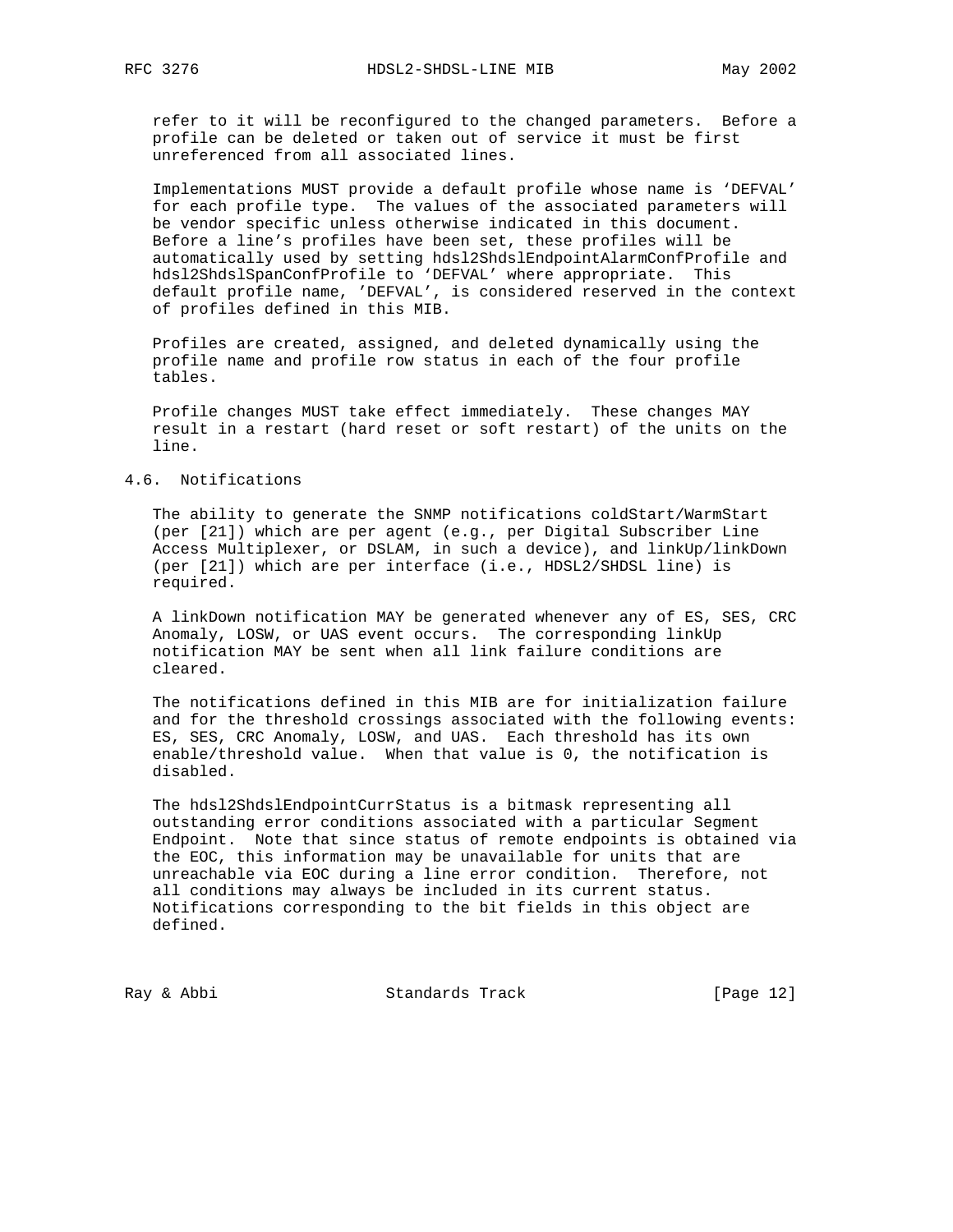Two alarm conditions, SNR Margin Alarm and Loop Attenuation Alarm, are organized in a manner slightly different from that implied in the EOC specifications. In the MIB, these alarm conditions are tied to the two thresholds hdsl2ShdslEndpointThreshSNRMargin and hdsl2ShdslEndpointThreshLoopAttenuation found in the hdsl2ShdslEndpointAlarmConfProfileTable. In the EOC, the alarm conditions associated with these thresholds are per-unit. In the MIB, these alarm conditions are per-endpoint. For terminal units, this has no impact. For repeaters, this implies an implementation variance where the agent in the terminal unit is responsible for detecting a threshold crossing. As the reporting of a repeater detected alarm condition to the polling terminal unit occurs in the same EOC message as the reporting of the current SNR Margin and Loop Attenuation values, it is anticipated that this will have very little impact on agent implementation.

 A threshold notification occurs whenever the corresponding current 15-minute interval error counter becomes equal to, or exceeds the threshold value. One notification may be sent per interval per interface. Since the current 15-minute counter is reset to 0 every 15 minutes, and if the condition persists, the notification may recur as often as every 15 minutes. For example, to get a notification whenever a "loss of" event occurs (but at most once every 15 minutes), set the corresponding threshold to 1. The agent will generate a notification when the event originally occurs.

 Note that the Network Management System, or NMS, may receive a linkDown notification, as well, if enabled (via ifLinkUpDownTrapEnable [21]). At the beginning of the next 15 minute interval, the counter is reset. When the first second goes by and the event occurs, the current interval bucket will be 1, which equals the threshold, and the notification will be sent again.

 A hdsl2ShdslSpanInvalidNumRepeaters notification may be generated following completion of the discovery phase if the number of repeaters discovered on the line differs from the number of repeaters specified in hdsl2ShdslSpanConfNumRepeaters. For those conditions where the number of provisioned repeaters is greater than those encountered during span discovery, all table entries associated with the nonexistent repeaters are to be discarded. For those conditions where the number of provisioned repeaters is less than those encountered during span discovery, additional table entries are to be created using the default span configuration profile.

Ray & Abbi Standards Track [Page 13]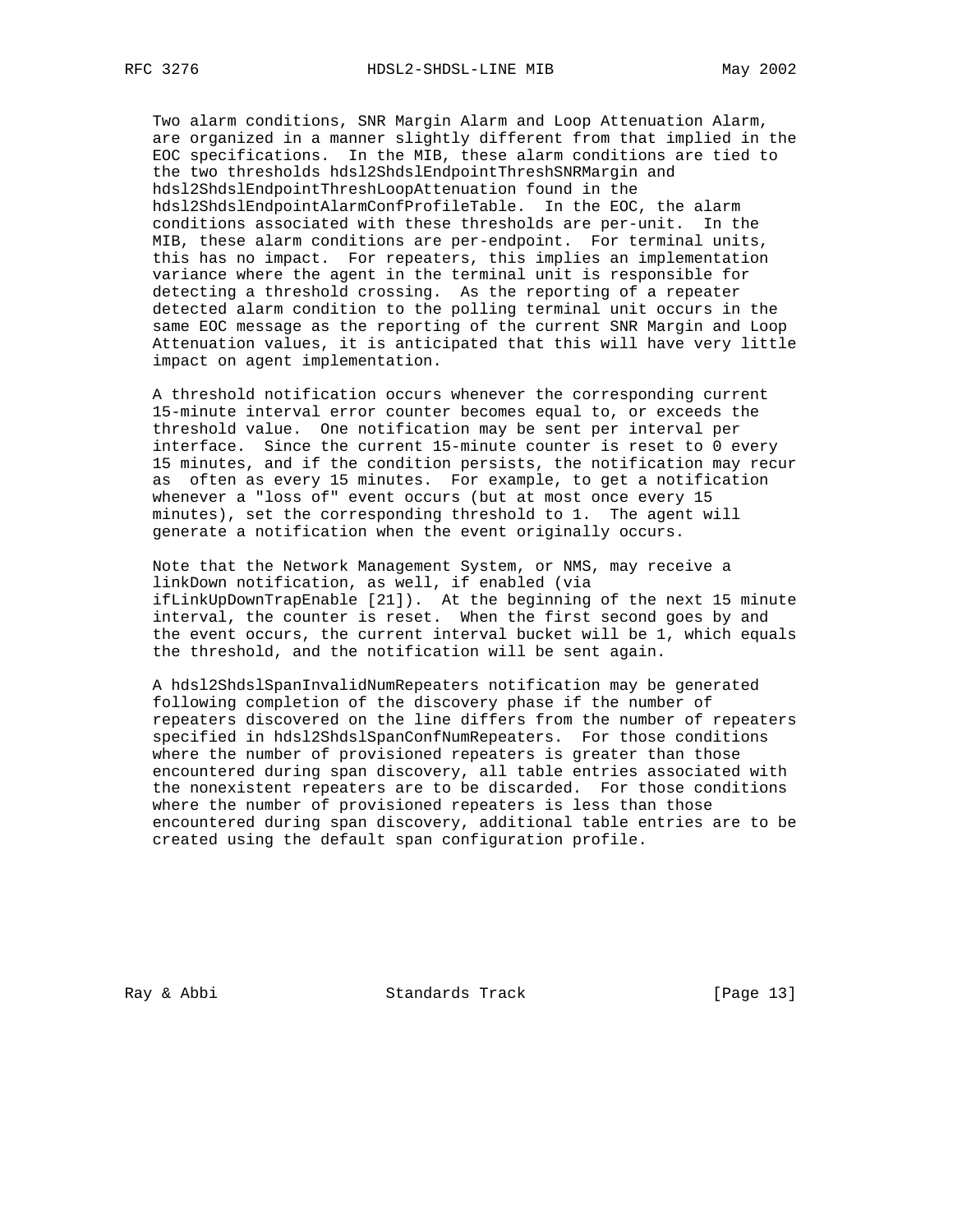## 5. Conformance and Compliance

For both HDSL2 and SHDSL lines, the following group(s) are mandatory:

 hdsl2ShdslSpanConfGroup hdsl2ShdslSpanStatusGroup hdsl2ShdslInventoryGroup hdsl2ShdslEndpointConfGroup hdsl2Shdsl15MinIntervalGroup hdsl2Shdsl1DayIntervalGroup hdsl2ShdslMaintenanceGroup hdsl2ShdslEndpointAlarmConfGroup hdsl2ShdslNotificationGroup

For HDSL2 lines, the following group(s) are optional:

 hdsl2ShdslSpanConfProfileGroup hdsl2ShdslSpanShdslStatusGroup

6. Definitions

HDSL2-SHDSL-LINE-MIB DEFINITIONS ::= BEGIN

IMPORTS MODULE-IDENTITY, OBJECT-TYPE, Counter32, Unsigned32, Gauge32, NOTIFICATION-TYPE, Integer32, transmission FROM SNMPv2-SMI RowStatus,<br>TEXTUAL-CONVENTION TEXTUAL-CONVENTION FROM SNMPv2-TC ifIndex FROM IF-MIB PerfCurrentCount, PerfIntervalCount FROM PerfHist-TC-MIB SnmpAdminString FROM SNMP-FRAMEWORK-MIB MODULE-COMPLIANCE, OBJECT-GROUP, NOTIFICATION-GROUP FROM SNMPv2-CONF; hdsl2ShdslMIB MODULE-IDENTITY LAST-UPDATED "200205090000Z" -- May 9, 2002 ORGANIZATION "ADSLMIB Working Group" CONTACT-INFO "WG-email: adslmib@ietf.org Info: https://www1.ietf.org/mailman/listinfo/adslmib Chair: Mike Sneed

Ray & Abbi Standards Track [Page 14]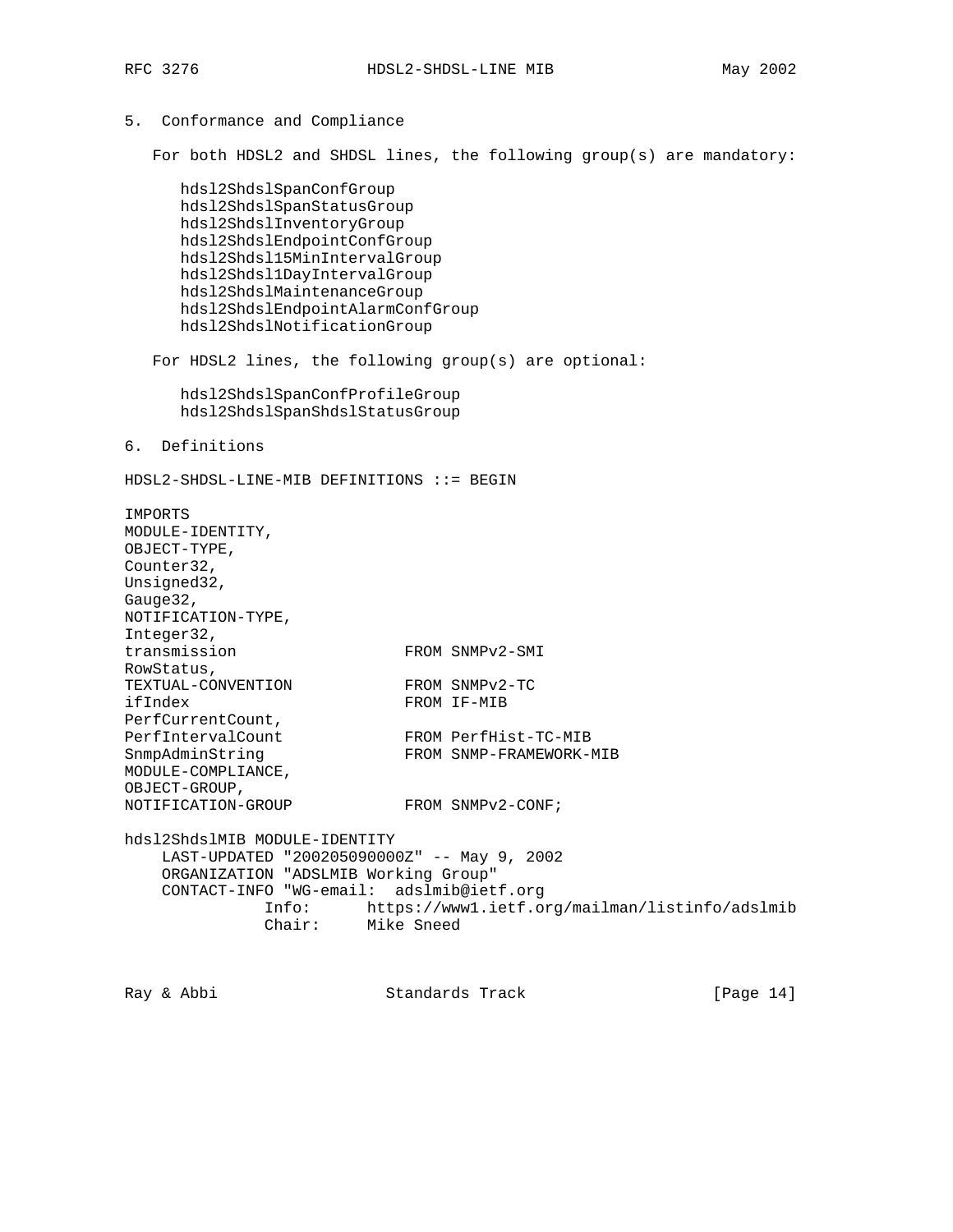| Postal:<br>Email:  | P.O. Box 37324<br>Raleigh NC 27627-7324<br>sneedmike@hotmail.com |
|--------------------|------------------------------------------------------------------|
| Co-editor: Bob Ray | PESA Switching Systems, Inc.                                     |
| Postal:            | 330-A Wynn Drive<br>Huntsville, AL 35805 USA                     |
| Email:<br>Phone:   | rray@pesa.com<br>+1 256 726 9200 ext. 142                        |
|                    | Co-editor: Rajesh Abbi<br>Alcatel USA                            |
|                    | Postal: 2912 Wake Forest Road<br>Raleigh, NC 27609-7860 USA      |
| Email:<br>Phone:   | Rajesh.Abbi@alcatel.com<br>$+1$ 919 850 6194                     |

#### DESCRIPTION

" "The Contract of the Contract of the Contract of the Contract of the Contract of the Contract of the Contract of the Contract of the Contract of the Contract of the Contract of the Contract of the Contract of the Contrac

 "This MIB module defines a collection of objects for managing HDSL2/SHDSL lines. An agent may reside at either end of the line, however the MIB is designed to require no management communication between the modems beyond that inherent in the low-level EOC line protocol as defined in ANSI T1E1.4/2000-006 (for HDSL2 lines), or in ITU G.991.2 (for SHDSL lines)." REVISION "200205090000Z" -- May 9, 2002 DESCRIPTION "Initial version, published as RFC 3276."

 $::=$  { transmission 48 }

hdsl2ShdslMibObjects OBJECT IDENTIFIER ::= { hdsl2ShdslMIB 1 }

```
-- Textual Conventions used in this MIB
```

```
--
```
Hdsl2ShdslPerfCurrDayCount ::= TEXTUAL-CONVENTION STATUS current DESCRIPTION "A gauge associated with interface performance measurements in a current 1-day (24 hour) measurement interval.

 The value of this gauge starts at zero at the beginning of an interval and is increased when associated events occur, until the end of the 1-day interval. At that time the value of the gauge is stored in the previous 1-day history interval, as defined in a companion object of type

Ray & Abbi Standards Track [Page 15]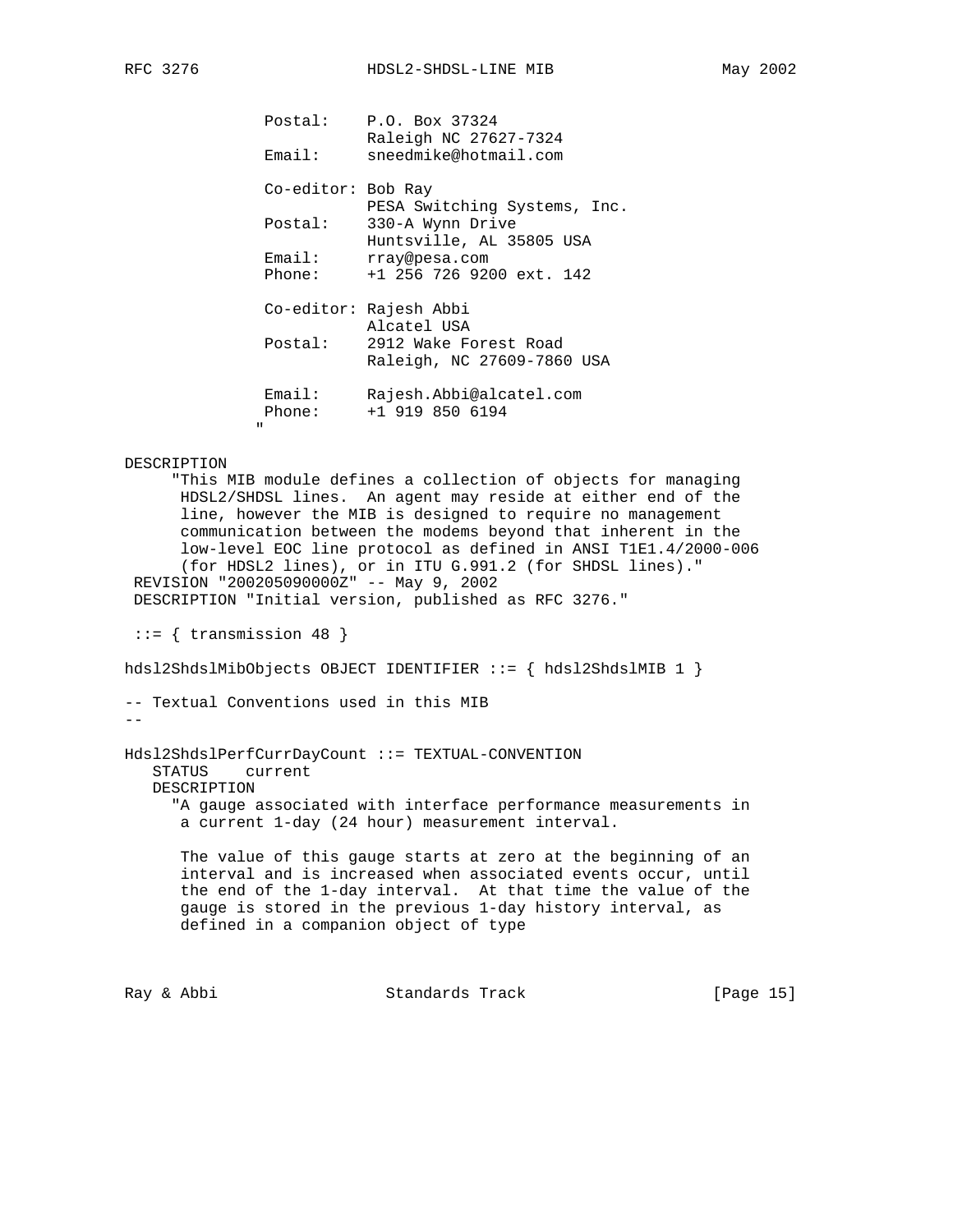RFC 3276 HDSL2-SHDSL-LINE MIB May 2002

 Hdsl2Shdsl1DayIntevalCount, and the current interval gauge is restarted at zero. In the case where the agent has no valid data available for this interval the corresponding object instance is not available and upon a retrieval request a corresponding error message shall be returned to indicate that this instance does not exist. Please note that zero is a valid value." SYNTAX Gauge32 Hdsl2Shdsl1DayIntervalCount ::= TEXTUAL-CONVENTION STATUS current DESCRIPTION "A counter associated with interface performance measurements during the most previous 1-day (24 hour) measurement interval. The value of this gauge is equal to the value of the current day gauge, as defined in a companion object of type Hdsl2ShdslPerfCurrDayCount, at the end of its most recent interval. In the case where the agent has no valid data available for this interval the corresponding object instance is not available and upon a retrieval request a corresponding error message shall be returned to indicate that this instance does not exist." SYNTAX Gauge32 Hdsl2ShdslPerfTimeElapsed ::= TEXTUAL-CONVENTION STATUS current DESCRIPTION "The number of seconds that have elapsed since the beginning of the current measurement period. If, for some reason, such as an adjustment in the system's time-of-day clock or the addition of a leap second, the current interval exceeds the maximum value, the agent will return the maximum value. For 15 minute intervals, the range is limited to (0..899). For 24 hour intervals, the range is limited to (0..86399)." SYNTAX Unsigned32(0..86399) Hdsl2ShdslPerfIntervalThreshold ::= TEXTUAL-CONVENTION STATUS current DESCRIPTION "This convention defines a range of values that may be set in a fault threshold alarm control. As the number of seconds in a 15-minute interval numbers at most 900, objects of this type may have a range of 0...900, where the value of 0 disables the alarm."

Ray & Abbi Standards Track [Page 16]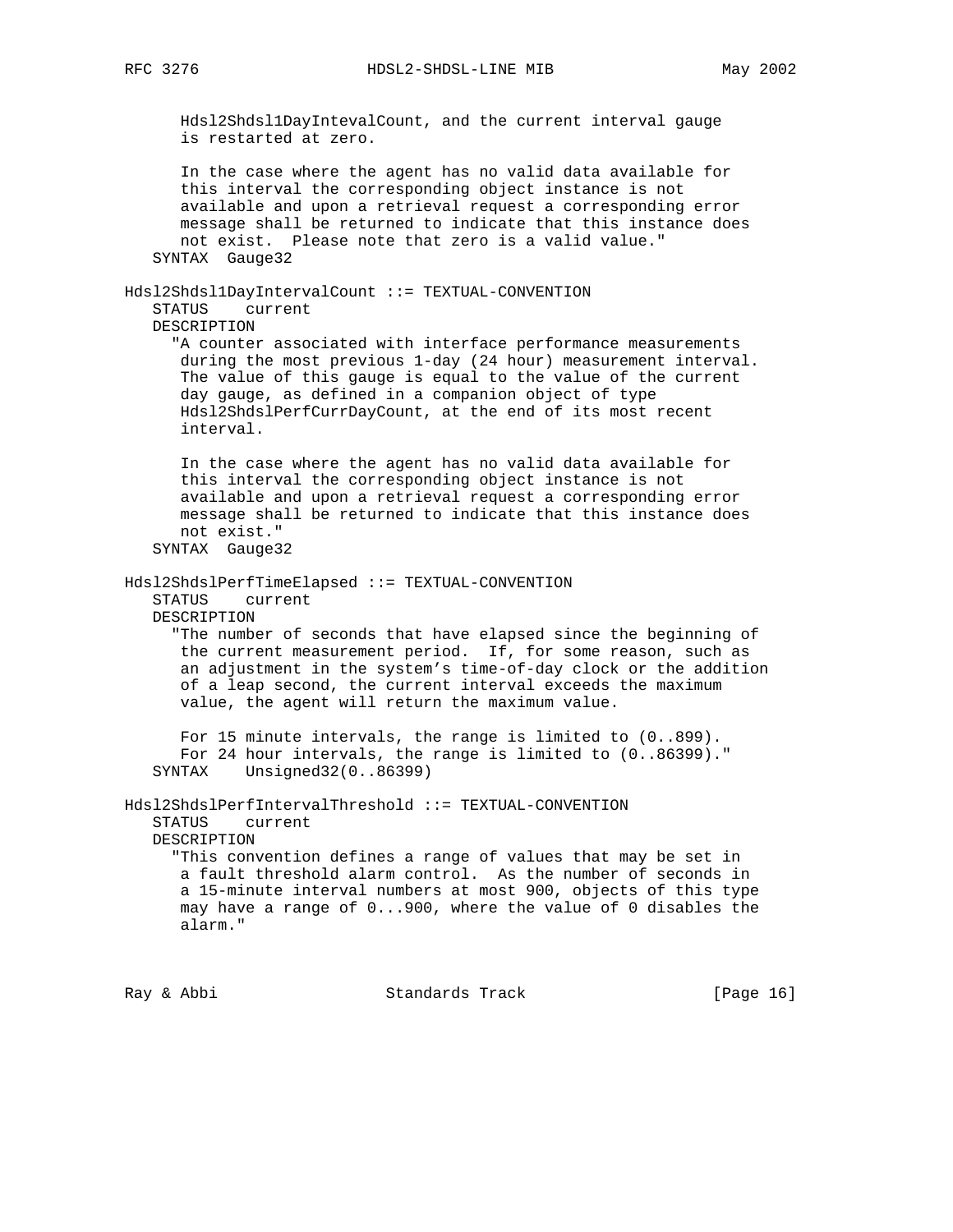```
 SYNTAX Unsigned32(0..900)
Hdsl2ShdslUnitId ::= TEXTUAL-CONVENTION
    STATUS current
   DESCRIPTION
      "This is the unique identification for all units in a
      HDSL2/SHDSL Span. It is based on the EOC unit addressing
      scheme with reference to the xtuC."
    SYNTAX INTEGER
           {
          xtuC(1),
          xtuR(2),
          xru1(3),
          xru2(4),
           xru3(5),
          xru4(6),
           xru5(7),
           xru6(8),
           xru7(9),
           xru8(10)
 }
Hdsl2ShdslUnitSide ::= TEXTUAL-CONVENTION
   STATUS current
   DESCRIPTION
      "This is the referenced side of a HDSL2/SHDSL unit - Network
      or Customer side. The side facing the Network is the Network
      side, while the side facing the Customer is the Customer side."
   SYNTAX INTEGER
\{ networkSide(1),
           customerSide(2)
 }
Hdsl2ShdslWirePair ::= TEXTUAL-CONVENTION
   STATUS current
   DESCRIPTION
      "This is the referenced pair of wires in a HDSL2/SHDSL Segment.
      HDSL2 only supports a single pair (wirePair1), while SHDSL
      supports an optional second pair (wirePair2)."
   SYNTAX INTEGER
\{ wirePair1(1),
           wirePair2(2)
 }
Hdsl2ShdslTransmissionModeType ::= TEXTUAL-CONVENTION
   STATUS current
Ray & Abbi                       Standards Track                 [Page 17]
```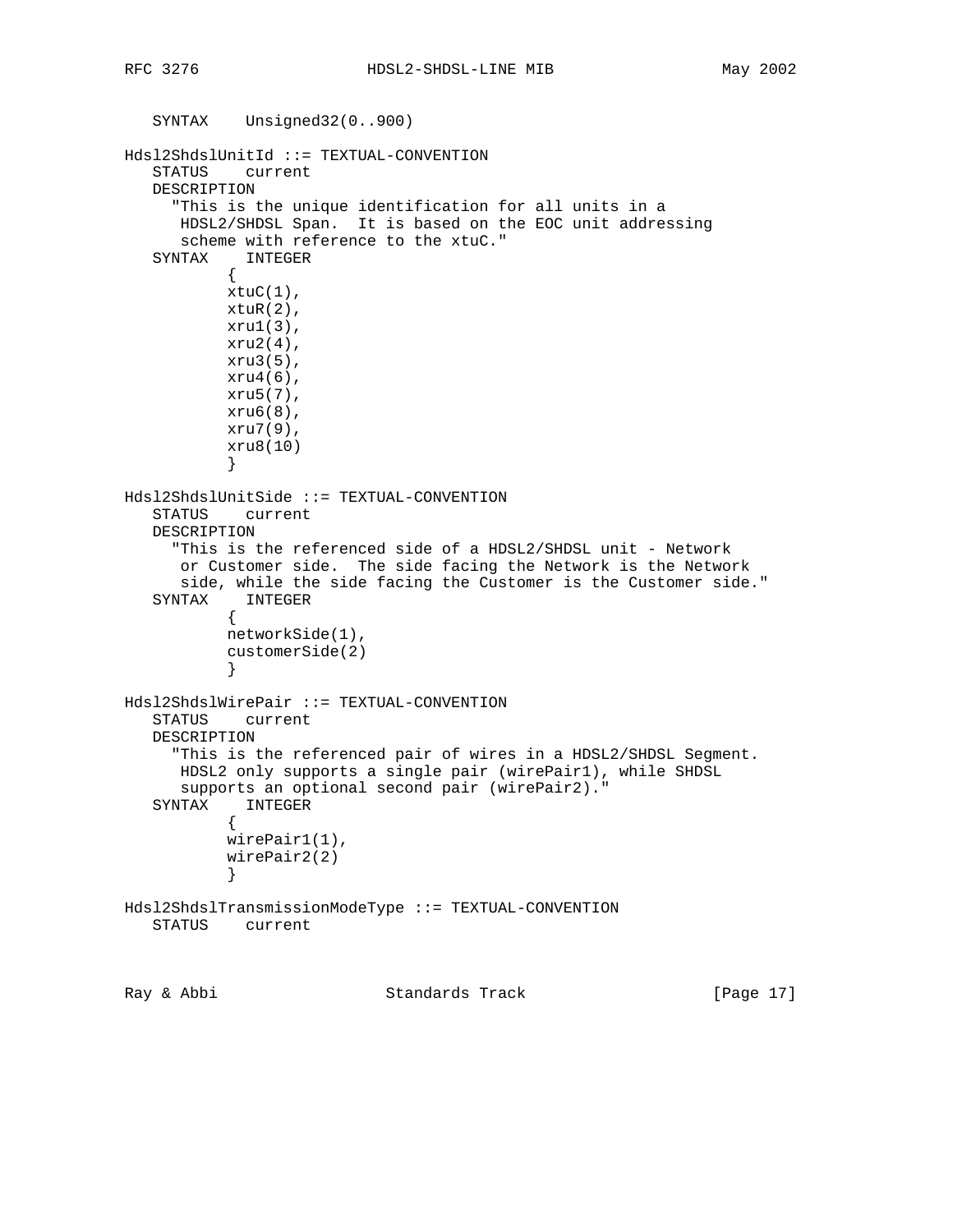```
 DESCRIPTION
     "Contains the regional setting of the HDSL2/SHDSL span,
     represented as a bit-map of possible settings. The various
     bit positions are:
 Bit Meaning Description
 1 region 1 Indicates ITU-T G.991.2 Annex A.
 2 region 2 Indicates ITU-T G.991.2 Annex B."
   SYNTAX BITS
           {
           region1(0),
           region2(1)
 }
Hdsl2ShdslClockReferenceType ::= TEXTUAL-CONVENTION
   STATUS current
   DESCRIPTION
     "The various STU-C symbol clock references for the
     HDSL2/SHDSL span, represented as an enumeration."
   SYNTAX INTEGER
\{ localClk(1), -- Mode-1 per G991.2
 networkClk(2), -- Mode-2 per G991.2
 dataOrNetworkClk(3), -- Mode-3a per G991.2
          dataClk(4) -- Mode-3b per G991.2
 }
-- Span Configuration Group
- -hdsl2ShdslSpanConfTable OBJECT-TYPE
   SYNTAX SEQUENCE OF Hdsl2ShdslSpanConfEntry
   MAX-ACCESS not-accessible
   STATUS current
   DESCRIPTION
     "This table supports overall configuration of HDSL2/SHDSL
      Spans. Entries in this table MUST be maintained in a
      persistent manner."
   ::= { hdsl2ShdslMibObjects 1 }
hdsl2ShdslSpanConfEntry OBJECT-TYPE
   SYNTAX Hdsl2ShdslSpanConfEntry
   MAX-ACCESS not-accessible
   STATUS current
   DESCRIPTION
    "An entry in the hdsl2ShdslSpanConfTable. Each entry
      represents the complete Span in a single HDSL2/SHDSL line.
      It is indexed by the ifIndex of the associated HDSL2/SHDSL
Ray & Abbi                       Standards Track                 [Page 18]
```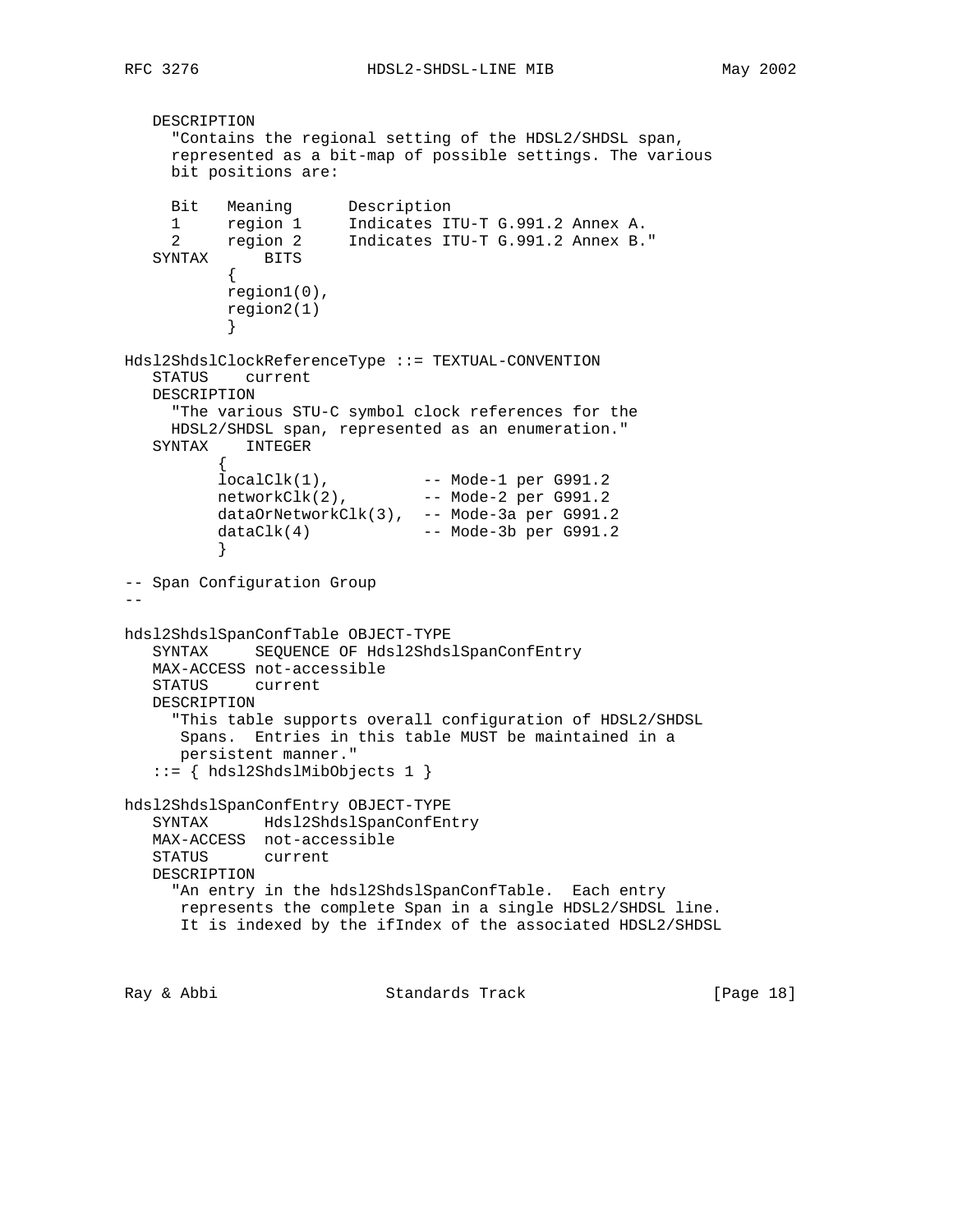```
 line."
    INDEX { ifIndex }
    ::= { hdsl2ShdslSpanConfTable 1 }
Hdsl2ShdslSpanConfEntry ::=
   SEQUENCE
    {
  hdsl2ShdslSpanConfNumRepeaters Unsigned32,
hdsl2ShdslSpanConfProfile SnmpAdminString,
 hdsl2ShdslSpanConfAlarmProfile SnmpAdminString
 }
   hdsl2ShdslSpanConfNumRepeaters OBJECT-TYPE
 SYNTAX Unsigned32(0..8)
 UNITS "repeaters"
   MAX-ACCESS read-write
   STATUS current
   DESCRIPTION
     "This object provisions the number of repeaters/regenerators
     in this HDSL2/SHDSL Span."
    ::= { hdsl2ShdslSpanConfEntry 1 }
hdsl2ShdslSpanConfProfile OBJECT-TYPE
   SYNTAX SnmpAdminString (SIZE(1..32))
   MAX-ACCESS read-write
   STATUS current
   DESCRIPTION
      "This object is a pointer to a span configuration profile in
      the hdsl2ShdslSpanConfProfileTable, which applies to this span.
     The value of this object is the index of the referenced profile
      in the hdsl2ShdslSpanConfProfileTable. Note that span
     configuration profiles are only applicable to SHDSL lines.
     HDSL2 lines MUST reference the default profile, 'DEFVAL'.
     By default, this object will have the value 'DEFVAL' (the index
     of the default profile).
     Any attempt to set this object to a value that is not the value
     of the index for an active entry in the profile table,
     hdsl2ShdslSpanConfProfileTable, MUST be rejected."
    ::= { hdsl2ShdslSpanConfEntry 2 }
hdsl2ShdslSpanConfAlarmProfile OBJECT-TYPE
   SYNTAX SnmpAdminString (SIZE(1..32))
   MAX-ACCESS read-write
   STATUS current
   DESCRIPTION
      "This object is a pointer to an Alarm configuration profile in
```
Ray & Abbi Standards Track [Page 19]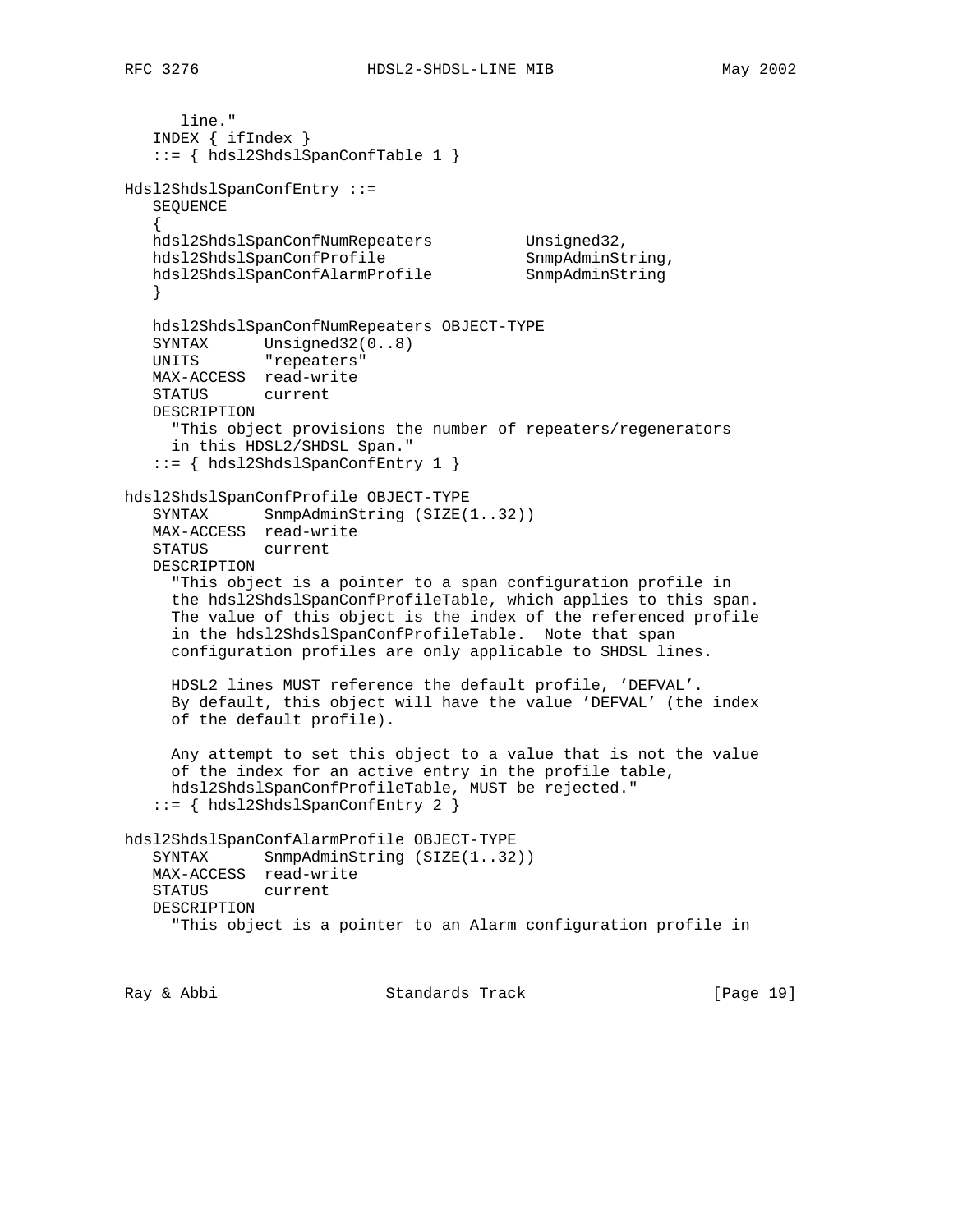```
 the hdsl2ShdslEndpointAlarmConfProfileTable. The value of this
      object is the index of the referenced profile in the
      hdsl2ShdslEndpointAlarmConfProfileTable. The alarm threshold
      configuration in the referenced profile will be used by default
      for all segment endpoints in this span. Individual endpoints
      may override this profile by explicitly specifying some other
      profile in the hdsl2ShdslEndpointConfTable. By default, this
      object will have the value 'DEFVAL' (the index of the default
      profile).
      Any attempt to set this object to a value that is not the value
      of the index for an active entry in the profile table,
      hdsl2ShdslEndpointAlarmConfProfileTable, MUST be rejected."
    ::= { hdsl2ShdslSpanConfEntry 3 }
-- Span Status Group
- -hdsl2ShdslSpanStatusTable OBJECT-TYPE
    SYNTAX SEQUENCE OF Hdsl2ShdslSpanStatusEntry
    MAX-ACCESS not-accessible
    STATUS current
    DESCRIPTION
      "This table provides overall status information of
      HDSL2/SHDSL spans. This table contains live data from
       equipment. As such, it is NOT persistent."
    ::= { hdsl2ShdslMibObjects 2 }
hdsl2ShdslSpanStatusEntry OBJECT-TYPE
    SYNTAX Hdsl2ShdslSpanStatusEntry
    MAX-ACCESS not-accessible
    STATUS current
    DESCRIPTION
      "An entry in the hdsl2ShdslSpanStatusTable. Each entry
       represents the complete span in a single HDSL2/SHDSL line.
       It is indexed by the ifIndex of the associated HDSL2/SHDSL
       line."
    INDEX { ifIndex }
    ::= { hdsl2ShdslSpanStatusTable 1 }
Hdsl2ShdslSpanStatusEntry ::=
    SEQUENCE
\{ \cdot \cdot \cdot \cdot \cdot \cdot \cdot \cdot \cdot \cdot \cdot \cdot \cdot \cdot \cdot \cdot \cdot \cdot \cdot \cdot \cdot \cdot \cdot \cdot \cdot \cdot \cdot \cdot \cdot \cdot \cdot \cdot \cdot \cdot \cdot \cdot 
   hdsl2ShdslStatusNumAvailRepeaters Unsigned32,
    hdsl2ShdslStatusMaxAttainableLineRate Unsigned32,
   hdsl2ShdslStatusActualLineRate Unsigned32,
    hdsl2ShdslStatusTransmissionModeCurrent
               Hdsl2ShdslTransmissionModeType
```
Ray & Abbi Standards Track [Page 20]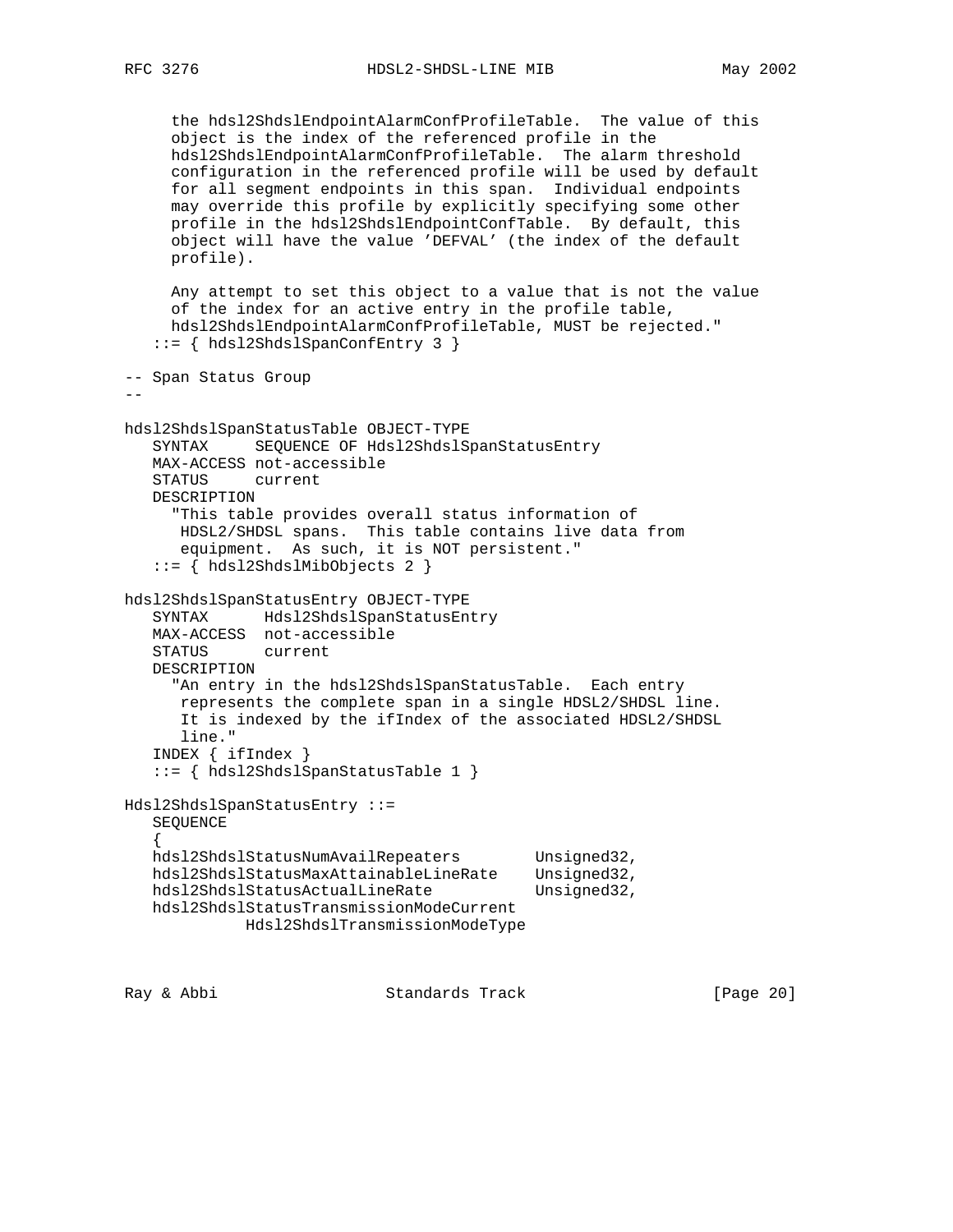```
 }
hdsl2ShdslStatusNumAvailRepeaters OBJECT-TYPE
    SYNTAX Unsigned32(0..8)
   MAX-ACCESS read-only
   STATUS current
   DESCRIPTION
     "Contains the actual number of repeaters/regenerators
      discovered in this HDSL2/SHDSL span."
    ::= { hdsl2ShdslSpanStatusEntry 1 }
hdsl2ShdslStatusMaxAttainableLineRate OBJECT-TYPE
 SYNTAX Unsigned32(0..4112000)
 UNITS "bps"
   MAX-ACCESS read-only
   STATUS current
   DESCRIPTION
      "Contains the maximum attainable line rate in this HDSL2/SHDSL
      span. This object provides the maximum rate the line is
      capable of achieving. This is based upon measurements made
      during line probing."
    ::= { hdsl2ShdslSpanStatusEntry 2 }
hdsl2ShdslStatusActualLineRate OBJECT-TYPE
 SYNTAX Unsigned32(0..4112000)
 UNITS "bps"
   MAX-ACCESS read-only
   STATUS current
   DESCRIPTION
     "Contains the actual line rate in this HDSL2/SHDSL span. This
     should equal ifSpeed."
    ::= { hdsl2ShdslSpanStatusEntry 3 }
hdsl2ShdslStatusTransmissionModeCurrent OBJECT-TYPE
   SYNTAX Hdsl2ShdslTransmissionModeType
   MAX-ACCESS read-only
   STATUS current
   DESCRIPTION
     "Contains the current Power Spectral Density (PSD) regional
      setting of the HDSL2/SHDSL span."
    ::= { hdsl2ShdslSpanStatusEntry 4 }
-- Unit Inventory Group
--hdsl2ShdslInventoryTable OBJECT-TYPE
   SYNTAX SEQUENCE OF Hdsl2ShdslInventoryEntry
   MAX-ACCESS not-accessible
Ray & Abbi                       Standards Track                 [Page 21]
```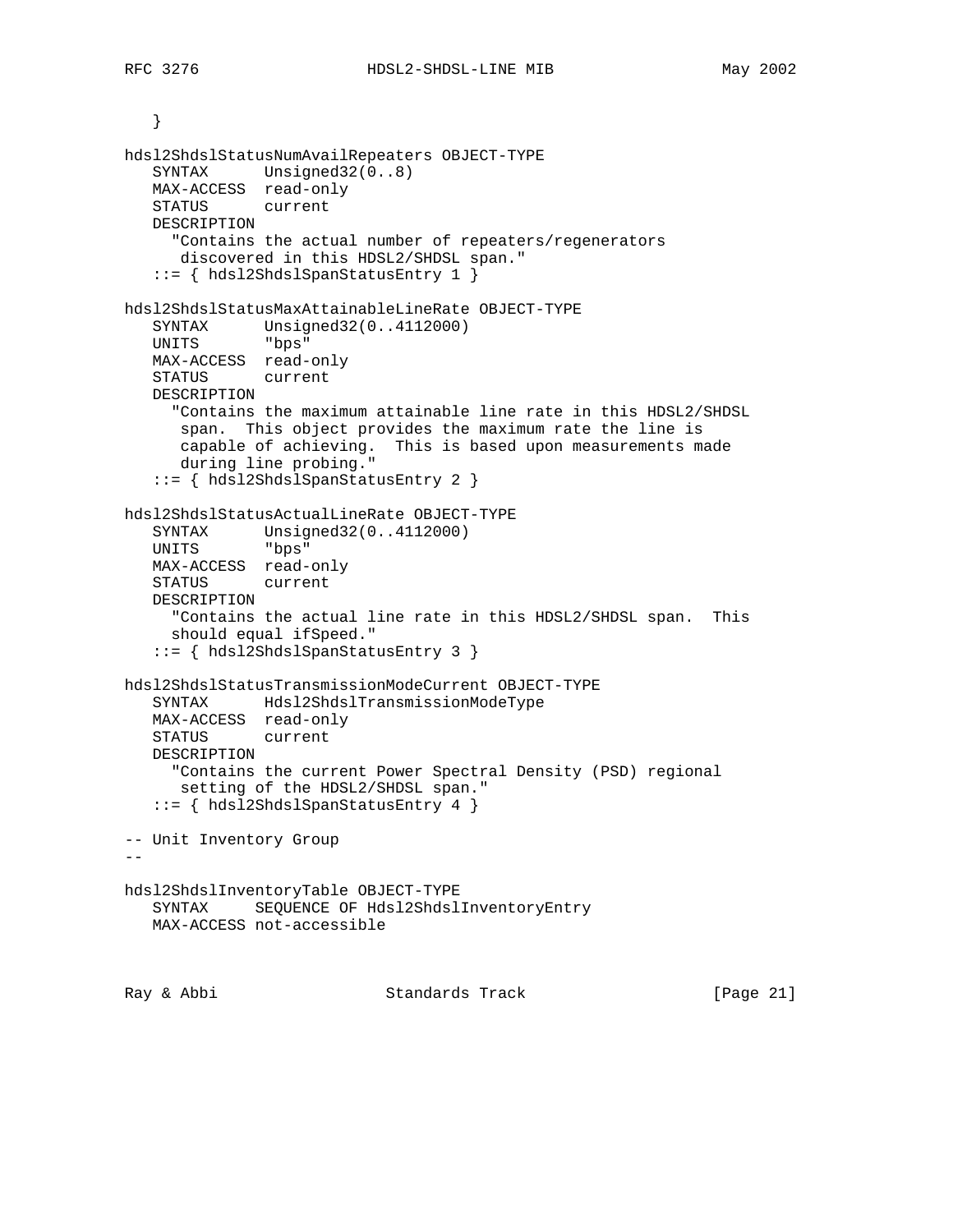```
 STATUS current
    DESCRIPTION
      "This table supports retrieval of unit inventory information
       available via the EOC from units in a HDSL2/SHDSL line.
       Entries in this table are dynamically created during the
       line discovery process. The life cycle for these entries
       is as follows:
           - xtu discovers a device, either a far-end xtu or an xru
           - an inventory table entry is created for the device
           - the line goes down for whatever reason
           - inventory table entries for unreachable devices are
             destroyed.
       As these entries are created/destroyed dynamically, they
       are NOT persistent."
    ::= { hdsl2ShdslMibObjects 3 }
hdsl2ShdslInventoryEntry OBJECT-TYPE
    SYNTAX Hdsl2ShdslInventoryEntry
    MAX-ACCESS not-accessible
    STATUS current
    DESCRIPTION
      "An entry in the hdsl2ShdslInventoryTable. Each entry
       represents inventory information for a single unit in a
       HDSL2/SHDSL line. It is indexed by the ifIndex of the
       HDSL2/SHDSL line and the Hdsl2ShdslUnitId of the
       associated unit."
    INDEX { ifIndex, hdsl2ShdslInvIndex }
    ::= { hdsl2ShdslInventoryTable 1 }
Hdsl2ShdslInventoryEntry ::=
    SEQUENCE
\{ \cdot \cdot \cdot \cdot \cdot \cdot \cdot \cdot \cdot \cdot \cdot \cdot \cdot \cdot \cdot \cdot \cdot \cdot \cdot \cdot \cdot \cdot \cdot \cdot \cdot \cdot \cdot \cdot \cdot \cdot \cdot \cdot \cdot \cdot \cdot \cdot 
   hdsl2ShdslInvIndex Hdsl2ShdslUnitId,<br>hdsl2ShdslInvVendorID OCTET STRING
 hdsl2ShdslInvVendorID OCTET STRING,
 hdsl2ShdslInvVendorModelNumber OCTET STRING,
 hdsl2ShdslInvVendorSerialNumber OCTET STRING,
    hdsl2ShdslInvVendorEOCSoftwareVersion Integer32,
   hdsl2ShdslInvStandardVersion Integer32,<br>hdsl2ShdslInvVendorListNumber OCTET STRING,
 hdsl2ShdslInvVendorListNumber OCTET STRING,
 hdsl2ShdslInvVendorIssueNumber OCTET STRING,
 hdsl2ShdslInvVendorSoftwareVersion OCTET STRING,
hdsl2ShdslInvEquipmentCode OCTET STRING,
hdsl2ShdslInvVendorOther COCTET STRING,
    hdsl2ShdslInvTransmissionModeCapability
                            Hdsl2ShdslTransmissionModeType
```
Ray & Abbi Standards Track [Page 22]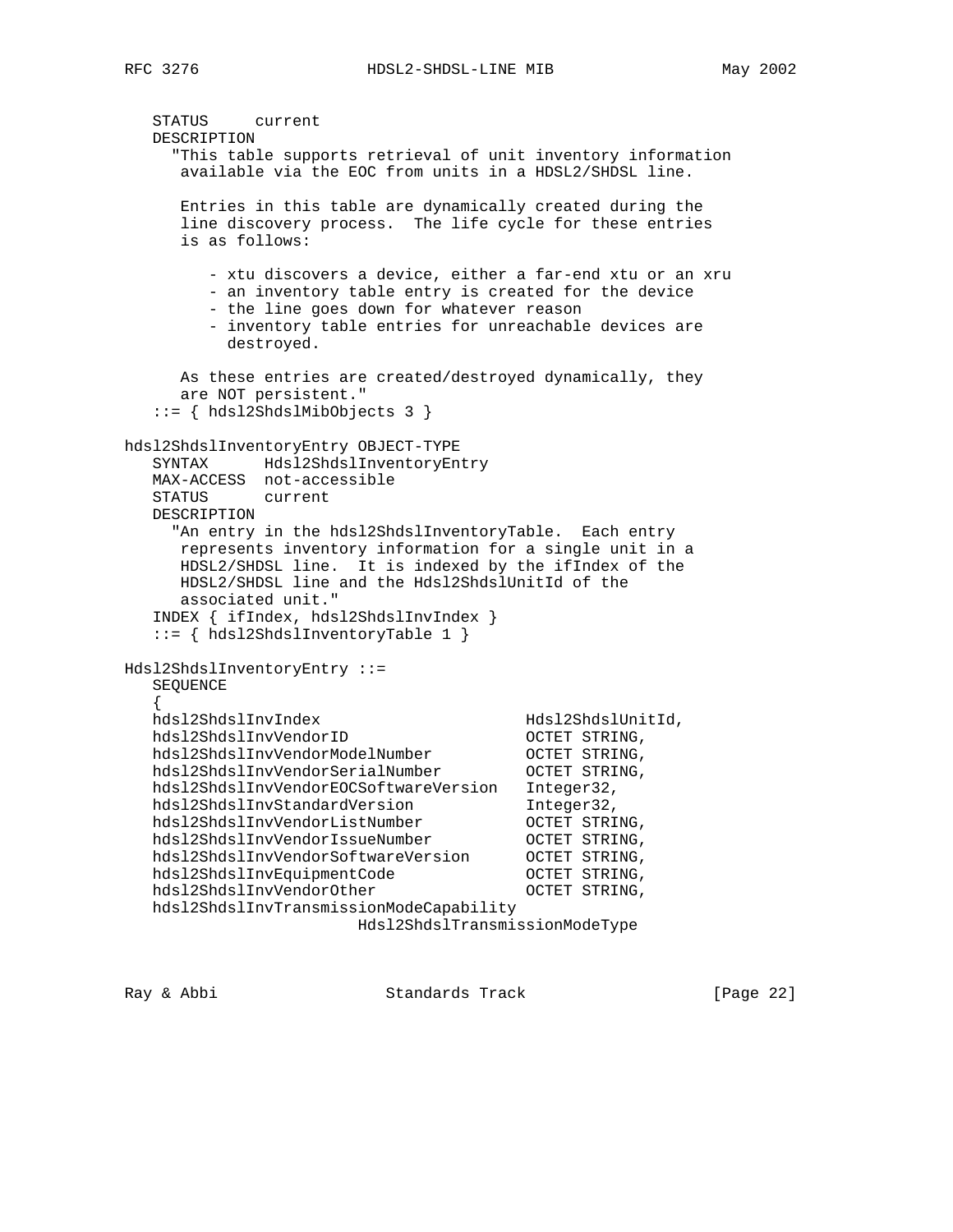```
 }
hdsl2ShdslInvIndex OBJECT-TYPE
    SYNTAX Hdsl2ShdslUnitId
   MAX-ACCESS not-accessible
   STATUS current
   DESCRIPTION
      "Each entry in this table corresponds to a physical element
      in a HDSL2/SHDSL Span. It is based on the EOC unit addressing
      scheme with reference to the xtuC."
    ::= { hdsl2ShdslInventoryEntry 1 }
hdsl2ShdslInvVendorID OBJECT-TYPE
   SYNTAX OCTET STRING(SIZE(8))
   MAX-ACCESS read-only
   STATUS current
   DESCRIPTION
     "Vendor ID as reported in an Inventory Response message."
    ::= { hdsl2ShdslInventoryEntry 2 }
hdsl2ShdslInvVendorModelNumber OBJECT-TYPE
   SYNTAX OCTET STRING(SIZE(12))
   MAX-ACCESS read-only
   STATUS current
   DESCRIPTION
     "Vendor model number as reported in an Inventory Response
      message."
    ::= { hdsl2ShdslInventoryEntry 3 }
hdsl2ShdslInvVendorSerialNumber OBJECT-TYPE
  SYNTAX OCTET STRING(SIZE(12))
   MAX-ACCESS read-only
   STATUS current
   DESCRIPTION
      "Vendor serial number as reported in an Inventory Response
      message."
    ::= { hdsl2ShdslInventoryEntry 4 }
hdsl2ShdslInvVendorEOCSoftwareVersion OBJECT-TYPE
   SYNTAX Integer32
   MAX-ACCESS read-only
   STATUS current
   DESCRIPTION
     "Vendor EOC version as reported in a Discovery Response
      message."
    ::= { hdsl2ShdslInventoryEntry 5 }
hdsl2ShdslInvStandardVersion OBJECT-TYPE
```
Ray & Abbi Standards Track [Page 23]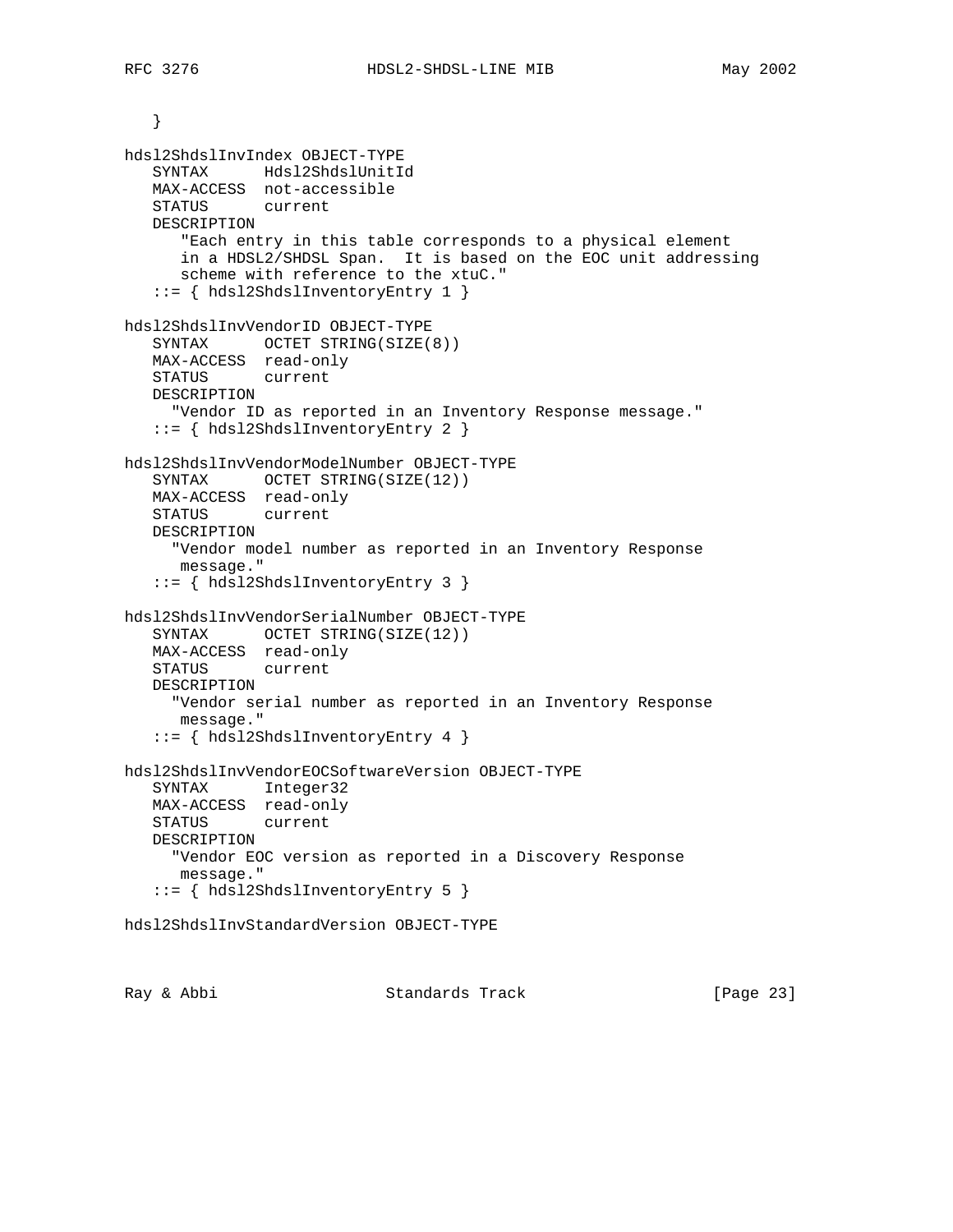```
 SYNTAX Integer32
   MAX-ACCESS read-only
   STATUS current
   DESCRIPTION
      "Version of the HDSL2/SHDSL standard implemented, as reported
      in an Inventory Response message."
    ::= { hdsl2ShdslInventoryEntry 6 }
hdsl2ShdslInvVendorListNumber OBJECT-TYPE
   SYNTAX OCTET STRING(SIZE(3))
   MAX-ACCESS read-only
   STATUS current
   DESCRIPTION
     "Vendor list number as reported in an Inventory Response
      message."
    ::= { hdsl2ShdslInventoryEntry 7 }
hdsl2ShdslInvVendorIssueNumber OBJECT-TYPE
  SYNTAX OCTET STRING(SIZE(2))
   MAX-ACCESS read-only
   STATUS current
   DESCRIPTION
      "Vendor issue number as reported in an Inventory Response
      message."
    ::= { hdsl2ShdslInventoryEntry 8 }
hdsl2ShdslInvVendorSoftwareVersion OBJECT-TYPE
   SYNTAX OCTET STRING(SIZE(6))
   MAX-ACCESS read-only
   STATUS current
   DESCRIPTION
     "Vendor software version as reported in an Inventory Response
     message."
    ::= { hdsl2ShdslInventoryEntry 9 }
hdsl2ShdslInvEquipmentCode OBJECT-TYPE
   SYNTAX OCTET STRING(SIZE(10))
   MAX-ACCESS read-only
   STATUS current
   DESCRIPTION
     "Equipment code conforming to ANSI T1.213, Coded Identification
      of Equipment Entities."
    ::= { hdsl2ShdslInventoryEntry 10 }
hdsl2ShdslInvVendorOther OBJECT-TYPE
  SYNTAX OCTET STRING(SIZE(12))
   MAX-ACCESS read-only
   STATUS current
```
Ray & Abbi Standards Track [Page 24]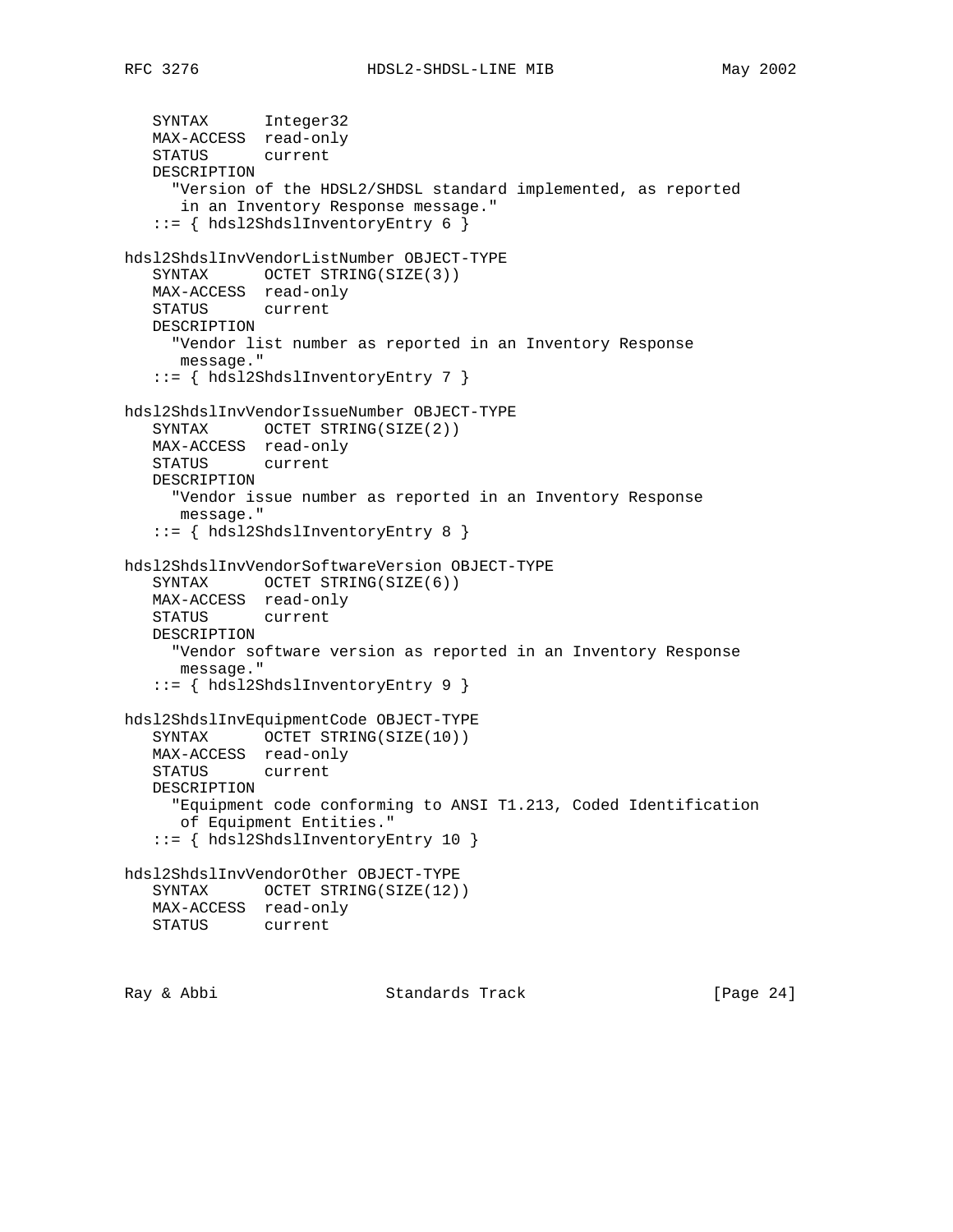DESCRIPTION "Other vendor information as reported in an Inventory Response message." ::= { hdsl2ShdslInventoryEntry 11 } hdsl2ShdslInvTransmissionModeCapability OBJECT-TYPE SYNTAX Hdsl2ShdslTransmissionModeType MAX-ACCESS read-only STATUS current DESCRIPTION "Contains the transmission mode capability of the SHDSL unit." ::= { hdsl2ShdslInventoryEntry 12 } -- Segment Endpoint Configuration Group - hdsl2ShdslEndpointConfTable OBJECT-TYPE SYNTAX SEQUENCE OF Hdsl2ShdslEndpointConfEntry MAX-ACCESS not-accessible STATUS current DESCRIPTION "This table supports configuration parameters for segment endpoints in a HDSL2/SHDSL line. As this table is indexed by ifIndex, it MUST be maintained in a persistent manner." ::= { hdsl2ShdslMibObjects 4 } hdsl2ShdslEndpointConfEntry OBJECT-TYPE SYNTAX Hdsl2ShdslEndpointConfEntry MAX-ACCESS not-accessible STATUS current DESCRIPTION "An entry in the hdsl2ShdslEndpointConfTable. Each entry represents a single segment endpoint in a HDSL2/SHDSL line. It is indexed by the ifIndex of the HDSL2/SHDSL line, the UnitId of the associated unit, the side of the unit, and the wire-pair of the associated modem." INDEX { ifIndex, hdsl2ShdslInvIndex, hdsl2ShdslEndpointSide, hdsl2ShdslEndpointWirePair} ::= { hdsl2ShdslEndpointConfTable 1 } Hdsl2ShdslEndpointConfEntry ::= SEQUENCE  $\{$  \cdot \cdot \cdot \cdot \cdot \cdot \cdot \cdot \cdot \cdot \cdot \cdot \cdot \cdot \cdot \cdot \cdot \cdot \cdot \cdot \cdot \cdot \cdot \cdot \cdot \cdot \cdot \cdot \cdot \cdot \cdot \cdot \cdot \cdot \cdot \cdot hdsl2ShdslEndpointSide Hdsl2ShdslUnitSide, hdsl2ShdslEndpointWirePair Hdsl2ShdslWirePair, hdsl2ShdslEndpointAlarmConfProfile SnmpAdminString }

Ray & Abbi Standards Track [Page 25]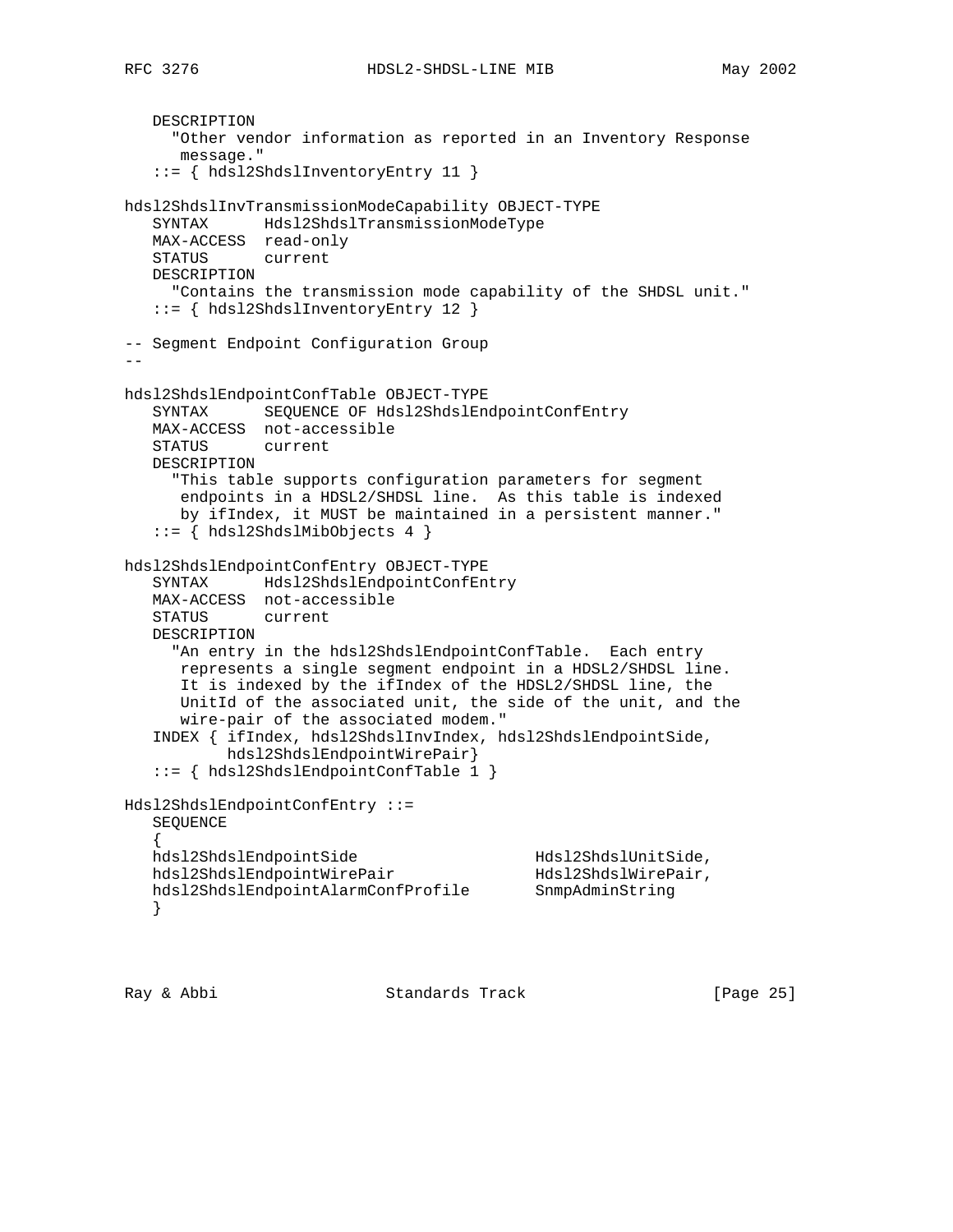```
hdsl2ShdslEndpointSide OBJECT-TYPE
 SYNTAX Hdsl2ShdslUnitSide
 MAX-ACCESS not-accessible
    STATUS current
   DESCRIPTION
      "The side of the unit associated with this segment endpoint -
      Network/Customer side - as per the Hdsl2ShdslUnitSide textual
      convention."
    ::= { hdsl2ShdslEndpointConfEntry 1 }
hdsl2ShdslEndpointWirePair OBJECT-TYPE
    SYNTAX Hdsl2ShdslWirePair
   MAX-ACCESS not-accessible
    STATUS current
   DESCRIPTION
      "The wire-pair of the modem associated with this segment
      endpoint as per the Hdsl2ShdslWirePair textual convention."
    ::= { hdsl2ShdslEndpointConfEntry 2 }
hdsl2ShdslEndpointAlarmConfProfile OBJECT-TYPE
   SYNTAX SnmpAdminString (SIZE(0..32))
   MAX-ACCESS read-write
   STATUS current
   DESCRIPTION
      "This object configures the alarm threshold values to be used
 for this segment endpoint. The values are obtained from the
 alarm configuration profile referenced by this object. The
      value of this object is the index of the referenced profile in
       the hdsl2ShdslEndpointAlarmConfProfileTable, or NULL (a zero-
       length SnmpAdminString). If the value is a zero-length
       SnmpAdminString, the endpoint uses the default Alarm
      Configuration Profile for the associated span as per the
      hdsl2ShdslSpanConfAlarmProfile object in the
      hdsl2ShdslSpanConfTable. The default value of this object is
      a zero-length SnmpAdminString.
      Any attempt to set this object to a value that is not the value
       of the index for an active entry in the profile table,
      hdsl2ShdslEndpointAlarmConfProfileTable, MUST be rejected."
    ::= { hdsl2ShdslEndpointConfEntry 3 }
-- Segment Endpoint Current Status/Performance Group
--
hdsl2ShdslEndpointCurrTable OBJECT-TYPE
    SYNTAX SEQUENCE OF Hdsl2ShdslEndpointCurrEntry
   MAX-ACCESS not-accessible
   STATUS current
```
Ray & Abbi Standards Track [Page 26]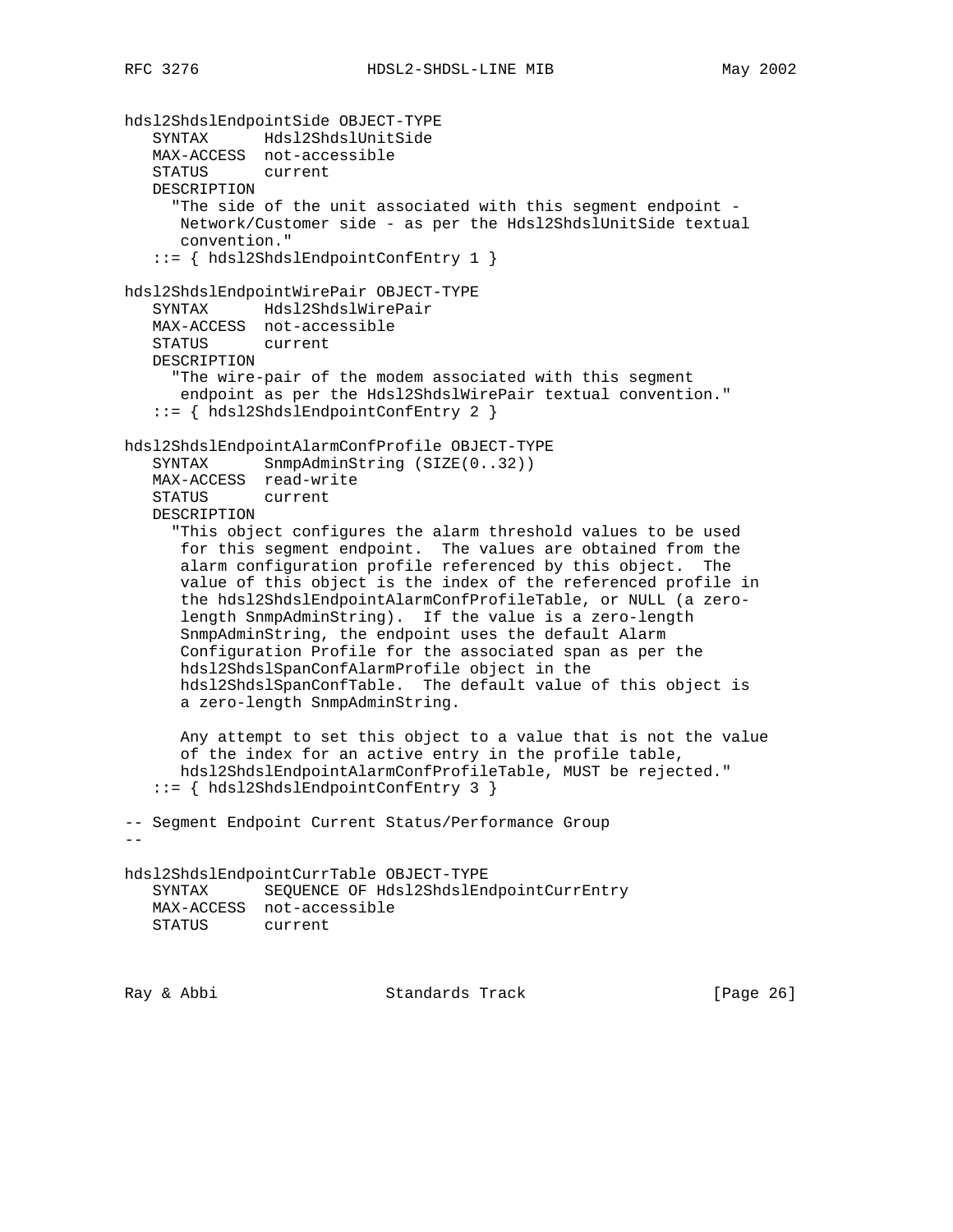DESCRIPTION "This table contains current status and performance information for segment endpoints in HDSL2/SHDSL Lines. As with other tables in this MIB indexed by ifIndex, entries in this table MUST be maintained in a persistent manner." ::= { hdsl2ShdslMibObjects 5 } hdsl2ShdslEndpointCurrEntry OBJECT-TYPE SYNTAX Hdsl2ShdslEndpointCurrEntry MAX-ACCESS not-accessible STATUS current DESCRIPTION "An entry in the hdsl2ShdslEndpointCurrTable. Each entry contains status and performance information relating to a single segment endpoint. It is indexed by the ifIndex of the HDSL2/SHDSL line, the UnitId of the associated unit, the side of the unit, and the wire-pair of the associated modem." INDEX { ifIndex, hdsl2ShdslInvIndex, hdsl2ShdslEndpointSide, hdsl2ShdslEndpointWirePair } ::= { hdsl2ShdslEndpointCurrTable 1 } Hdsl2ShdslEndpointCurrEntry ::= SEQUENCE { hdsl2ShdslEndpointCurrAtn Integer32, hdsl2ShdslEndpointCurrSnrMgn 1nteger32, hdsl2ShdslEndpointCurrStatus BITS, hdsl2ShdslEndpointCurrStatus BITS,<br>hdsl2ShdslEndpointES Counter32,<br>hdsl2ShdslEndpointSES Counter32, hdsl2ShdslEndpointSES Counter32, hdsl2ShdslEndpointCRCanomalies Counter32, hdsl2ShdslEndpointLOSWS Counter32, hdsl2ShdslEndpointUAS Counter32, hdsl2ShdslEndpointCurr15MinTimeElapsed Hdsl2ShdslPerfTimeElapsed, hdsl2ShdslEndpointCurr15MinES hdsl2ShdslEndpointCurr15MinSES hdsl2ShdslEndpointCurr15MinCRCanomalies PerfCurrentCount, hdsl2ShdslEndpointCurr15MinLOSWS PerfCurrentCount, hdsl2ShdslEndpointCurr15MinUAS PerfCurrentCount, hdsl2ShdslEndpointCurr1DayTimeElapsed Hdsl2ShdslPerfTimeElapsed, hdsl2ShdslEndpointCurr1DayES Hdsl2ShdslPerfCurrDayCount, hdsl2ShdslEndpointCurr1DaySES Hdsl2ShdslPerfCurrDayCount, hdsl2ShdslEndpointCurr1DayCRCanomalies Hdsl2ShdslPerfCurrDayCount, hdsl2ShdslEndpointCurr1DayLOSWS

Ray & Abbi Standards Track [Page 27]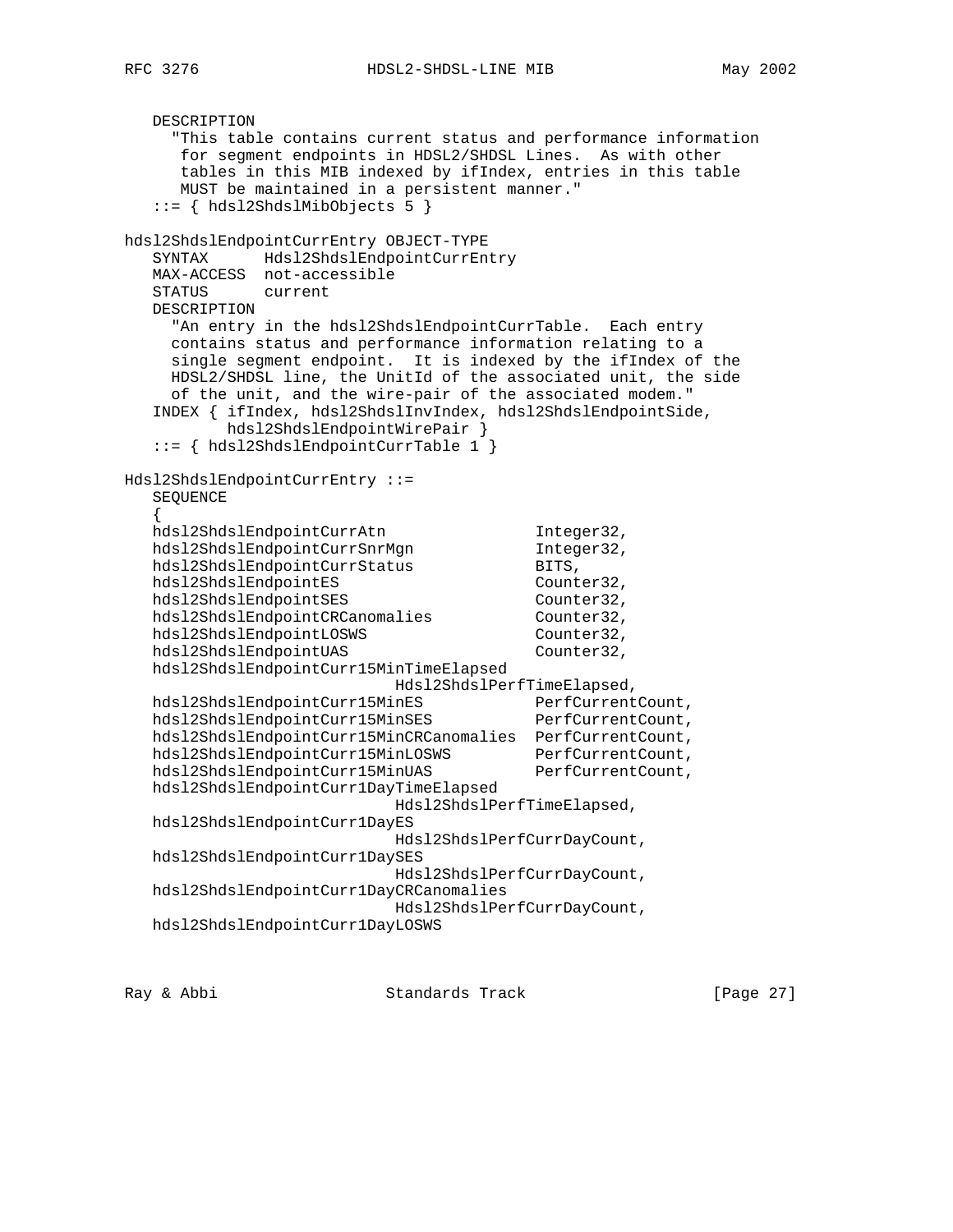```
 Hdsl2ShdslPerfCurrDayCount,
   hdsl2ShdslEndpointCurr1DayUAS
                             Hdsl2ShdslPerfCurrDayCount
    }
hdsl2ShdslEndpointCurrAtn OBJECT-TYPE
  SYNTAX Integer32(-127..128)
   UNITS "dB"
   MAX-ACCESS read-only
   STATUS current
   DESCRIPTION
     "The current loop attenuation for this endpoint as reported in
      a Network or Customer Side Performance Status message."
  REFERENCE "HDSL2 Section 7.5.3.7; SHDSL Section 9.5.5.7"
    ::= { hdsl2ShdslEndpointCurrEntry 1 }
hdsl2ShdslEndpointCurrSnrMgn OBJECT-TYPE
  SYNTAX Integer32(-127..128)<br>UNITS "dB"
  UNITS
   MAX-ACCESS read-only
   STATUS current
   DESCRIPTION
      "The current SNR margin for this endpoint as reported in a
      Status Response/SNR message."
  REFERENCE "HDSL2 Section 7.5.3.7; SHDSL Section 9.5.5.7"
    ::= { hdsl2ShdslEndpointCurrEntry 2 }
hdsl2ShdslEndpointCurrStatus OBJECT-TYPE
   SYNTAX BITS
 {
               noDefect(0),
               powerBackoff(1),
               deviceFault(2),
               dcContinuityFault(3),
               snrMarginAlarm(4),
               loopAttenuationAlarm(5),
               loswFailureAlarm(6),
               configInitFailure(7),
               protocolInitFailure(8),
               noNeighborPresent(9),
               loopbackActive(10)
 }
   MAX-ACCESS read-only
    STATUS current
    DESCRIPTION
      "Contains the current state of the endpoint. This is a
     bitmap of possible conditions. The various bit positions
     are:
```
Ray & Abbi Standards Track [Page 28]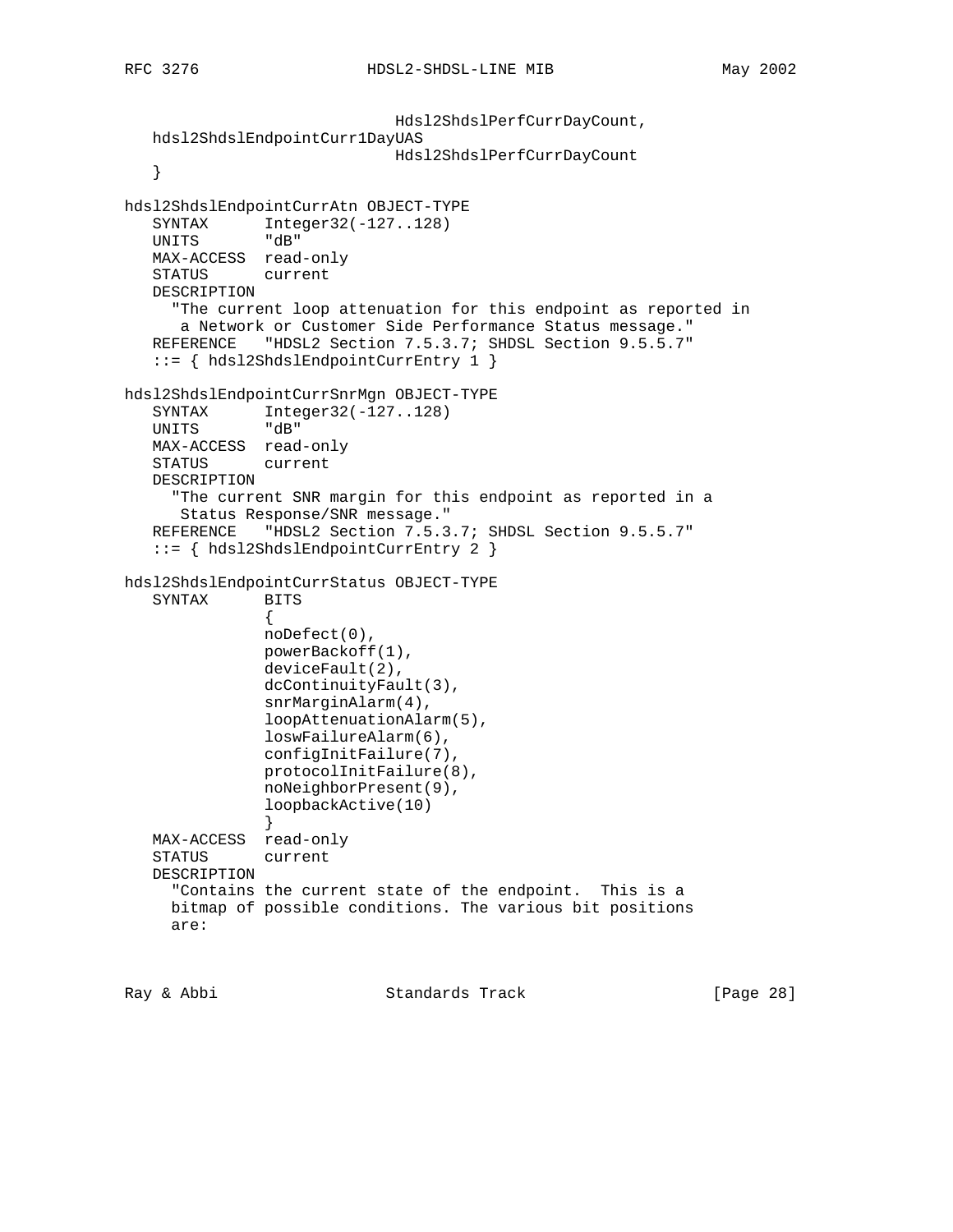noDefect There no defects on the line.

powerBackoff Indicates enhanced Power Backoff.

- deviceFault 1ndicates a vendor-dependent diagnostic or self-test fault has been detected.
- dcContinuityFault Indicates vendor-dependent conditions that interfere with span powering such as short and open circuits.
- snrMarginAlarm Indicates that the SNR margin has dropped below the alarm threshold.
- loopAttenuationAlarm Indicates that the loop attenuation exceeds the alarm threshold.

loswFailureAlarm Indicates a forward LOSW alarm.

 configInitFailure Endpoint failure during initialization due to paired endpoint not able to support requested configuration.

- protocolInitFailure Endpoint failure during initialization due to incompatible protocol used by the paired endpoint.
- noNeighborPresent Endpoint failure during initialization due to no activation sequence detected from paired endpoint.
- loopbackActive A loopback is currently active at this Segment Endpoint.

 This is intended to supplement ifOperStatus. Note that there is a 1-1 relationship between the status bits defined in this object and the notification thresholds defined elsewhere in this MIB." REFERENCE "HDSL2 Section 7.5.3.7; SHDSL Section 9.5.5.7"

::= { hdsl2ShdslEndpointCurrEntry 3 }

hdsl2ShdslEndpointES OBJECT-TYPE SYNTAX Counter32 UNITS "seconds" MAX-ACCESS read-only STATUS current

Ray & Abbi Standards Track [Page 29]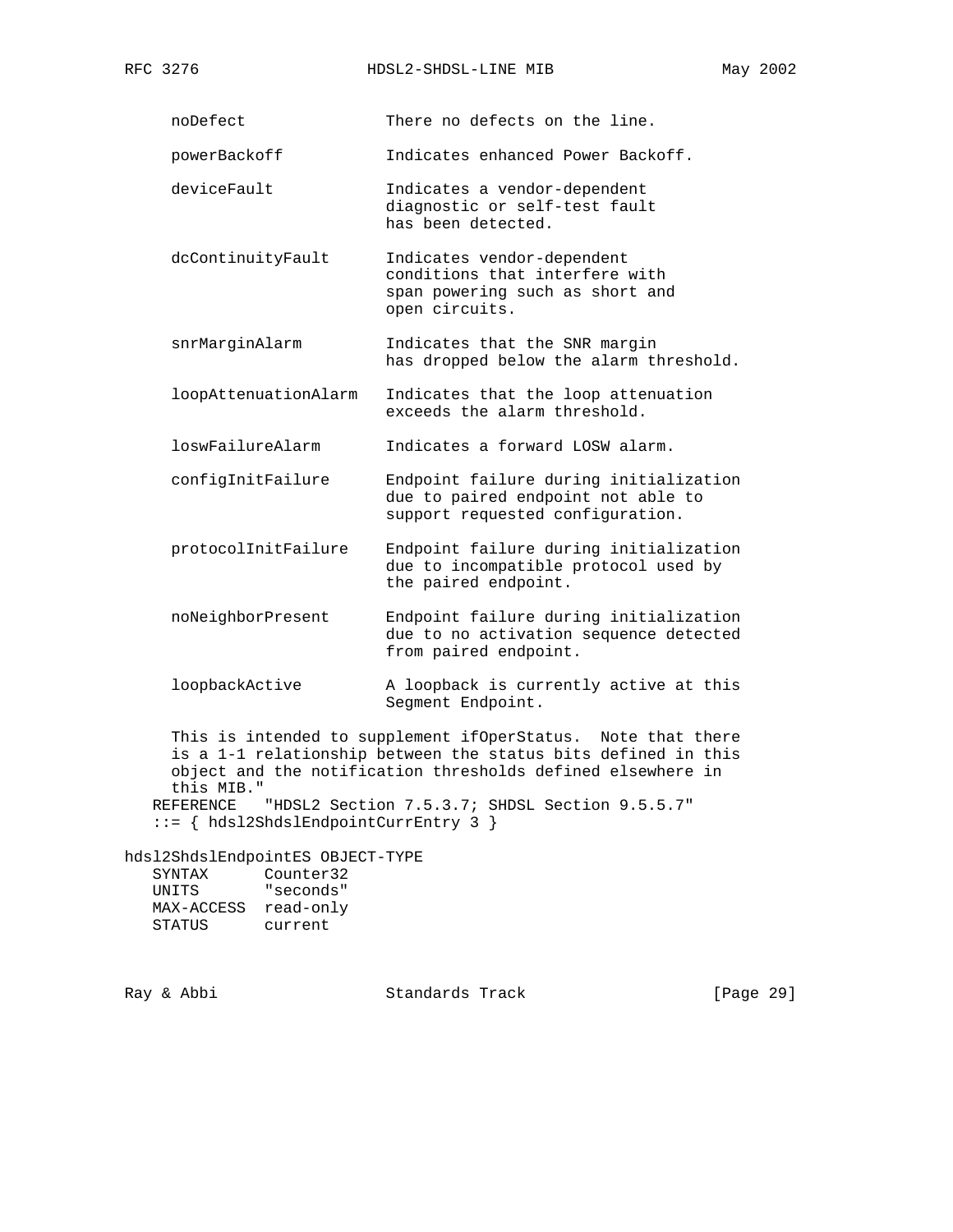```
 DESCRIPTION
      "Count of Errored Seconds (ES) on this endpoint since the xU
      was last restarted."
   REFERENCE "HDSL2 Section 7.5.3.7; SHDSL Section 9.5.5.7"
    ::= { hdsl2ShdslEndpointCurrEntry 4 }
hdsl2ShdslEndpointSES OBJECT-TYPE
 SYNTAX Counter32
 UNITS "seconds"
   MAX-ACCESS read-only
   STATUS current
   DESCRIPTION
     "Count of Severely Errored Seconds (SES) on this endpoint
      since the xU was last restarted."
   REFERENCE "HDSL2 Section 7.5.3.7; SHDSL Section 9.5.5.7"
    ::= { hdsl2ShdslEndpointCurrEntry 5 }
hdsl2ShdslEndpointCRCanomalies OBJECT-TYPE
   SYNTAX Counter32
   UNITS "detected CRC Anomalies"
   MAX-ACCESS read-only
   STATUS current
   DESCRIPTION
      "Count of CRC anomalies on this endpoint since the xU was
      last restarted."
   REFERENCE "HDSL2 Section 7.5.3.7; SHDSL Section 9.5.5.7"
    ::= { hdsl2ShdslEndpointCurrEntry 6 }
hdsl2ShdslEndpointLOSWS OBJECT-TYPE
   SYNTAX Counter32
   UNITS "seconds"
   MAX-ACCESS read-only
   STATUS current
   DESCRIPTION
     "Count of Loss of Sync Word (LOSW) Seconds on this endpoint
      since the xU was last restarted."
  REFERENCE "HDSL2 Section 7.5.3.7; SHDSL Section 9.5.5.7"
    ::= { hdsl2ShdslEndpointCurrEntry 7 }
hdsl2ShdslEndpointUAS OBJECT-TYPE
 SYNTAX Counter32
 UNITS "seconds"
   MAX-ACCESS read-only
   STATUS current
   DESCRIPTION
     "Count of Unavailable Seconds (UAS) on this endpoint since
      the xU was last restarted."
   REFERENCE "HDSL2 Section 7.5.3.7; SHDSL Section 9.5.5.7"
```

```
Ray & Abbi Standards Track [Page 30]
```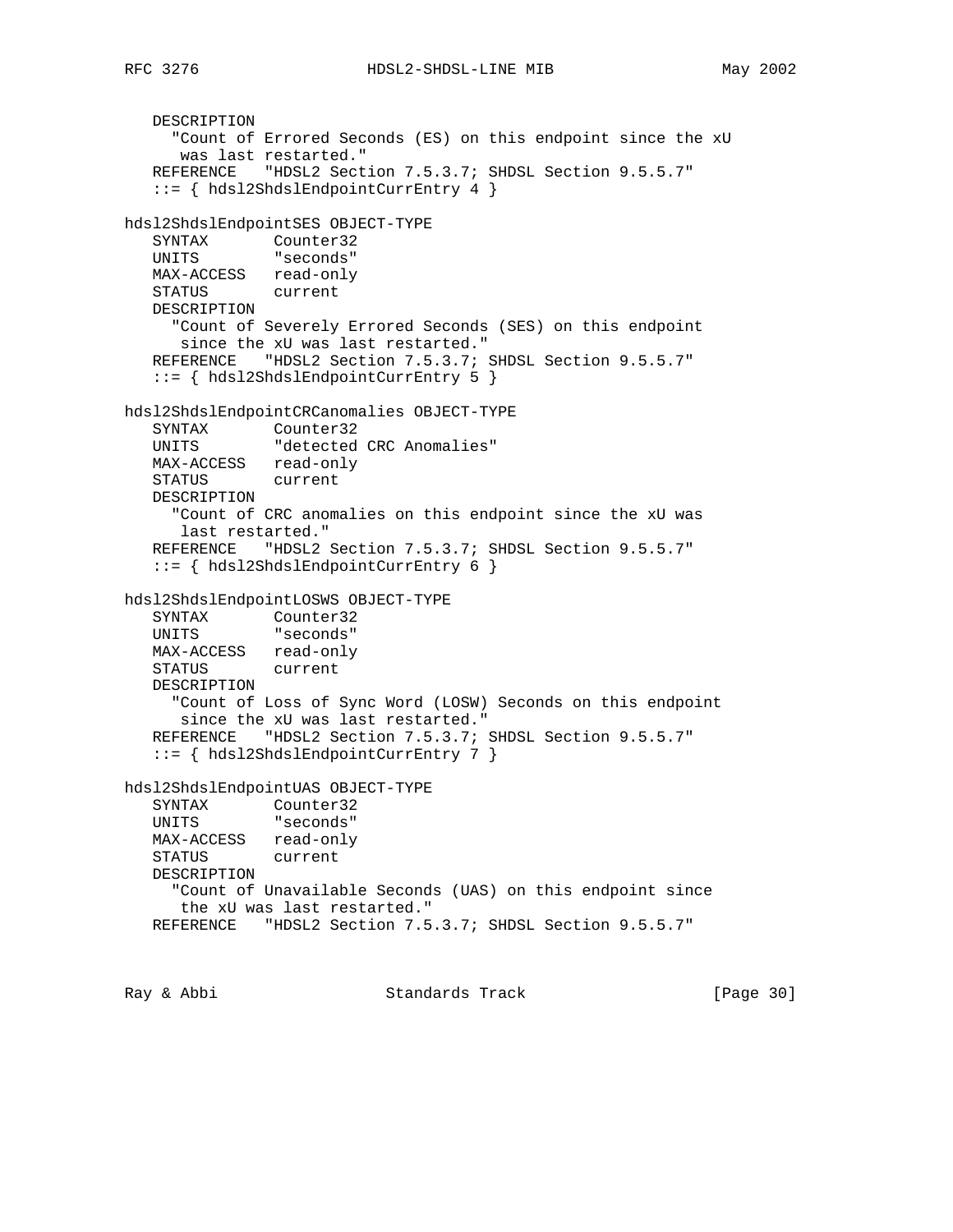::= { hdsl2ShdslEndpointCurrEntry 8 }

```
hdsl2ShdslEndpointCurr15MinTimeElapsed OBJECT-TYPE
   SYNTAX Hdsl2ShdslPerfTimeElapsed
   UNITS "seconds"
 MAX-ACCESS read-only
 STATUS current
   DESCRIPTION
     "Total elapsed seconds in the current 15-minute interval."
    ::= { hdsl2ShdslEndpointCurrEntry 9 }
hdsl2ShdslEndpointCurr15MinES OBJECT-TYPE
 SYNTAX PerfCurrentCount
 UNITS "seconds"
   MAX-ACCESS read-only
   STATUS current
   DESCRIPTION
     "Count of Errored Seconds (ES) in the current 15-minute
      interval."
   REFERENCE "HDSL2 Section 7.5.3.7; SHDSL Section 9.5.5.7"
    ::= { hdsl2ShdslEndpointCurrEntry 10 }
hdsl2ShdslEndpointCurr15MinSES OBJECT-TYPE
 SYNTAX PerfCurrentCount
 UNITS "seconds"
   MAX-ACCESS read-only
   STATUS current
   DESCRIPTION
      "Count of Severely Errored Seconds (SES) in the current
      15-minute interval."
  REFERENCE "HDSL2 Section 7.5.3.7; SHDSL Section 9.5.5.7"
    ::= { hdsl2ShdslEndpointCurrEntry 11 }
hdsl2ShdslEndpointCurr15MinCRCanomalies OBJECT-TYPE
 SYNTAX PerfCurrentCount
 UNITS "detected CRC Anomalies"
  MAX-ACCESS read-only
   STATUS current
   DESCRIPTION
     "Count of CRC anomalies in the current 15-minute interval."
  REFERENCE "HDSL2 Section 7.5.3.7; SHDSL Section 9.5.5.7"
    ::= { hdsl2ShdslEndpointCurrEntry 12 }
hdsl2ShdslEndpointCurr15MinLOSWS OBJECT-TYPE
  SYNTAX PerfCurrentCount<br>
UNITS "seconds"
              "seconds"
   MAX-ACCESS read-only
   STATUS current
```
Ray & Abbi Standards Track [Page 31]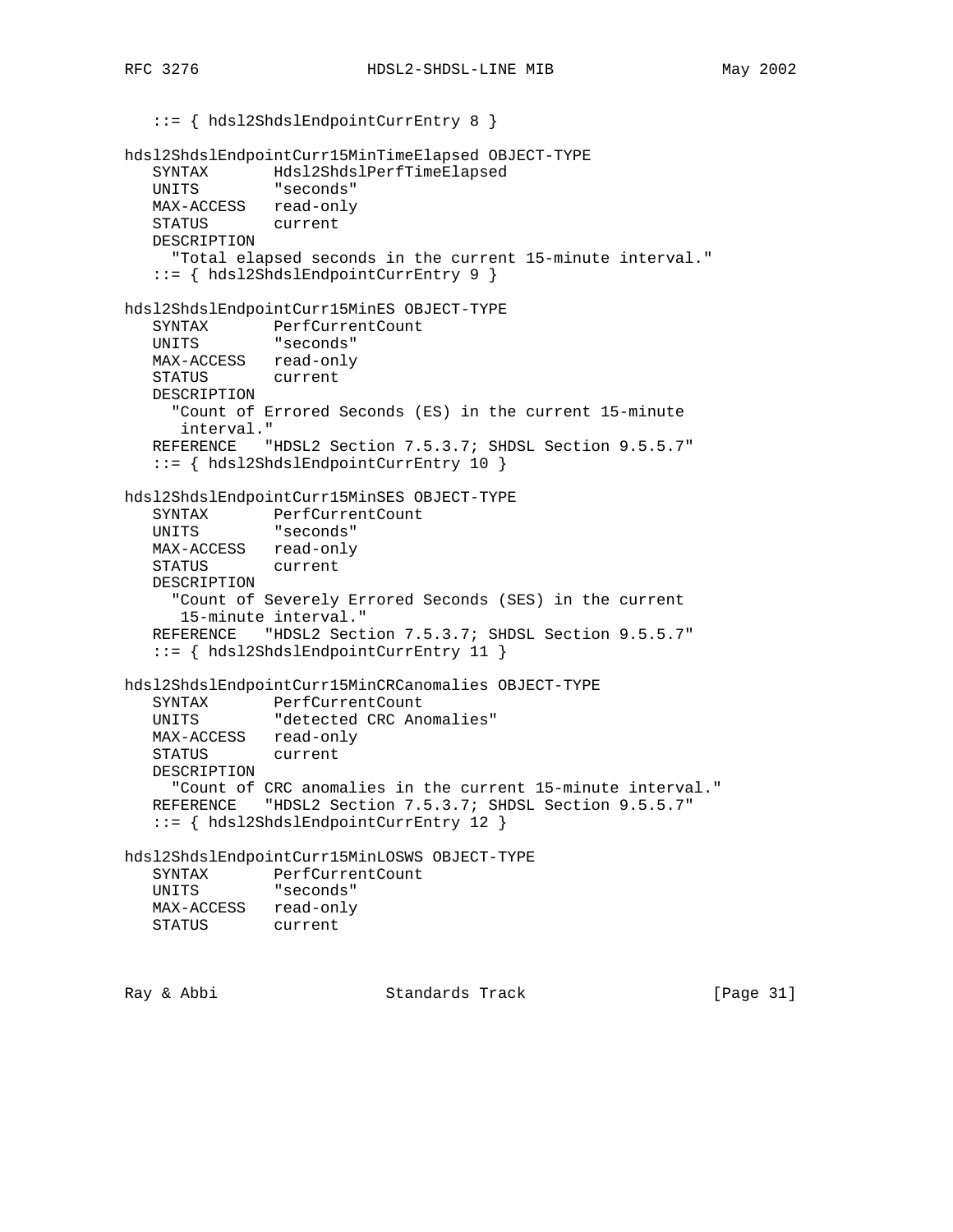```
 DESCRIPTION
      "Count of Loss of Sync Word (LOSW) Seconds in the current
      15-minute interval."
    REFERENCE "HDSL2 Section 7.5.3.7; SHDSL Section 9.5.5.7"
    ::= { hdsl2ShdslEndpointCurrEntry 13 }
hdsl2ShdslEndpointCurr15MinUAS OBJECT-TYPE
 SYNTAX PerfCurrentCount
 UNITS "seconds"
   MAX-ACCESS read-only
   STATUS current
   DESCRIPTION
     "Count of Unavailable Seconds (UAS) in the current 15-minute
      interval."
   REFERENCE "HDSL2 Section 7.5.3.7; SHDSL Section 9.5.5.7"
    ::= { hdsl2ShdslEndpointCurrEntry 14 }
hdsl2ShdslEndpointCurr1DayTimeElapsed OBJECT-TYPE
   SYNTAX Hdsl2ShdslPerfTimeElapsed
   UNITS "seconds"
   MAX-ACCESS read-only
   STATUS current
   DESCRIPTION
     "Number of seconds that have elapsed since the beginning of
      the current 1-day interval."
    ::= { hdsl2ShdslEndpointCurrEntry 15 }
hdsl2ShdslEndpointCurr1DayES OBJECT-TYPE
 SYNTAX Hdsl2ShdslPerfCurrDayCount
 UNITS "seconds"
 MAX-ACCESS read-only
 STATUS current
   DESCRIPTION
     "Count of Errored Seconds (ES) during the current day as
      measured by hdsl2ShdslEndpointCurr1DayTimeElapsed."
   REFERENCE "HDSL2 Section 7.5.3.7; SHDSL Section 9.5.5.7"
    ::= { hdsl2ShdslEndpointCurrEntry 16 }
hdsl2ShdslEndpointCurr1DaySES OBJECT-TYPE
   SYNTAX Hdsl2ShdslPerfCurrDayCount
   UNITS "seconds"
   MAX-ACCESS read-only
   STATUS current
   DESCRIPTION
     "Count of Severely Errored Seconds (SES) during the current
     day as measured by hdsl2ShdslEndpointCurr1DayTimeElapsed."
   REFERENCE "HDSL2 Section 7.5.3.7; SHDSL Section 9.5.5.7"
    ::= { hdsl2ShdslEndpointCurrEntry 17 }
```
Ray & Abbi Standards Track [Page 32]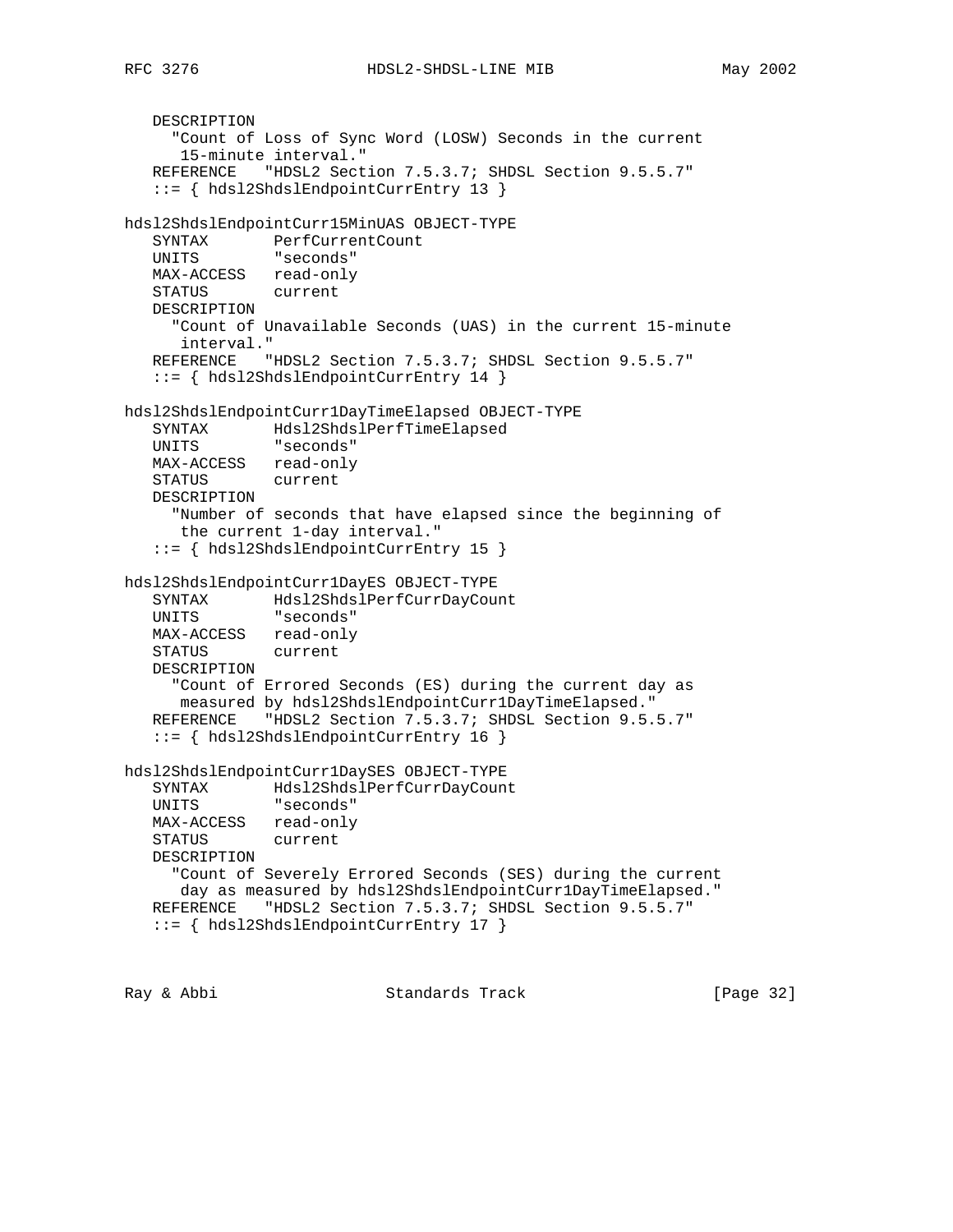```
hdsl2ShdslEndpointCurr1DayCRCanomalies OBJECT-TYPE
 SYNTAX Hdsl2ShdslPerfCurrDayCount
 UNITS "detected CRC Anomalies"
 MAX-ACCESS read-only
 STATUS current
   DESCRIPTION
      "Count of CRC anomalies during the current day as measured
      by hdsl2ShdslEndpointCurr1DayTimeElapsed."
   REFERENCE "HDSL2 Section 7.5.3.7; SHDSL Section 9.5.5.7"
    ::= { hdsl2ShdslEndpointCurrEntry 18 }
hdsl2ShdslEndpointCurr1DayLOSWS OBJECT-TYPE
 SYNTAX Hdsl2ShdslPerfCurrDayCount
 UNITS "seconds"
  MAX-ACCESS read-only<br>STATUS current
  STATUS
   DESCRIPTION
     "Count of Loss of Sync Word (LOSW) Seconds during the current
      day as measured by hdsl2ShdslEndpointCurr1DayTimeElapsed."
   REFERENCE "HDSL2 Section 7.5.3.7; SHDSL Section 9.5.5.7"
    ::= { hdsl2ShdslEndpointCurrEntry 19 }
hdsl2ShdslEndpointCurr1DayUAS OBJECT-TYPE
 SYNTAX Hdsl2ShdslPerfCurrDayCount
 UNITS "seconds"
   MAX-ACCESS read-only
   STATUS current
   DESCRIPTION
      "Count of Unavailable Seconds (UAS) during the current day as
      measured by hdsl2ShdslEndpointCurr1DayTimeElapsed."
   REFERENCE "HDSL2 Section 7.5.3.7; SHDSL Section 9.5.5.7"
    ::= { hdsl2ShdslEndpointCurrEntry 20 }
-- Segment Endpoint 15-Minute Interval Status/Performance Group
--
hdsl2Shdsl15MinIntervalTable OBJECT-TYPE
    SYNTAX SEQUENCE OF Hdsl2Shdsl15MinIntervalEntry
   MAX-ACCESS not-accessible
    STATUS current
   DESCRIPTION
      "This table provides one row for each HDSL2/SHDSL endpoint
      performance data collection interval. This table contains
      live data from equipment. As such, it is NOT persistent."
    ::= { hdsl2ShdslMibObjects 6 }
hdsl2Shdsl15MinIntervalEntry OBJECT-TYPE
   SYNTAX Hdsl2Shdsl15MinIntervalEntry
```
Ray & Abbi Standards Track [Page 33]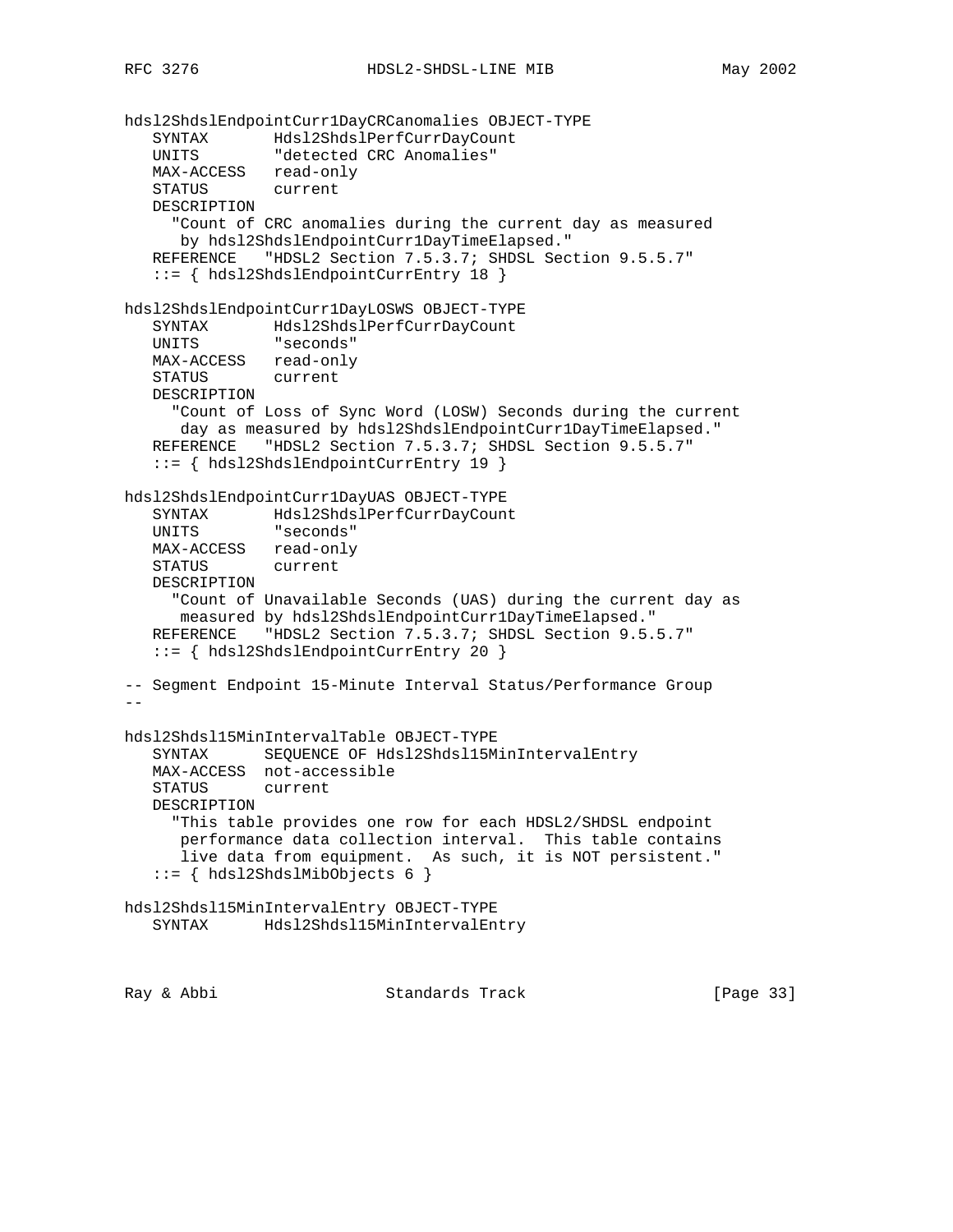MAX-ACCESS not-accessible STATUS current DESCRIPTION "An entry in the hdsl2Shdsl15MinIntervalTable." INDEX { ifIndex, hdsl2ShdslInvIndex, hdsl2ShdslEndpointSide, hdsl2ShdslEndpointWirePair, hdsl2Shdsl15MinIntervalNumber} ::= { hdsl2Shdsl15MinIntervalTable 1 } Hdsl2Shdsl15MinIntervalEntry ::= SEQUENCE  $\{$  \cdot \cdot \cdot \cdot \cdot \cdot \cdot \cdot \cdot \cdot \cdot \cdot \cdot \cdot \cdot \cdot \cdot \cdot \cdot \cdot \cdot \cdot \cdot \cdot \cdot \cdot \cdot \cdot \cdot \cdot \cdot \cdot \cdot \cdot \cdot \cdot hdsl2Shdsl15MinIntervalNumber Unsigned32, hdsl2Shdsl15MinIntervalES PerfIntervalCount, hdsl2Shdsl15MinIntervalSES PerfIntervalCount, hdsl2Shdsl15MinIntervalCRCanomalies PerfIntervalCount, hdsl2Shdsl15MinIntervalLOSWS PerfIntervalCount, hdsl2Shdsl15MinIntervalUAS PerfIntervalCount } hdsl2Shdsl15MinIntervalNumber OBJECT-TYPE SYNTAX Unsigned32(1..96) MAX-ACCESS not-accessible STATUS current DESCRIPTION "Performance Data Interval number. 1 is the the most recent previous interval; interval 96 is 24 hours ago. Intervals 2..96 are optional." ::= { hdsl2Shdsl15MinIntervalEntry 1 } hdsl2Shdsl15MinIntervalES OBJECT-TYPE SYNTAX PerfIntervalCount UNITS "seconds" MAX-ACCESS read-only STATUS current DESCRIPTION "Count of Errored Seconds (ES) during the interval." REFERENCE "HDSL2 Section 7.5.3.7; SHDSL Section 9.5.5.7" ::= { hdsl2Shdsl15MinIntervalEntry 2 } hdsl2Shdsl15MinIntervalSES OBJECT-TYPE SYNTAX PerfIntervalCount UNITS "seconds" MAX-ACCESS read-only STATUS current DESCRIPTION "Count of Severely Errored Seconds (SES) during the interval." REFERENCE "HDSL2 Section 7.5.3.7; SHDSL Section 9.5.5.7" ::= { hdsl2Shdsl15MinIntervalEntry 3 }

Ray & Abbi Standards Track [Page 34]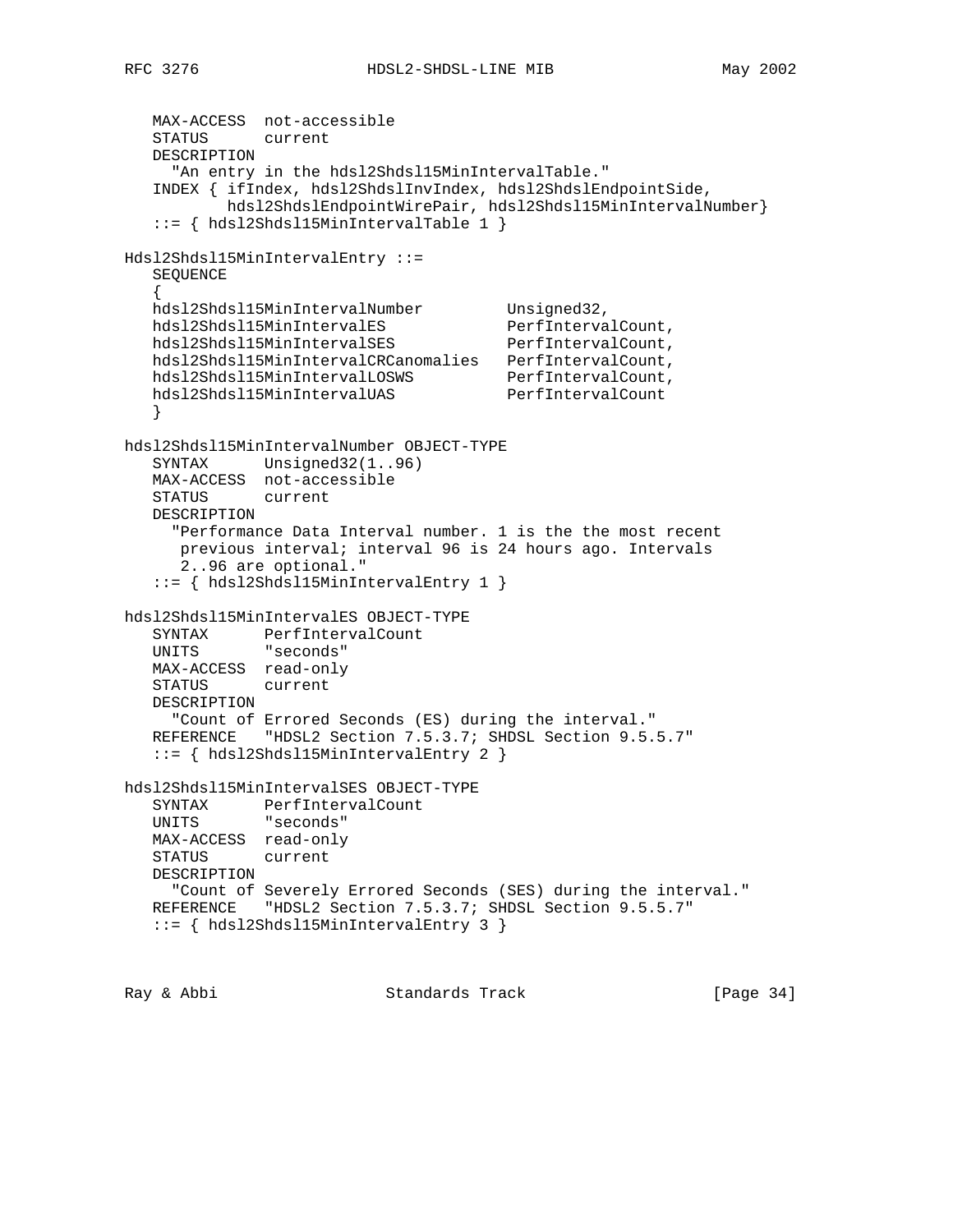```
hdsl2Shdsl15MinIntervalCRCanomalies OBJECT-TYPE
 SYNTAX PerfIntervalCount
 UNITS "detected CRC Anomalies"
   MAX-ACCESS read-only
   STATUS current
   DESCRIPTION
     "Count of CRC anomalies during the interval."
   REFERENCE "HDSL2 Section 7.5.3.7; SHDSL Section 9.5.5.7"
   ::= { hdsl2Shdsl15MinIntervalEntry 4 }
hdsl2Shdsl15MinIntervalLOSWS OBJECT-TYPE
   SYNTAX PerfIntervalCount
   UNITS "seconds"
   MAX-ACCESS read-only
   STATUS current
   DESCRIPTION
     "Count of Loss of Sync Word (LOSW) Seconds during the
      interval."
  REFERENCE "HDSL2 Section 7.5.3.7; SHDSL Section 9.5.5.7"
    ::= { hdsl2Shdsl15MinIntervalEntry 5 }
hdsl2Shdsl15MinIntervalUAS OBJECT-TYPE
 SYNTAX PerfIntervalCount
 UNITS "seconds"
   MAX-ACCESS read-only
   STATUS current
   DESCRIPTION
     "Count of Unavailable Seconds (UAS) during the interval."
   REFERENCE "HDSL2 Section 7.5.3.7; SHDSL Section 9.5.5.7"
   ::= { hdsl2Shdsl15MinIntervalEntry 6 }
-- Segment Endpoint 1-Day Interval Status/Performance Group
--
hdsl2Shdsl1DayIntervalTable OBJECT-TYPE
   SYNTAX SEQUENCE OF Hdsl2Shdsl1DayIntervalEntry
   MAX-ACCESS not-accessible
   STATUS current
   DESCRIPTION
     "This table provides one row for each HDSL2/SHDSL endpoint
      performance data collection interval. This table contains
      live data from equipment. As such, it is NOT persistent."
    ::= { hdsl2ShdslMibObjects 7 }
hdsl2Shdsl1DayIntervalEntry OBJECT-TYPE
   SYNTAX Hdsl2Shdsl1DayIntervalEntry
   MAX-ACCESS not-accessible
   STATUS current
```
Ray & Abbi Standards Track [Page 35]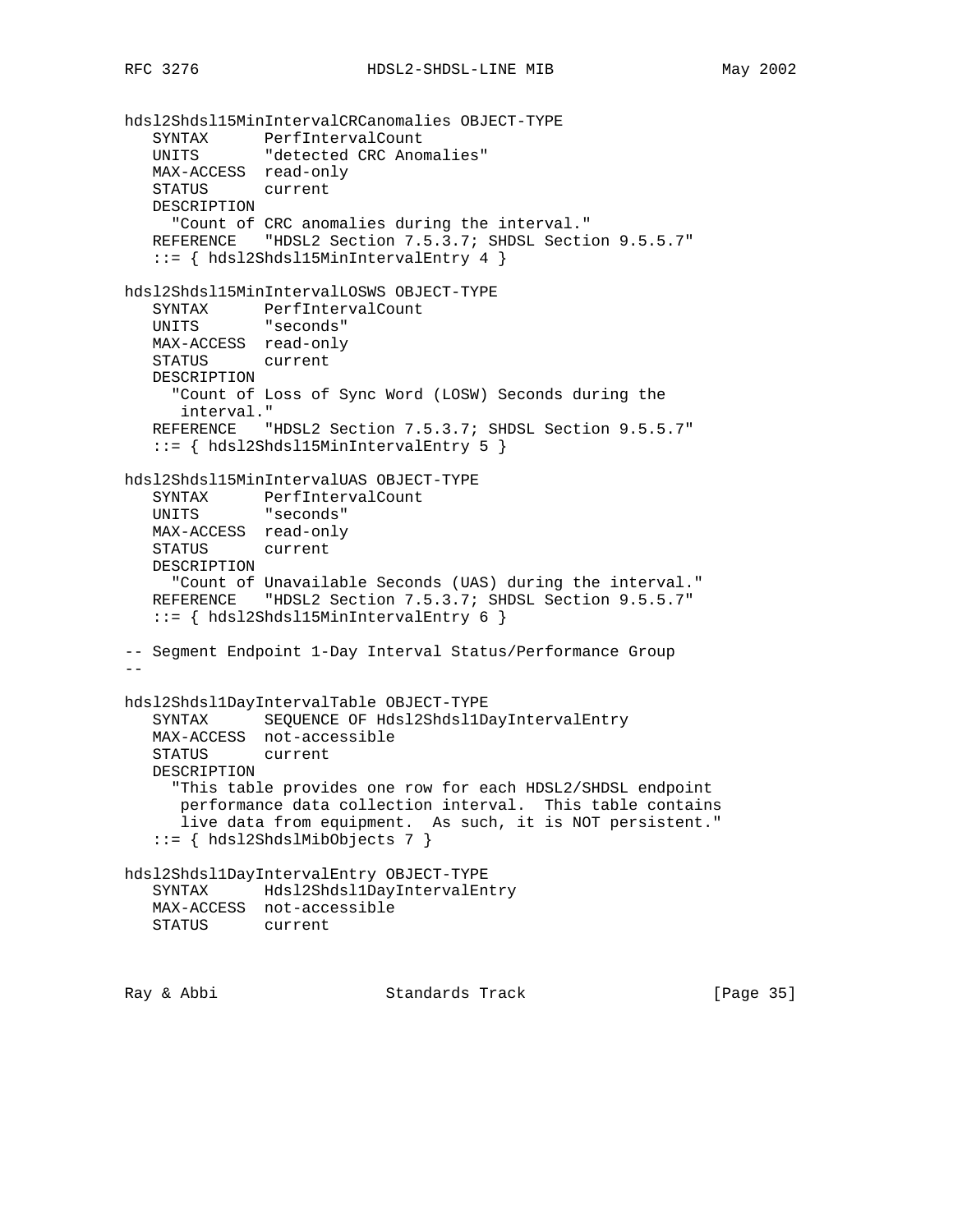```
 DESCRIPTION
     "An entry in the hdsl2Shdsl1DayIntervalTable."
   INDEX { ifIndex, hdsl2ShdslInvIndex, hdsl2ShdslEndpointSide,
           hdsl2ShdslEndpointWirePair, hdsl2Shdsl1DayIntervalNumber }
    ::= { hdsl2Shdsl1DayIntervalTable 1 }
Hdsl2Shdsl1DayIntervalEntry ::=
   SEQUENCE
 {
hdsl2Shdsl1DayIntervalNumber Unsigned32,
 hdsl2Shdsl1DayIntervalMoniSecs Hdsl2ShdslPerfTimeElapsed,
 hdsl2Shdsl1DayIntervalES Hdsl2Shdsl1DayIntervalCount,
 hdsl2Shdsl1DayIntervalSES Hdsl2Shdsl1DayIntervalCount,
 hdsl2Shdsl1DayIntervalCRCanomalies Hdsl2Shdsl1DayIntervalCount,
 hdsl2Shdsl1DayIntervalLOSWS Hdsl2Shdsl1DayIntervalCount,
 hdsl2Shdsl1DayIntervalUAS Hdsl2Shdsl1DayIntervalCount
   }
hdsl2Shdsl1DayIntervalNumber OBJECT-TYPE
  SYNTAX Unsigned32(1..30)
   MAX-ACCESS not-accessible
   STATUS current
   DESCRIPTION
     "History Data Interval number. Interval 1 is the the most
      recent previous day; interval 30 is 30 days ago. Intervals
      2..30 are optional."
    ::= { hdsl2Shdsl1DayIntervalEntry 1 }
hdsl2Shdsl1DayIntervalMoniSecs OBJECT-TYPE
 SYNTAX Hdsl2ShdslPerfTimeElapsed
 UNITS "seconds"
   MAX-ACCESS read-only
   STATUS current
   DESCRIPTION
     "The amount of time in the 1-day interval over which the
      performance monitoring information is actually counted.
      This value will be the same as the interval duration except
      in a situation where performance monitoring data could not
      be collected for any reason."
    ::= { hdsl2Shdsl1DayIntervalEntry 2 }
hdsl2Shdsl1DayIntervalES OBJECT-TYPE
 SYNTAX Hdsl2Shdsl1DayIntervalCount
 UNITS "seconds"
   MAX-ACCESS read-only
   STATUS current
   DESCRIPTION
     "Count of Errored Seconds (ES) during the 1-day interval as
```
Ray & Abbi Standards Track [Page 36]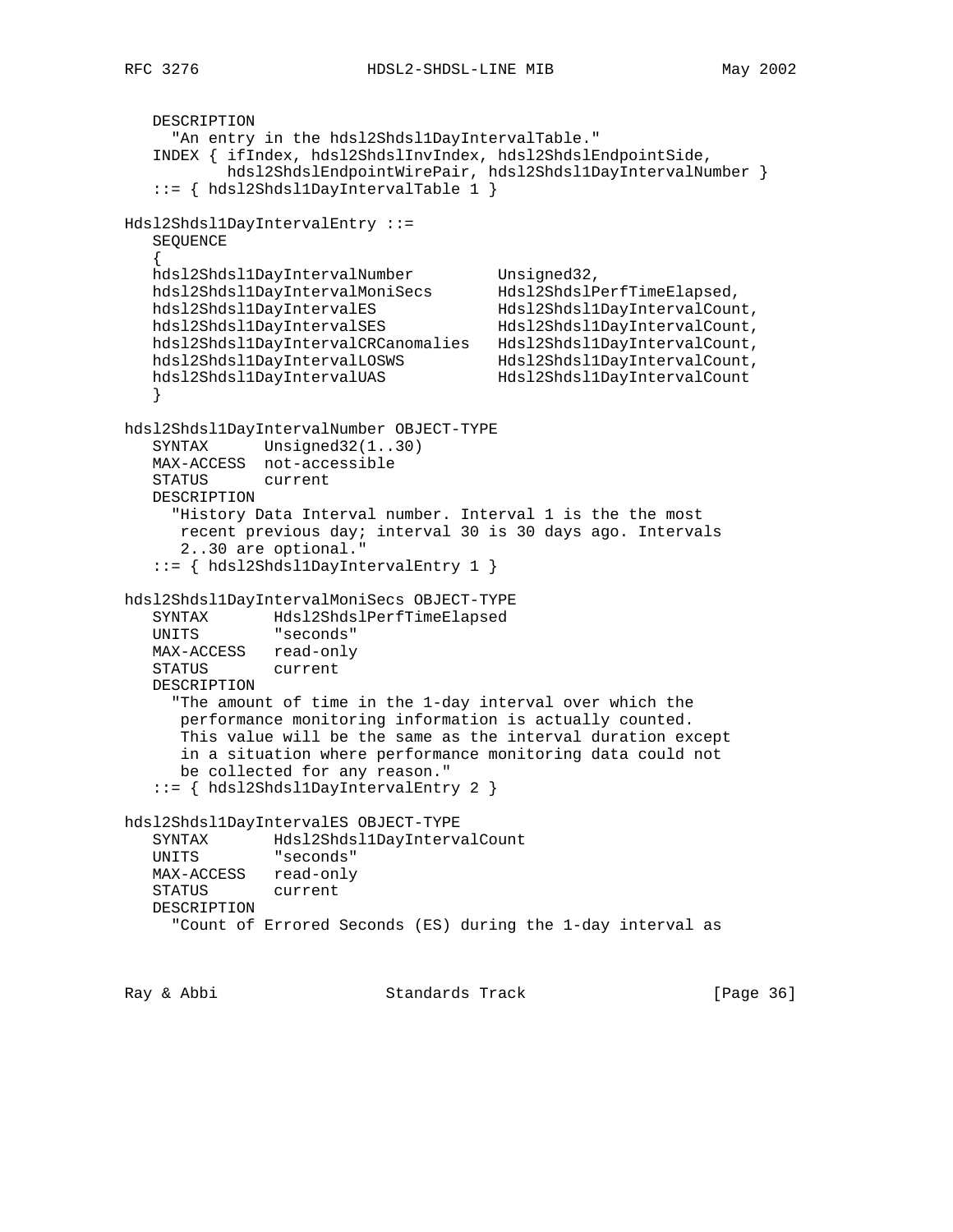```
 measured by hdsl2Shdsl1DayIntervalMoniSecs."
   REFERENCE "HDSL2 Section 7.5.3.7; SHDSL Section 9.5.5.7"
    ::= { hdsl2Shdsl1DayIntervalEntry 3 }
hdsl2Shdsl1DayIntervalSES OBJECT-TYPE
 SYNTAX Hdsl2Shdsl1DayIntervalCount
 UNITS "seconds"
   MAX-ACCESS read-only
   STATUS current
   DESCRIPTION
     "Count of Severely Errored Seconds (SES) during the 1-day
      interval as measured by hdsl2Shdsl1DayIntervalMoniSecs."
   REFERENCE "HDSL2 Section 7.5.3.7; SHDSL Section 9.5.5.7"
    ::= { hdsl2Shdsl1DayIntervalEntry 4 }
hdsl2Shdsl1DayIntervalCRCanomalies OBJECT-TYPE
   SYNTAX Hdsl2Shdsl1DayIntervalCount
   UNITS "detected CRC Anomalies"
   MAX-ACCESS read-only
   STATUS current
   DESCRIPTION
     "Count of CRC anomalies during the 1-day interval as
     measured by hdsl2Shdsl1DayIntervalMoniSecs."
  REFERENCE "HDSL2 Section 7.5.3.7; SHDSL Section 9.5.5.7"
    ::= { hdsl2Shdsl1DayIntervalEntry 5 }
hdsl2Shdsl1DayIntervalLOSWS OBJECT-TYPE
 SYNTAX Hdsl2Shdsl1DayIntervalCount
 UNITS "seconds"
   MAX-ACCESS read-only
   STATUS current
   DESCRIPTION
     "Count of Loss of Sync Word (LOSW) Seconds during the 1-day
      interval as measured by hdsl2Shdsl1DayIntervalMoniSecs."
   REFERENCE "HDSL2 Section 7.5.3.7; SHDSL Section 9.5.5.7"
    ::= { hdsl2Shdsl1DayIntervalEntry 6 }
hdsl2Shdsl1DayIntervalUAS OBJECT-TYPE
 SYNTAX Hdsl2Shdsl1DayIntervalCount
 UNITS "seconds"
   MAX-ACCESS read-only
   STATUS current
   DESCRIPTION
     "Count of Unavailable Seconds (UAS) during the 1-day interval
      as measured by hdsl2Shdsl1DayIntervalMoniSecs."
   REFERENCE "HDSL2 Section 7.5.3.7; SHDSL Section 9.5.5.7"
    ::= { hdsl2Shdsl1DayIntervalEntry 7 }
```
Ray & Abbi Standards Track [Page 37]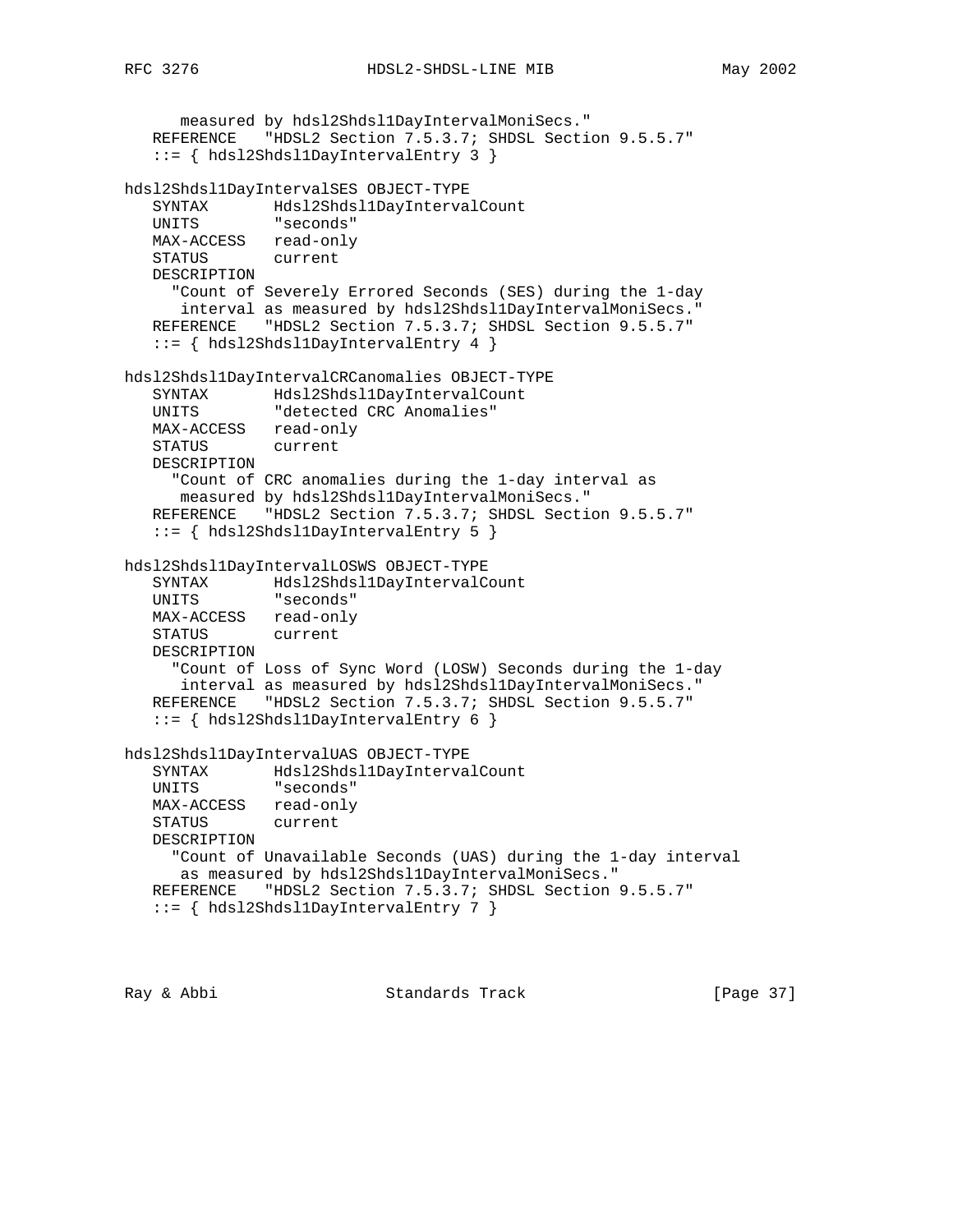```
-- Maintenance Group
- -hdsl2ShdslEndpointMaintTable OBJECT-TYPE
    SYNTAX SEQUENCE OF Hdsl2ShdslEndpointMaintEntry
    MAX-ACCESS not-accessible
    STATUS current
    DESCRIPTION
      "This table supports maintenance operations (eg. loopbacks)
      to be performed on HDSL2/SHDSL segment endpoints. This table
       contains live data from equipment. As such, it is NOT
       persistent."
    ::= { hdsl2ShdslMibObjects 8 }
hdsl2ShdslEndpointMaintEntry OBJECT-TYPE
    SYNTAX Hdsl2ShdslEndpointMaintEntry
    MAX-ACCESS not-accessible
    STATUS current
    DESCRIPTION
     "An entry in the hdsl2ShdslEndpointMaintTable. Each entry
       corresponds to a single segment endpoint, and is indexed by the
       ifIndex of the HDSL2/SHDSL line, the UnitId of the associated
       unit and the side of the unit."
    INDEX { ifIndex, hdsl2ShdslInvIndex, hdsl2ShdslEndpointSide }
    ::= { hdsl2ShdslEndpointMaintTable 1 }
Hdsl2ShdslEndpointMaintEntry ::=
    SEQUENCE
\{ \cdot \cdot \cdot \cdot \cdot \cdot \cdot \cdot \cdot \cdot \cdot \cdot \cdot \cdot \cdot \cdot \cdot \cdot \cdot \cdot \cdot \cdot \cdot \cdot \cdot \cdot \cdot \cdot \cdot \cdot \cdot \cdot \cdot \cdot \cdot \cdot 
 hdsl2ShdslMaintLoopbackConfig INTEGER,
 hdsl2ShdslMaintTipRingReversal INTEGER,
hdsl2ShdslMaintPowerBackOff INTEGER,
 hdsl2ShdslMaintSoftRestart INTEGER
    }
hdsl2ShdslMaintLoopbackConfig OBJECT-TYPE
    SYNTAX INTEGER
 {
                 noLoopback(1),
                 normalLoopback(2),
                 specialLoopback(3)
 }
    MAX-ACCESS read-write
    STATUS current
    DESCRIPTION
      "This object controls configuration of loopbacks for the
       associated segment endpoint. The status of the loopback
       is obtained via the hdsl2ShdslEndpointCurrStatus object."
```
Ray & Abbi Standards Track [Page 38]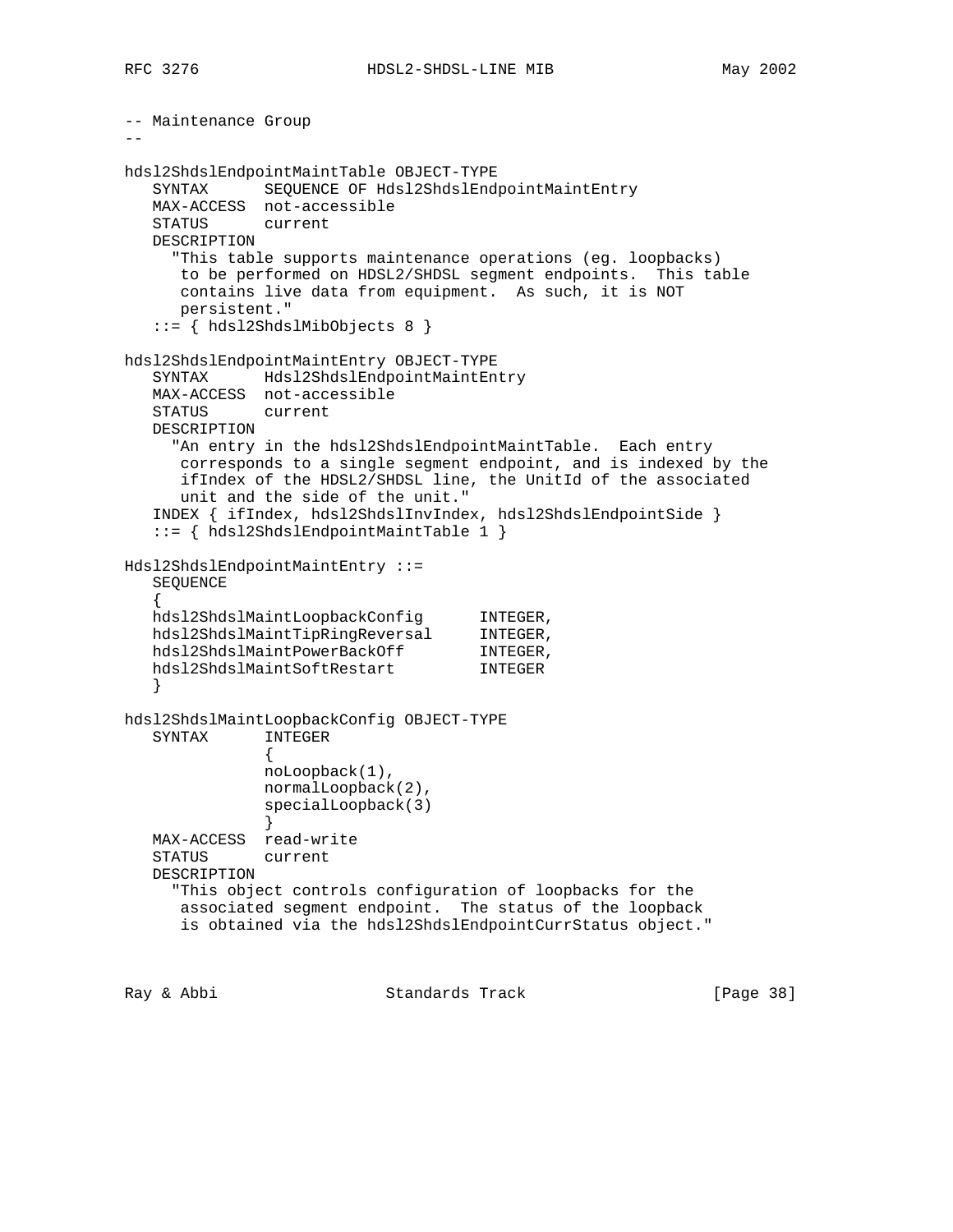::= { hdsl2ShdslEndpointMaintEntry 1 } hdsl2ShdslMaintTipRingReversal OBJECT-TYPE SYNTAX INTEGER { normal(1), reversed(2) } MAX-ACCESS read-only STATUS current DESCRIPTION "This object indicates the state of the tip/ring pair at the associated segment endpoint." ::= { hdsl2ShdslEndpointMaintEntry 2 } hdsl2ShdslMaintPowerBackOff OBJECT-TYPE SYNTAX INTEGER { default(1), enhanced(2) } MAX-ACCESS read-write STATUS current DESCRIPTION "This object configures the receiver at the associated segment endpoint to operate in default or enhanced power backoff mode." ::= { hdsl2ShdslEndpointMaintEntry 3 } hdsl2ShdslMaintSoftRestart OBJECT-TYPE SYNTAX INTEGER { ready(1), restart(2) } MAX-ACCESS read-write STATUS current DESCRIPTION "This object enables the manager to trigger a soft restart of the modem at the associated segment endpoint. The manager may only set this object to the 'restart(2)' value, which initiates a restart. The agent will perform a restart after approximately 5 seconds. Following the 5 second period, the agent will restore the object to the 'ready(1)' state." ::= { hdsl2ShdslEndpointMaintEntry 4 } hdsl2ShdslUnitMaintTable OBJECT-TYPE SYNTAX SEQUENCE OF Hdsl2ShdslUnitMaintEntry

Ray & Abbi Standards Track [Page 39]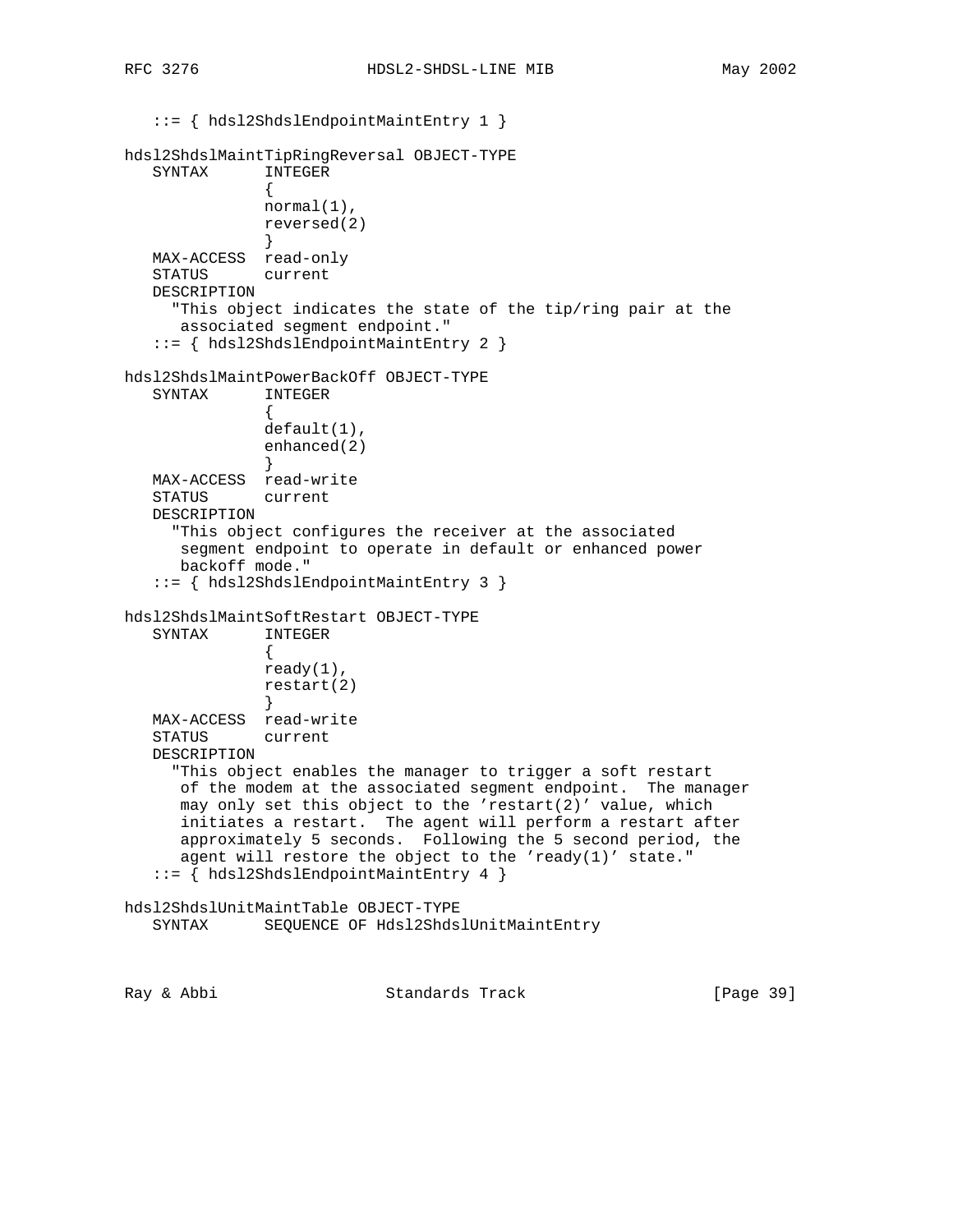```
 MAX-ACCESS not-accessible
    STATUS current
    DESCRIPTION
      "This table supports maintenance operations for units in a
       HDSL2/SHDSL line. Entries in this table MUST be maintained
       in a persistent manner."
    ::= { hdsl2ShdslMibObjects 9 }
hdsl2ShdslUnitMaintEntry OBJECT-TYPE
    SYNTAX Hdsl2ShdslUnitMaintEntry
    MAX-ACCESS not-accessible
    STATUS current
    DESCRIPTION
      "An entry in the hdsl2ShdslUnitMaintTable. Each entry
       corresponds to a single unit, and is indexed by the ifIndex
       of the HDSL2/SHDSL line and the UnitId of the associated
       unit."
    INDEX { ifIndex, hdsl2ShdslInvIndex }
    ::= { hdsl2ShdslUnitMaintTable 1 }
Hdsl2ShdslUnitMaintEntry ::=
    SEQUENCE
\{ \cdot \cdot \cdot \cdot \cdot \cdot \cdot \cdot \cdot \cdot \cdot \cdot \cdot \cdot \cdot \cdot \cdot \cdot \cdot \cdot \cdot \cdot \cdot \cdot \cdot \cdot \cdot \cdot \cdot \cdot \cdot \cdot \cdot \cdot \cdot \cdot 
 hdsl2ShdslMaintLoopbackTimeout Integer32,
 hdsl2ShdslMaintUnitPowerSource INTEGER
 }
hdsl2ShdslMaintLoopbackTimeout OBJECT-TYPE
 SYNTAX Integer32(0..4095)
 UNITS "minutes"
    MAX-ACCESS read-write
    STATUS current
    DESCRIPTION
      "This object configures the timeout value for loopbacks
       initiated at segments endpoints contained in the associated
       unit. A value of 0 disables the timeout."
    ::= { hdsl2ShdslUnitMaintEntry 1 }
hdsl2ShdslMaintUnitPowerSource OBJECT-TYPE
    SYNTAX INTEGER
 {
                local(1),
                 span(2)
 }
    MAX-ACCESS read-only
    STATUS current
    DESCRIPTION
      "This object indicates the DC power source being used by the
```
Ray & Abbi Standards Track [Page 40]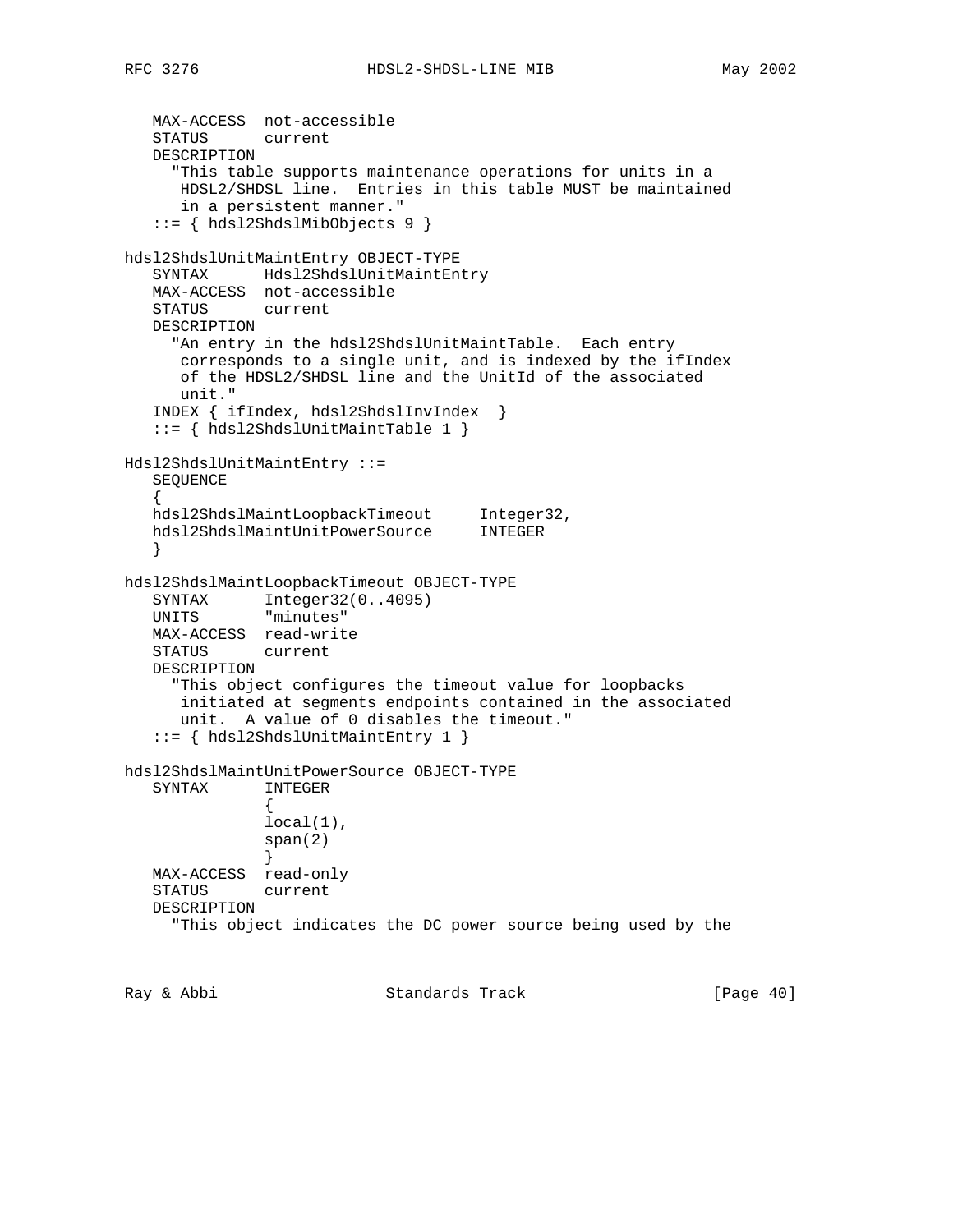```
 associated unit."
    ::= { hdsl2ShdslUnitMaintEntry 2 }
-- Span Configuration Profile Group
--
hdsl2ShdslSpanConfProfileTable OBJECT-TYPE
    SYNTAX SEQUENCE OF Hdsl2ShdslSpanConfProfileEntry
    MAX-ACCESS not-accessible
    STATUS current
    DESCRIPTION
      "This table supports definitions of span configuration
       profiles for SHDSL lines. HDSL2 does not support these
       configuration options. This table MUST be maintained
       in a persistent manner."
    ::= { hdsl2ShdslMibObjects 10 }
hdsl2ShdslSpanConfProfileEntry OBJECT-TYPE
    SYNTAX Hdsl2ShdslSpanConfProfileEntry
    MAX-ACCESS not-accessible
    STATUS current
    DESCRIPTION
      "Each entry corresponds to a single span configuration
       profile. Each profile contains a set of span configuration
       parameters. The configuration parameters in a profile are
       applied to those lines referencing that profile (see the
       hdsl2ShdslSpanConfProfile object). Profiles may be
       created/deleted using the row creation/deletion mechanism
       via hdsl2ShdslSpanConfProfileRowStatus. If an active
       entry is referenced in hdsl2ShdslSpanConfProfile, the
       entry MUST remain active until all references are removed."
    INDEX { IMPLIED hdsl2ShdslSpanConfProfileName }
    ::= { hdsl2ShdslSpanConfProfileTable 1 }
Hdsl2ShdslSpanConfProfileEntry ::=
    SEQUENCE
\{ \cdot \cdot \cdot \cdot \cdot \cdot \cdot \cdot \cdot \cdot \cdot \cdot \cdot \cdot \cdot \cdot \cdot \cdot \cdot \cdot \cdot \cdot \cdot \cdot \cdot \cdot \cdot \cdot \cdot \cdot \cdot \cdot \cdot \cdot \cdot \cdot 
hdsl2ShdslSpanConfProfileName SnmpAdminString,
hdsl2ShdslSpanConfWireInterface INTEGER,
hdsl2ShdslSpanConfMinLineRate Unsigned32,
hdsl2ShdslSpanConfMaxLineRate Unsigned32,
   hdsl2ShdslSpanConfPSD INTEGER,
    hdsl2ShdslSpanConfTransmissionMode
                                    Hdsl2ShdslTransmissionModeType,
hdsl2ShdslSpanConfRemoteEnabled INTEGER,
hdsl2ShdslSpanConfPowerFeeding Form INTEGER,
    hdsl2ShdslSpanConfCurrCondTargetMarginDown Integer32,
    hdsl2ShdslSpanConfWorstCaseTargetMarginDown Integer32,
```
Ray & Abbi Standards Track [Page 41]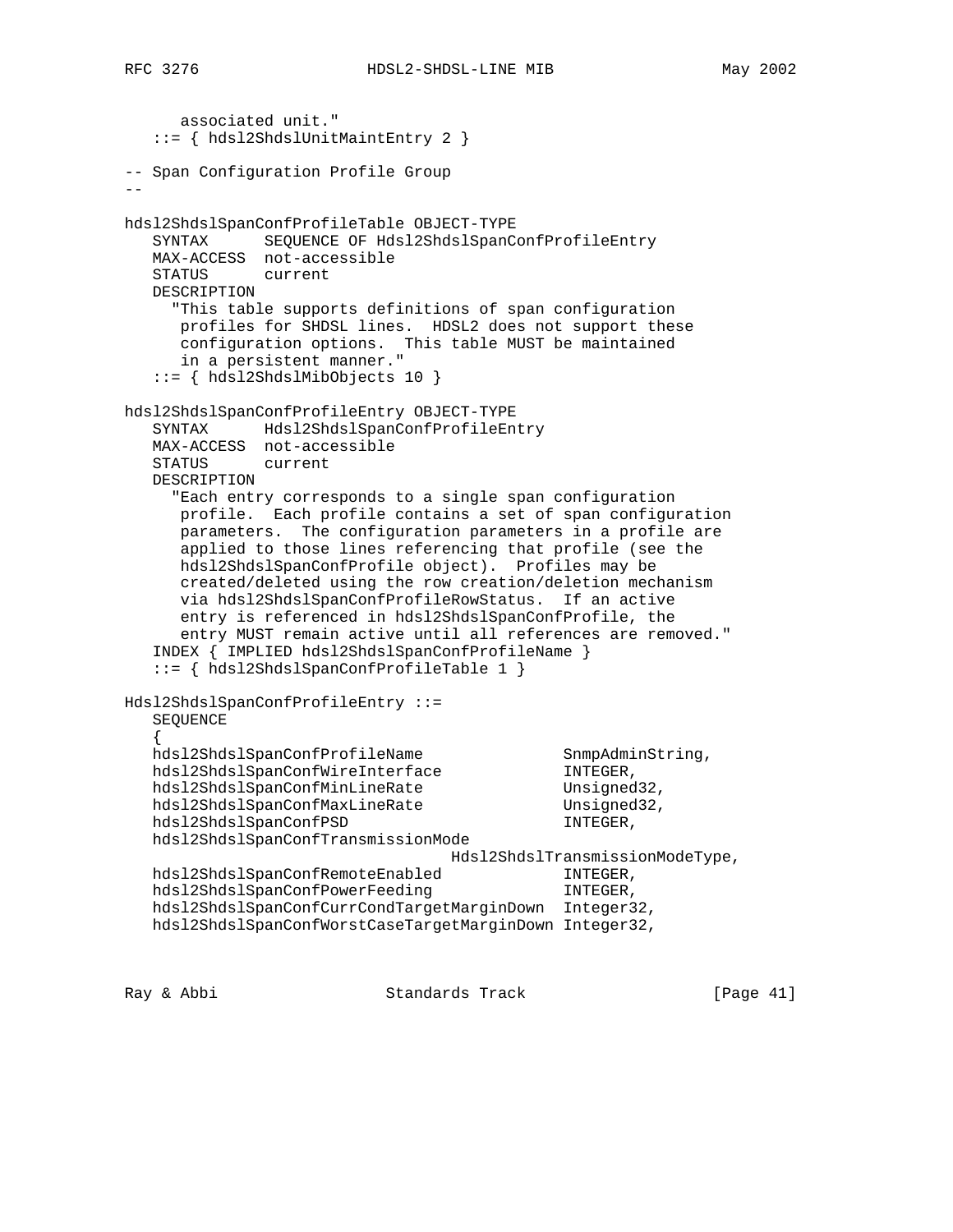```
 hdsl2ShdslSpanConfCurrCondTargetMarginUp Integer32,
  hdsl2ShdslSpanConfWorstCaseTargetMarginUp Integer32,
  hdsl2ShdslSpanConfUsedTargetMargins BITS,
   hdsl2ShdslSpanConfReferenceClock
                                  Hdsl2ShdslClockReferenceType,
   hdsl2ShdslSpanConfLineProbeEnable INTEGER,
   hdsl2ShdslSpanConfProfileRowStatus RowStatus
    }
hdsl2ShdslSpanConfProfileName OBJECT-TYPE
   SYNTAX SnmpAdminString (SIZE(1..32))
   MAX-ACCESS not-accessible
   STATUS current
   DESCRIPTION
     "This object is the unique index associated with this profile.
      Entries in this table are referenced via the object
      hdsl2ShdslSpanConfProfile in Hdsl2ShdslSpanConfEntry."
    ::= { hdsl2ShdslSpanConfProfileEntry 1 }
hdsl2ShdslSpanConfWireInterface OBJECT-TYPE
   SYNTAX INTEGER
 {
              twoWire(1),
              fourWire(2)
 }
 MAX-ACCESS read-create
   STATUS current
   DESCRIPTION
      "This object configures the two-wire or optional four-wire
      operation for SHDSL Lines."
  DEFVAL { twoWire }
    ::= { hdsl2ShdslSpanConfProfileEntry 2 }
hdsl2ShdslSpanConfMinLineRate OBJECT-TYPE
 SYNTAX Unsigned32(0..4112000)
 UNITS "bps"
   MAX-ACCESS read-create
    STATUS current
   DESCRIPTION
      "This object configures the minimum transmission rate for
      the associated SHDSL Line in bits-per-second (bps). If
      the minimum line rate equals the maximum line rate
      (hdsl2ShdslSpanMaxLineRate), the line rate is considered
      'fixed'. If the minimum line rate is less than the maximum
      line rate, the line rate is considered 'rate-adaptive'."
   DEFVAL { 1552000 }
    ::= { hdsl2ShdslSpanConfProfileEntry 3 }
```
Ray & Abbi Standards Track [Page 42]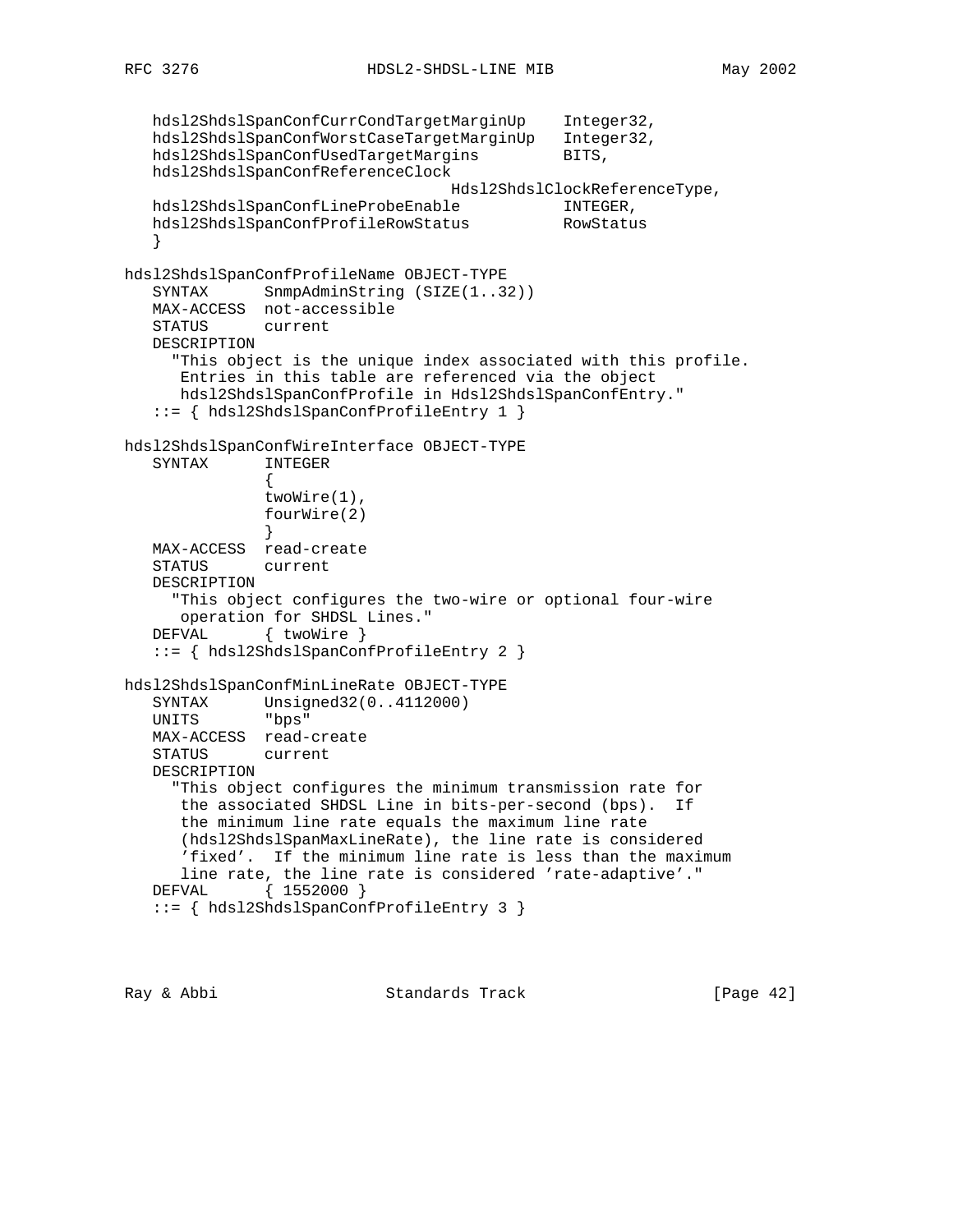```
hdsl2ShdslSpanConfMaxLineRate OBJECT-TYPE
 SYNTAX Unsigned32(0..4112000)
 UNITS "bps"
   MAX-ACCESS read-create
   STATUS current
   DESCRIPTION
      "This object configures the maximum transmission rate for
      the associated SHDSL Line in bits-per-second (bps). If
      the minimum line rate equals the maximum line rate
      (hdsl2ShdslSpanMaxLineRate), the line rate is considered
      'fixed'. If the minimum line rate is less than the maximum
      line rate, the line rate is considered 'rate-adaptive'."
   DEFVAL { 1552000 }
   ::= { hdsl2ShdslSpanConfProfileEntry 4 }
hdsl2ShdslSpanConfPSD OBJECT-TYPE
   SYNTAX INTEGER
 {
              symmetric(1),
              asymmetric(2)
 }
   MAX-ACCESS read-create
   STATUS current
   DESCRIPTION
      "This object configures use of symmetric/asymmetric PSD (Power
      Spectral Density) Mask for the associated SHDSL Line. Support
      for symmetric PSD is mandatory for all supported data rates.
      Support for asymmetric PSD is optional."
  DEFVAL { symmetric }
   ::= { hdsl2ShdslSpanConfProfileEntry 5 }
hdsl2ShdslSpanConfTransmissionMode OBJECT-TYPE
   SYNTAX Hdsl2ShdslTransmissionModeType
   MAX-ACCESS read-create
   STATUS current
   DESCRIPTION
     "This object specifies the regional setting for the SHDSL
      line."
  DEFVAL { { region1 } }
   ::= { hdsl2ShdslSpanConfProfileEntry 6 }
hdsl2ShdslSpanConfRemoteEnabled OBJECT-TYPE
   SYNTAX INTEGER
 {
               enabled(1),
              disabled(2)
 }
   MAX-ACCESS read-create
```
Ray & Abbi Standards Track [Page 43]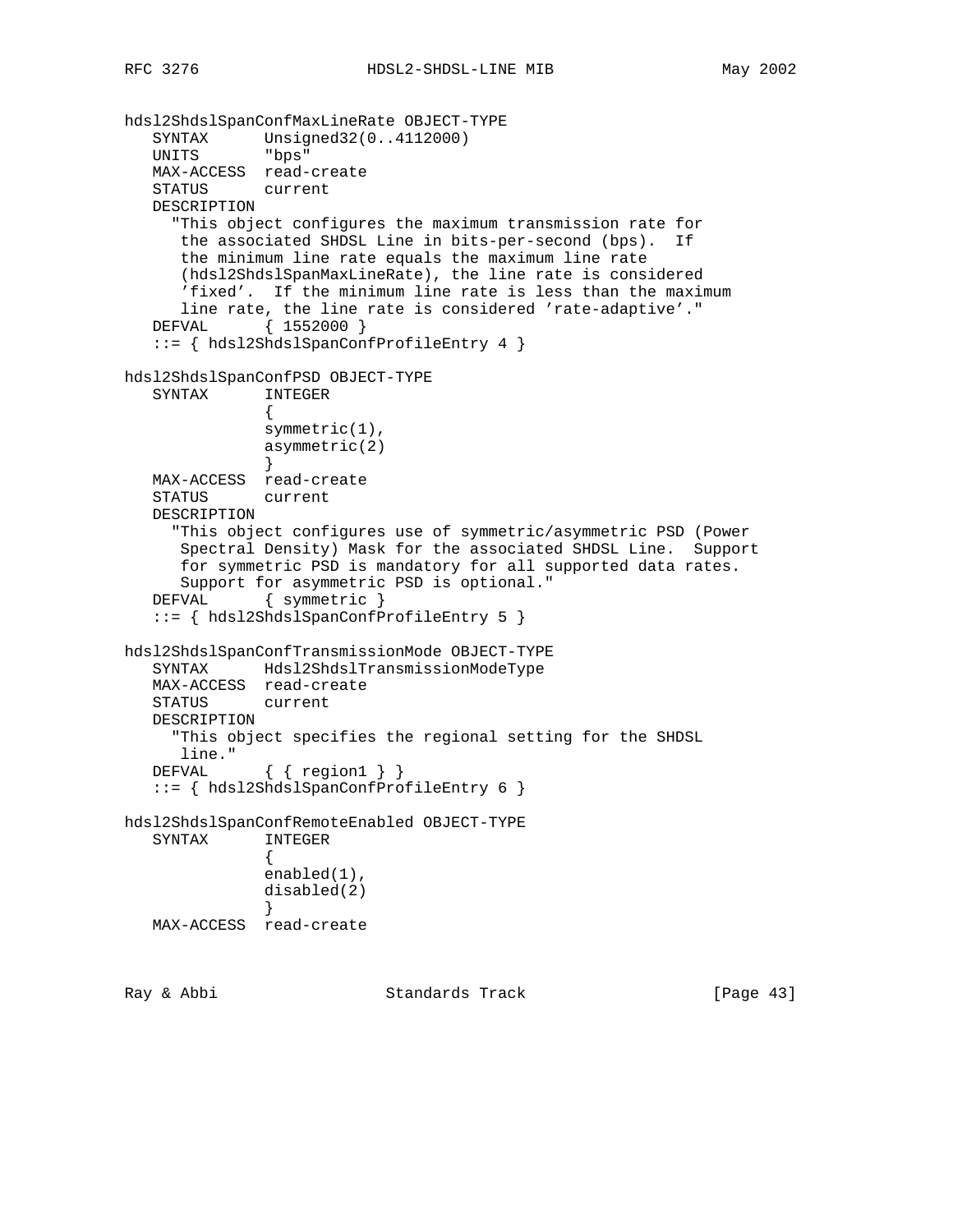```
 STATUS current
   DESCRIPTION
      "This object enables/disables support for remote management
      of the units in a SHDSL line from the STU-R via the EOC."
  DEFVAL { enabled }
   ::= { hdsl2ShdslSpanConfProfileEntry 7 }
hdsl2ShdslSpanConfPowerFeeding OBJECT-TYPE
   SYNTAX INTEGER
 {
              noPower(1),
               powerFeed(2),
               wettingCurrent(3)
 }
 MAX-ACCESS read-create
   STATUS current
   DESCRIPTION
      "This object enables/disables support for optional power
      feeding in a SHDSL line."
   DEFVAL { noPower }
   ::= { hdsl2ShdslSpanConfProfileEntry 8 }
hdsl2ShdslSpanConfCurrCondTargetMarginDown OBJECT-TYPE
SYNTAX Integer32(-10..21)
 UNITS "dB"
   MAX-ACCESS read-create
   STATUS current
   DESCRIPTION
      "This object specifies the downstream current condition target
      SNR margin for a SHDSL line. The SNR margin is the difference
      between the desired SNR and the actual SNR. Target SNR margin
      is the desired SNR margin for a unit."
   DEFVAL { 0 }
   ::= { hdsl2ShdslSpanConfProfileEntry 9 }
hdsl2ShdslSpanConfWorstCaseTargetMarginDown OBJECT-TYPE
SYNTAX Integer32(-10..21)
 UNITS "dB"
   MAX-ACCESS read-create
   STATUS current
   DESCRIPTION
      "This object specifies the downstream worst case target SNR
      margin for a SHDSL line. The SNR margin is the difference
      between the desired SNR and the actual SNR. Target SNR
      margin is the desired SNR margin for a unit."
  DEFVAL { 0 }
   ::= { hdsl2ShdslSpanConfProfileEntry 10 }
```
Ray & Abbi Standards Track [Page 44]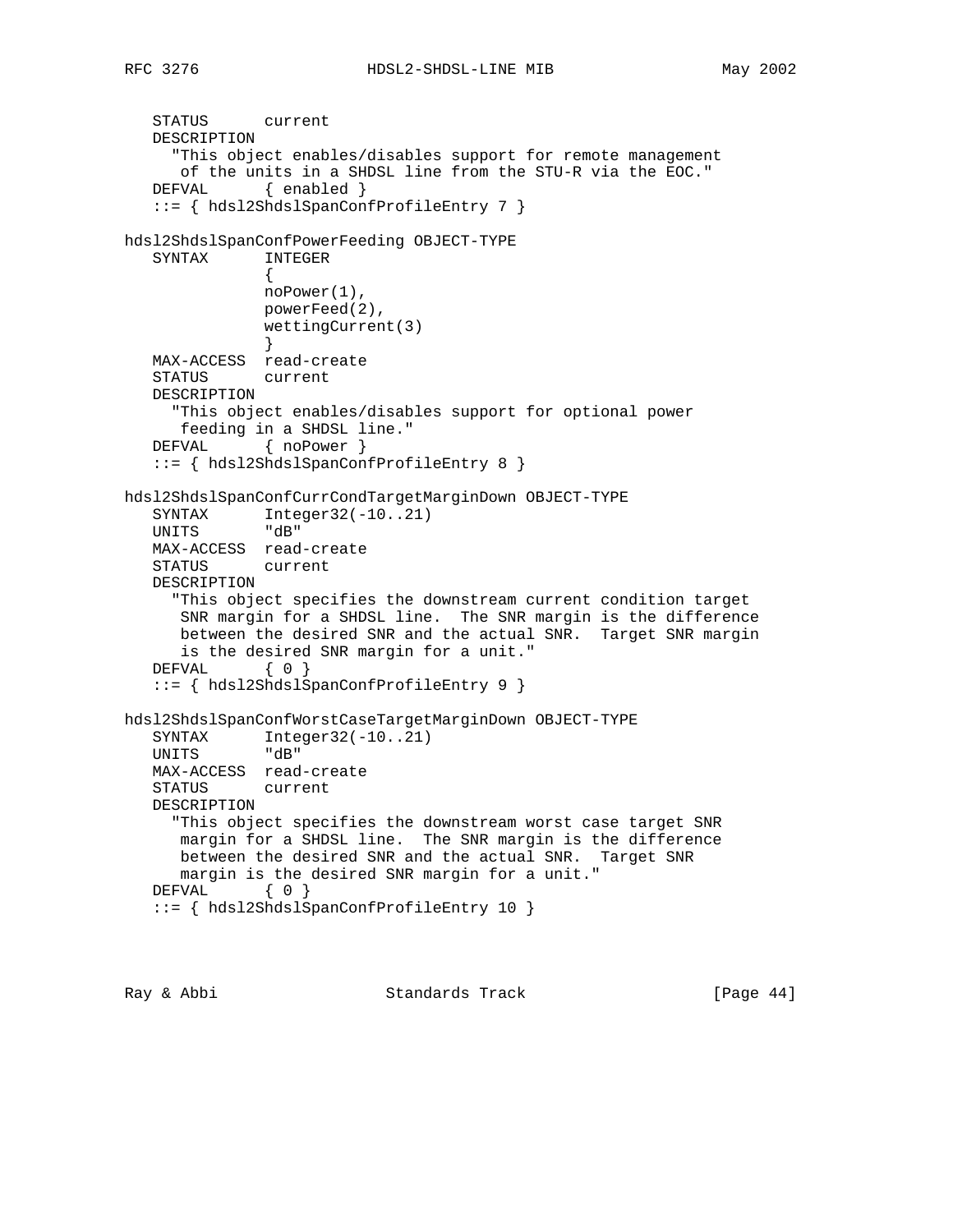```
hdsl2ShdslSpanConfCurrCondTargetMarginUp OBJECT-TYPE
   SYNTAX Integer32(-10..21)<br>UNITS "dB"
   UNITS
   MAX-ACCESS read-create
   STATUS current
   DESCRIPTION
      "This object specifies the upstream current condition target
      SNR margin for a SHDSL line. The SNR margin is the difference
      between the desired SNR and the actual SNR. Target SNR margin
      is the desired SNR margin for a unit."
   DEFVAL { 0 }
    ::= { hdsl2ShdslSpanConfProfileEntry 11 }
hdsl2ShdslSpanConfWorstCaseTargetMarginUp OBJECT-TYPE
  SYNTAX Integer32(-10..21)
   UNITS "dB"
   MAX-ACCESS read-create
   STATUS current
   DESCRIPTION
      "This object specifies the upstream worst case target SNR
      margin for a SHDSL line. The SNR margin is the difference
      between the desired SNR and the actual SNR. Target SNR margin
      is the desired SNR margin for a unit."
  DEFVAL { 0 }
    ::= { hdsl2ShdslSpanConfProfileEntry 12 }
hdsl2ShdslSpanConfUsedTargetMargins OBJECT-TYPE
    SYNTAX BITS
 {
               currCondDown(0),
               worstCaseDown(1),
               currCondUp(2),
               worstCaseUp(3)
 }
   MAX-ACCESS read-create
    STATUS current
   DESCRIPTION
      "Contains indicates whether a target SNR margin is enabled or
      disabled. This is a bit-map of possible settings. The
      various bit positions are:
      currCondDown current condition downstream target SNR
                       margin enabled
      worstCaseDown worst case downstream target SNR margin
                       enabled
      currCondUp current condition upstream target SNR
Ray & Abbi                       Standards Track                     [Page 45]
```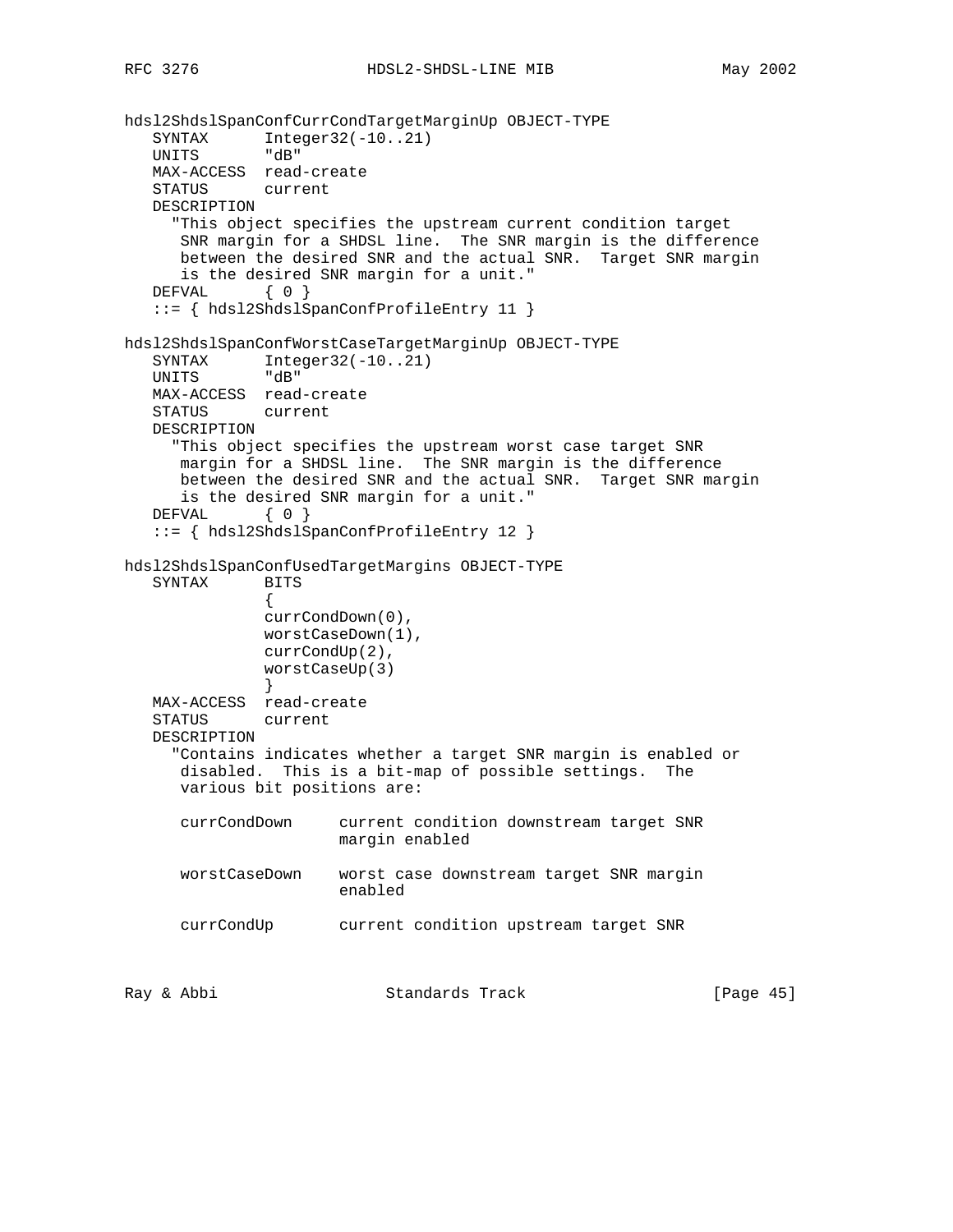```
 margin enabled
      worstCaseUp worst case upstream target SNR margin
                       enabled."
   DEFVAL { { currCondDown } }
    ::= { hdsl2ShdslSpanConfProfileEntry 13 }
hdsl2ShdslSpanConfReferenceClock OBJECT-TYPE
    SYNTAX Hdsl2ShdslClockReferenceType
   MAX-ACCESS read-create
   STATUS current
   DESCRIPTION
     "This object configures the clock reference for the STU-C
     in a SHDSL Line."
   DEFVAL { localClk }
    ::= { hdsl2ShdslSpanConfProfileEntry 14 }
hdsl2ShdslSpanConfLineProbeEnable OBJECT-TYPE
   SYNTAX INTEGER
 {
               disable(1),
               enable(2)
 }
   MAX-ACCESS read-create
   STATUS current
   DESCRIPTION
      "This object enables/disables support for Line Probe of
     the units in a SHDSL line. When Line Probe is enabled, the
     system performs Line Probing to find the best possible
     rate. If Line probe is disabled, the rate adaptation phase
     is skipped to shorten set up time."
    DEFVAL { disable }
    ::= { hdsl2ShdslSpanConfProfileEntry 15 }
hdsl2ShdslSpanConfProfileRowStatus OBJECT-TYPE
    SYNTAX RowStatus
   MAX-ACCESS read-create
   STATUS current
   DESCRIPTION
      "This object controls creation/deletion of the associated
      entry in this table per the semantics of RowStatus. If an
      active entry is referenced in hdsl2ShdslSpanConfProfile, the
      entry MUST remain active until all references are removed."
    ::= { hdsl2ShdslSpanConfProfileEntry 16 }
-- Segment Endpoint Alarm Configuration Profile group
- -
```
Ray & Abbi Standards Track [Page 46]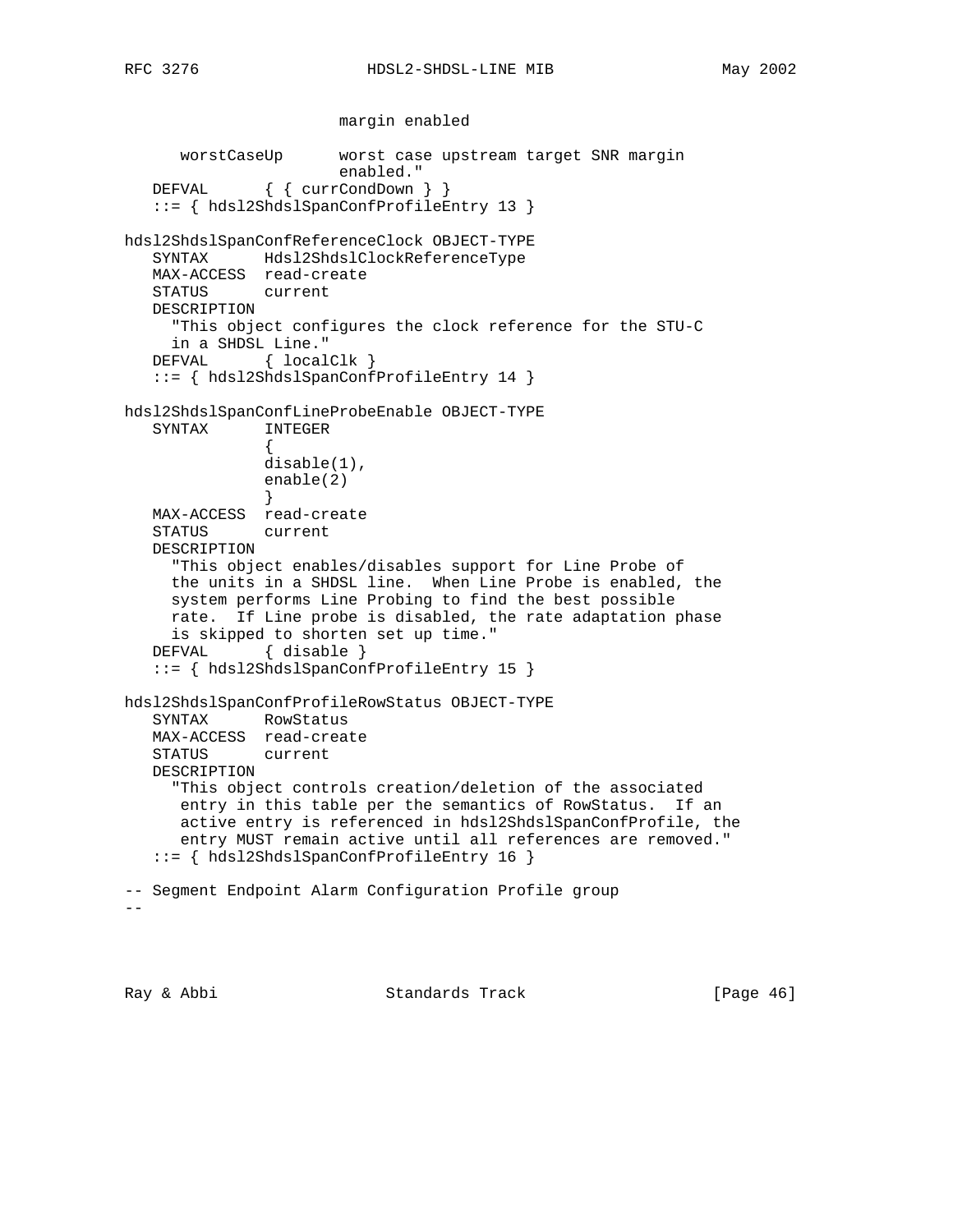```
hdsl2ShdslEndpointAlarmConfProfileTable OBJECT-TYPE
 SYNTAX SEQUENCE OF Hdsl2ShdslEndpointAlarmConfProfileEntry
 MAX-ACCESS not-accessible
    STATUS current
   DESCRIPTION
      "This table supports definitions of alarm configuration
      profiles for HDSL2/SHDSL segment endpoints. This table
      MUST be maintained in a persistent manner."
    ::= { hdsl2ShdslMibObjects 11 }
hdsl2ShdslEndpointAlarmConfProfileEntry OBJECT-TYPE
    SYNTAX Hdsl2ShdslEndpointAlarmConfProfileEntry
   MAX-ACCESS not-accessible
    STATUS current
   DESCRIPTION
      "Each entry corresponds to a single alarm configuration profile.
      Each profile contains a set of parameters for setting alarm
      thresholds for various performance attributes monitored at
      HDSL2/SHDSL segment endpoints. Profiles may be created/deleted
      using the row creation/deletion mechanism via
      hdsl2ShdslEndpointAlarmConfProfileRowStatus. If an active
      entry is referenced in either hdsl2ShdslSpanConfAlarmProfile
      or hdsl2ShdslEndpointAlarmConfProfile, the entry MUST remain
      active until all references are removed."
    INDEX { IMPLIED hdsl2ShdslEndpointAlarmConfProfileName }
    ::= { hdsl2ShdslEndpointAlarmConfProfileTable 1 }
Hdsl2ShdslEndpointAlarmConfProfileEntry ::=
    SEQUENCE
 {
 hdsl2ShdslEndpointAlarmConfProfileName SnmpAdminString,
hdsl2ShdslEndpointThreshLoopAttenuation Integer32,
hdsl2ShdslEndpointThreshSNRMargin 1nteger32,
   hdsl2ShdslEndpointThreshES
               Hdsl2ShdslPerfIntervalThreshold,
   hdsl2ShdslEndpointThreshSES
               Hdsl2ShdslPerfIntervalThreshold,
   hdsl2ShdslEndpointThreshCRCanomalies Integer32,
   hdsl2ShdslEndpointThreshLOSWS
               Hdsl2ShdslPerfIntervalThreshold,
   hdsl2ShdslEndpointThreshUAS
               Hdsl2ShdslPerfIntervalThreshold,
   hdsl2ShdslEndpointAlarmConfProfileRowStatus RowStatus
    }
hdsl2ShdslEndpointAlarmConfProfileName OBJECT-TYPE
  SYNTAX SnmpAdminString (SIZE(1..32))
   MAX-ACCESS not-accessible
```
Ray & Abbi Standards Track [Page 47]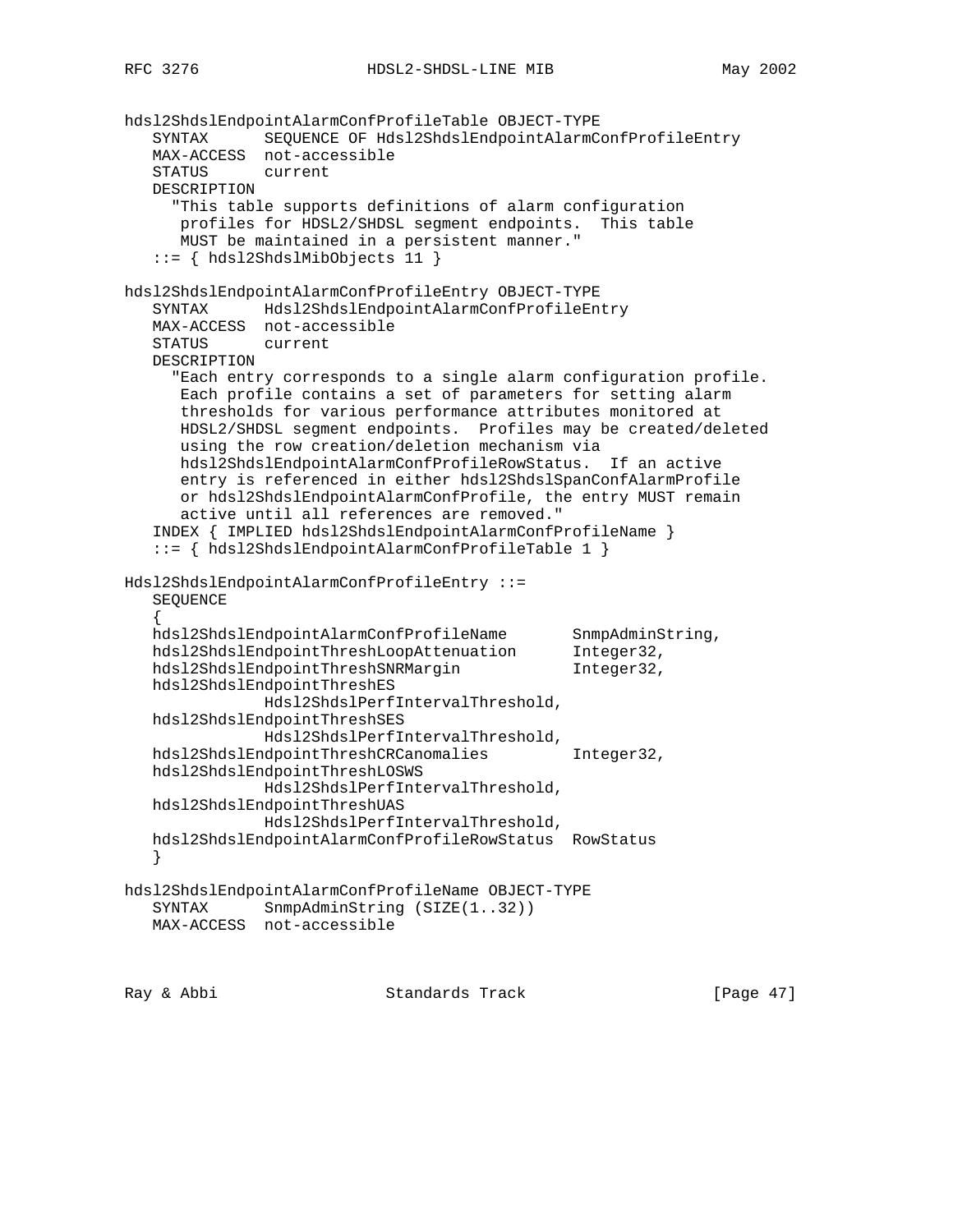```
 STATUS current
   DESCRIPTION
      "This object is the unique index associated with this profile."
    ::= { hdsl2ShdslEndpointAlarmConfProfileEntry 1 }
hdsl2ShdslEndpointThreshLoopAttenuation OBJECT-TYPE
   SYNTAX Integer32(-127..128)
   UNITS "dB"
   MAX-ACCESS read-create
   STATUS current
   DESCRIPTION
      "This object configures the loop attenuation alarm threshold.
      When the current value of hdsl2ShdslEndpointCurrAtn reaches
      or exceeds this threshold, a hdsl2ShdslLoopAttenCrossing
      MAY be generated."
  DEFVAL { 0 }
    ::= { hdsl2ShdslEndpointAlarmConfProfileEntry 2 }
hdsl2ShdslEndpointThreshSNRMargin OBJECT-TYPE
   SYNTAX Integer32(-127..128)
   UNITS "dB"
   MAX-ACCESS read-create
   STATUS current
   DESCRIPTION
      "This object configures the SNR margin alarm threshold.
      When the current value of hdsl2ShdslEndpointCurrSnrMgn
      reaches or drops below this threshold, a
      hdsl2ShdslSNRMarginCrossing MAY be generated."
  DEFVAL { 0 }
    ::= { hdsl2ShdslEndpointAlarmConfProfileEntry 3 }
hdsl2ShdslEndpointThreshES OBJECT-TYPE
    SYNTAX Hdsl2ShdslPerfIntervalThreshold
   UNITS "seconds"
   MAX-ACCESS read-create
   STATUS current
   DESCRIPTION
      "This object configures the threshold for the number of
      errored seconds (ES) within any given 15-minute performance
      data collection interval. If the value of errored seconds
      in a particular 15-minute collection interval reaches/
      exceeds this value, a hdsl2ShdslPerfESThresh MAY be
      generated. At most one notification will be sent per
      interval per endpoint."
   DEFVAL { 0 }
    ::= { hdsl2ShdslEndpointAlarmConfProfileEntry 4 }
```
hdsl2ShdslEndpointThreshSES OBJECT-TYPE

Ray & Abbi Standards Track [Page 48]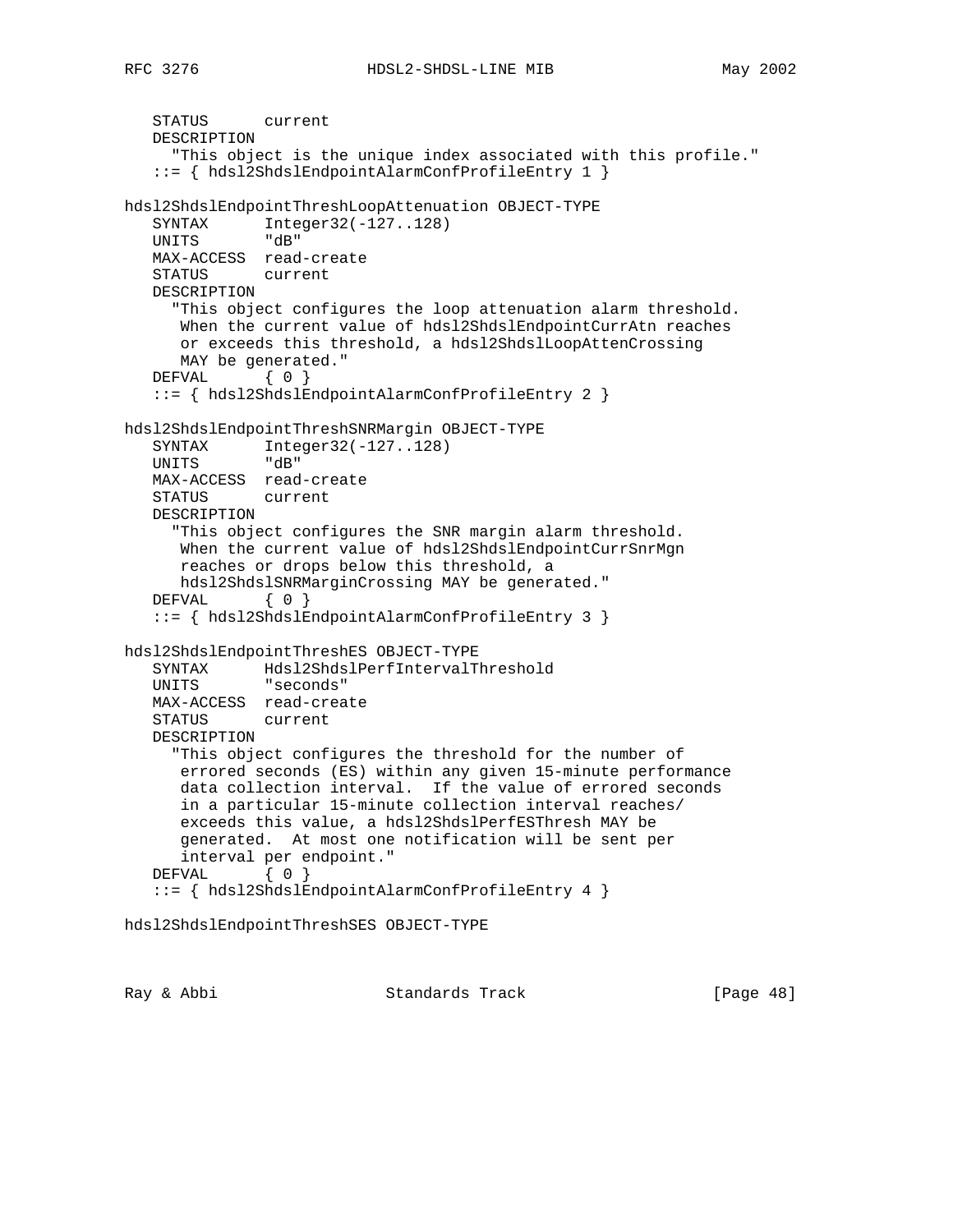```
 SYNTAX Hdsl2ShdslPerfIntervalThreshold
 UNITS "seconds"
   MAX-ACCESS read-create
    STATUS current
   DESCRIPTION
      "This object configures the threshold for the number of
      severely errored seconds (SES) within any given 15-minute
      performance data collection interval. If the value of
      severely errored seconds in a particular 15-minute collection
      interval reaches/exceeds this value, a hdsl2ShdslPerfSESThresh
      MAY be generated. At most one notification will be sent per
      interval per endpoint."
   DEFVAL { 0 }
    ::= { hdsl2ShdslEndpointAlarmConfProfileEntry 5 }
hdsl2ShdslEndpointThreshCRCanomalies OBJECT-TYPE
   SYNTAX Integer32
   UNITS "detected CRC Anomalies"
   MAX-ACCESS read-create
    STATUS current
   DESCRIPTION
      "This object configures the threshold for the number of
      CRC anomalies within any given 15-minute performance data
      collection interval. If the value of CRC anomalies in a
      particular 15-minute collection interval reaches/exceeds
      this value, a hdsl2ShdslPerfCRCanomaliesThresh MAY be
      generated. At most one notification will be sent per
      interval per endpoint."
  DEFVAL { 0 }
    ::= { hdsl2ShdslEndpointAlarmConfProfileEntry 6 }
hdsl2ShdslEndpointThreshLOSWS OBJECT-TYPE
    SYNTAX Hdsl2ShdslPerfIntervalThreshold
   UNITS "seconds"
   MAX-ACCESS read-create
   STATUS current
   DESCRIPTION
      "This object configures the threshold for the number of
      Loss of Sync Word (LOSW) Seconds within any given 15-minute
      performance data collection interval. If the value of LOSW
       in a particular 15-minute collection interval reaches/exceeds
      this value, a hdsl2ShdslPerfLOSWSThresh MAY be generated.
      At most one notification will be sent per interval per
      endpoint."
  DEFVAL { 0 }
    ::= { hdsl2ShdslEndpointAlarmConfProfileEntry 7 }
```
hdsl2ShdslEndpointThreshUAS OBJECT-TYPE

Ray & Abbi Standards Track [Page 49]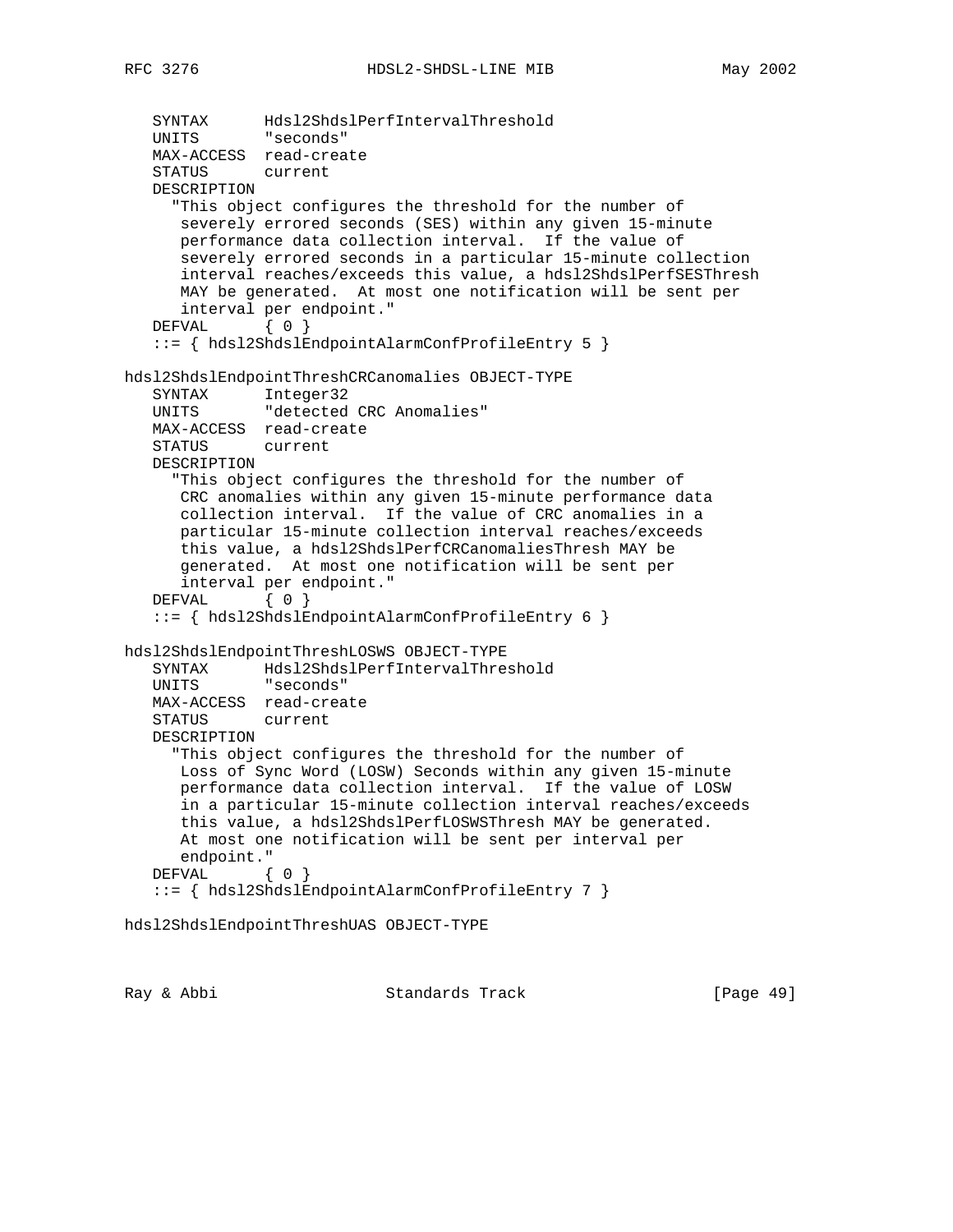```
 SYNTAX Hdsl2ShdslPerfIntervalThreshold
 UNITS "seconds"
    MAX-ACCESS read-create
    STATUS current
   DESCRIPTION
      "This object configures the threshold for the number of
      unavailable seconds (UAS) within any given 15-minute
      performance data collection interval. If the value of UAS
       in a particular 15-minute collection interval reaches/exceeds
       this value, a hdsl2ShdslPerfUASThresh MAY be generated.
      At most one notification will be sent per interval per
      endpoint."
   DEFVAL { 0 }
    ::= { hdsl2ShdslEndpointAlarmConfProfileEntry 8 }
hdsl2ShdslEndpointAlarmConfProfileRowStatus OBJECT-TYPE
    SYNTAX RowStatus
   MAX-ACCESS read-create
    STATUS current
    DESCRIPTION
      "This object controls creation/deletion of the associated
      entry in this table as per the semantics of RowStatus.
      If an active entry is referenced in either
      hdsl2ShdslSpanConfAlarmProfile or
      hdsl2ShdslEndpointAlarmConfProfile, the entry MUST remain
       active until all references are removed."
    ::= { hdsl2ShdslEndpointAlarmConfProfileEntry 9 }
-- Notifications Group
--
hdsl2ShdslNotifications OBJECT IDENTIFIER ::= { hdsl2ShdslMIB 0 }
hdsl2ShdslLoopAttenCrossing NOTIFICATION-TYPE
    OBJECTS
 {
   hdsl2ShdslEndpointCurrAtn,
   hdsl2ShdslEndpointThreshLoopAttenuation
 }
    STATUS current
   DESCRIPTION
      "This notification indicates that the loop attenuation
      threshold (as per the hdsl2ShdslEndpointThreshLoopAttenuation
      value) has been reached/exceeded for the HDSL2/SHDSL segment
       endpoint."
    ::= { hdsl2ShdslNotifications 1 }
hdsl2ShdslSNRMarginCrossing NOTIFICATION-TYPE
```
Ray & Abbi Standards Track [Page 50]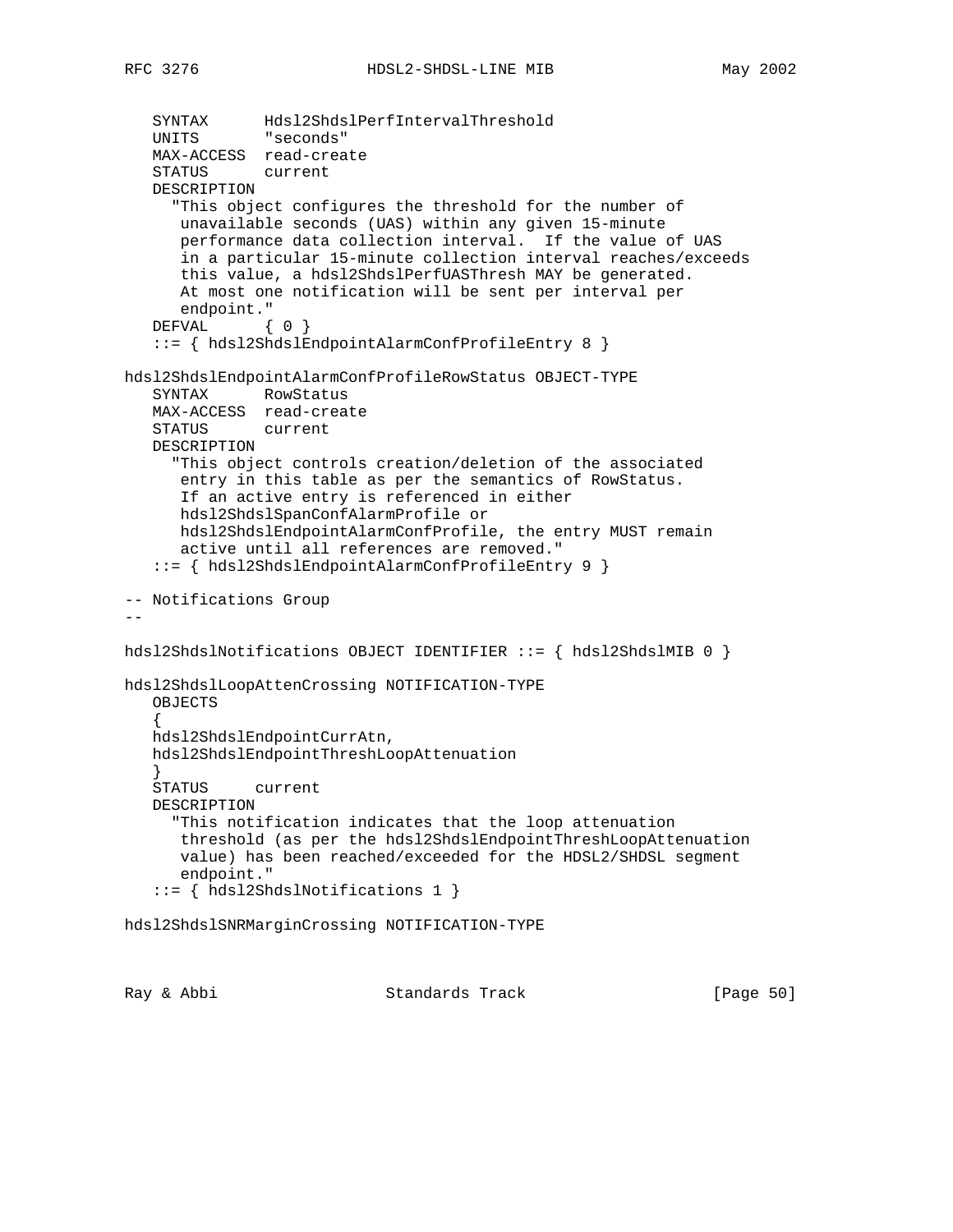OBJECTS  $\left\{ \right.$  hdsl2ShdslEndpointCurrSnrMgn, hdsl2ShdslEndpointThreshSNRMargin } STATUS current DESCRIPTION "This notification indicates that the SNR margin threshold (as per the hdsl2ShdslEndpointThreshSNRMargin value) has been reached/exceeded for the HDSL2/SHDSL segment endpoint." ::= { hdsl2ShdslNotifications 2 } hdsl2ShdslPerfESThresh NOTIFICATION-TYPE OBJECTS  $\{$  \cdot \cdot \cdot \cdot \cdot \cdot \cdot \cdot \cdot \cdot \cdot \cdot \cdot \cdot \cdot \cdot \cdot \cdot \cdot \cdot \cdot \cdot \cdot \cdot \cdot \cdot \cdot \cdot \cdot \cdot \cdot \cdot \cdot \cdot \cdot \cdot hdsl2ShdslEndpointCurr15MinES, hdsl2ShdslEndpointThreshES } STATUS current DESCRIPTION "This notification indicates that the errored seconds threshold (as per the hdsl2ShdslEndpointThreshES value) has been reached/ exceeded for the HDSL2/SHDSL segment endpoint." ::= { hdsl2ShdslNotifications 3 } hdsl2ShdslPerfSESThresh NOTIFICATION-TYPE OBJECTS { hdsl2ShdslEndpointCurr15MinSES, hdsl2ShdslEndpointThreshSES } STATUS current DESCRIPTION "This notification indicates that the severely errored seconds threshold (as per the hdsl2ShdslEndpointThreshSES value) has been reached/exceeded for the HDSL2/SHDSL Segment Endpoint." ::= { hdsl2ShdslNotifications 4 } hdsl2ShdslPerfCRCanomaliesThresh NOTIFICATION-TYPE OBJECTS { hdsl2ShdslEndpointCurr15MinCRCanomalies, hdsl2ShdslEndpointThreshCRCanomalies } STATUS current DESCRIPTION "This notification indicates that the CRC anomalies threshold

Ray & Abbi Standards Track [Page 51]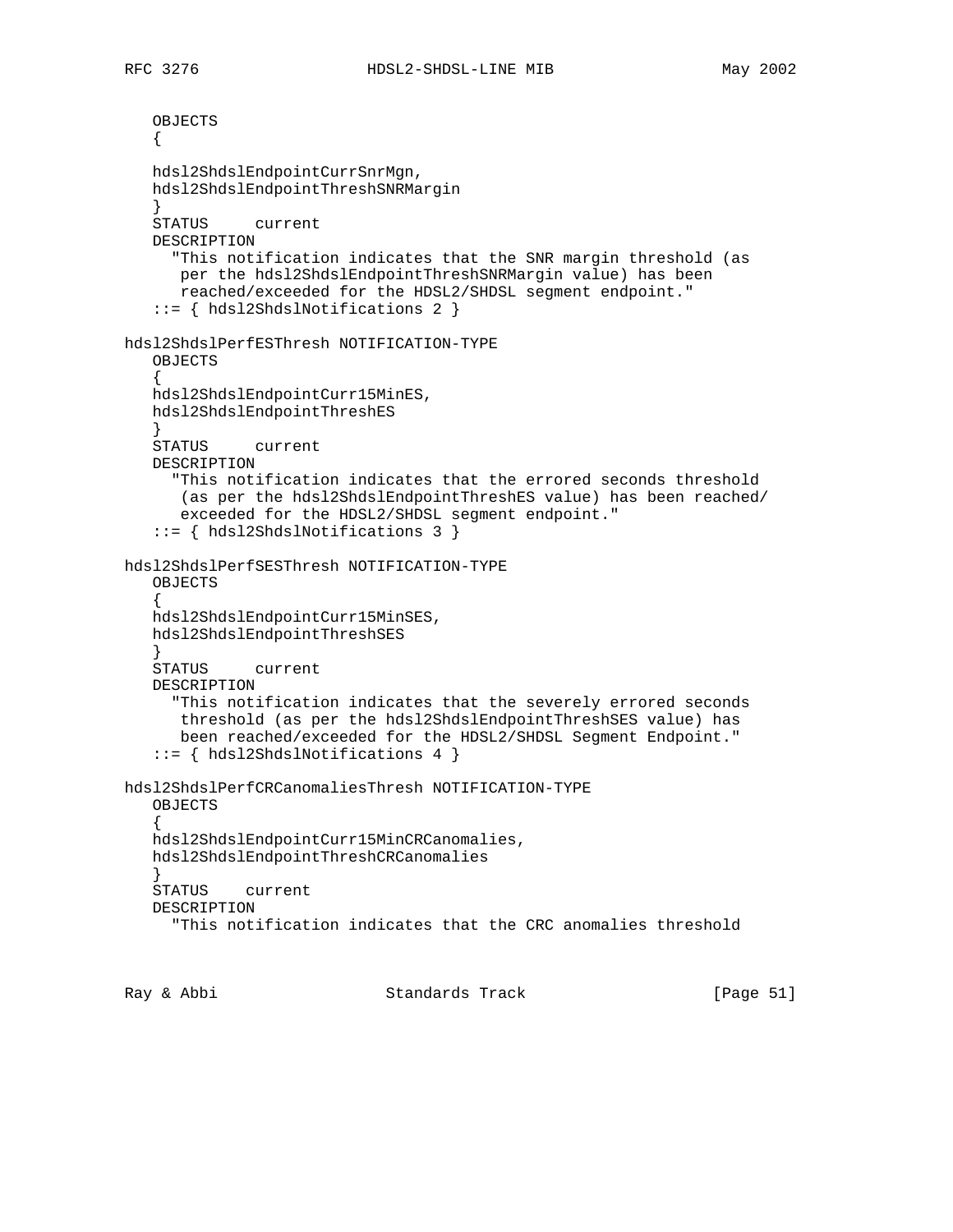```
 (as per the hdsl2ShdslEndpointThreshCRCanomalies value) has
       been reached/exceeded for the HDSL2/SHDSL Segment Endpoint."
    ::= { hdsl2ShdslNotifications 5 }
hdsl2ShdslPerfLOSWSThresh NOTIFICATION-TYPE
   OBJECTS
    {
    hdsl2ShdslEndpointCurr15MinLOSWS,
    hdsl2ShdslEndpointThreshLOSWS
 }
    STATUS current
    DESCRIPTION
      "This notification indicates that the LOSW seconds threshold
       (as per the hdsl2ShdslEndpointThreshLOSWS value) has been
       reached/exceeded for the HDSL2/SHDSL segment endpoint."
    ::= { hdsl2ShdslNotifications 6 }
hdsl2ShdslPerfUASThresh NOTIFICATION-TYPE
    OBJECTS
 {
    hdsl2ShdslEndpointCurr15MinUAS,
    hdsl2ShdslEndpointThreshUAS
 }
    STATUS current
    DESCRIPTION
       "This notification indicates that the unavailable seconds
       threshold (as per the hdsl2ShdslEndpointThreshUAS value) has
       been reached/exceeded for the HDSL2/SHDSL segment endpoint."
    ::= { hdsl2ShdslNotifications 7 }
hdsl2ShdslSpanInvalidNumRepeaters NOTIFICATION-TYPE
    OBJECTS
\{ \cdot \cdot \cdot \cdot \cdot \cdot \cdot \cdot \cdot \cdot \cdot \cdot \cdot \cdot \cdot \cdot \cdot \cdot \cdot \cdot \cdot \cdot \cdot \cdot \cdot \cdot \cdot \cdot \cdot \cdot \cdot \cdot \cdot \cdot \cdot \cdot 
    hdsl2ShdslSpanConfNumRepeaters
 }
    STATUS current
    DESCRIPTION
       "This notification indicates that a mismatch has been detected
       between the number of repeater/regenerator units configured
       for a HDSL2/SHDSL line via the hdsl2ShdslSpanConfNumRepeaters
       object and the actual number of repeater/regenerator units
       discovered via the EOC."
    ::= { hdsl2ShdslNotifications 8 }
hdsl2ShdslLoopbackFailure NOTIFICATION-TYPE
    OBJECTS
    {
```
Ray & Abbi Standards Track [Page 52]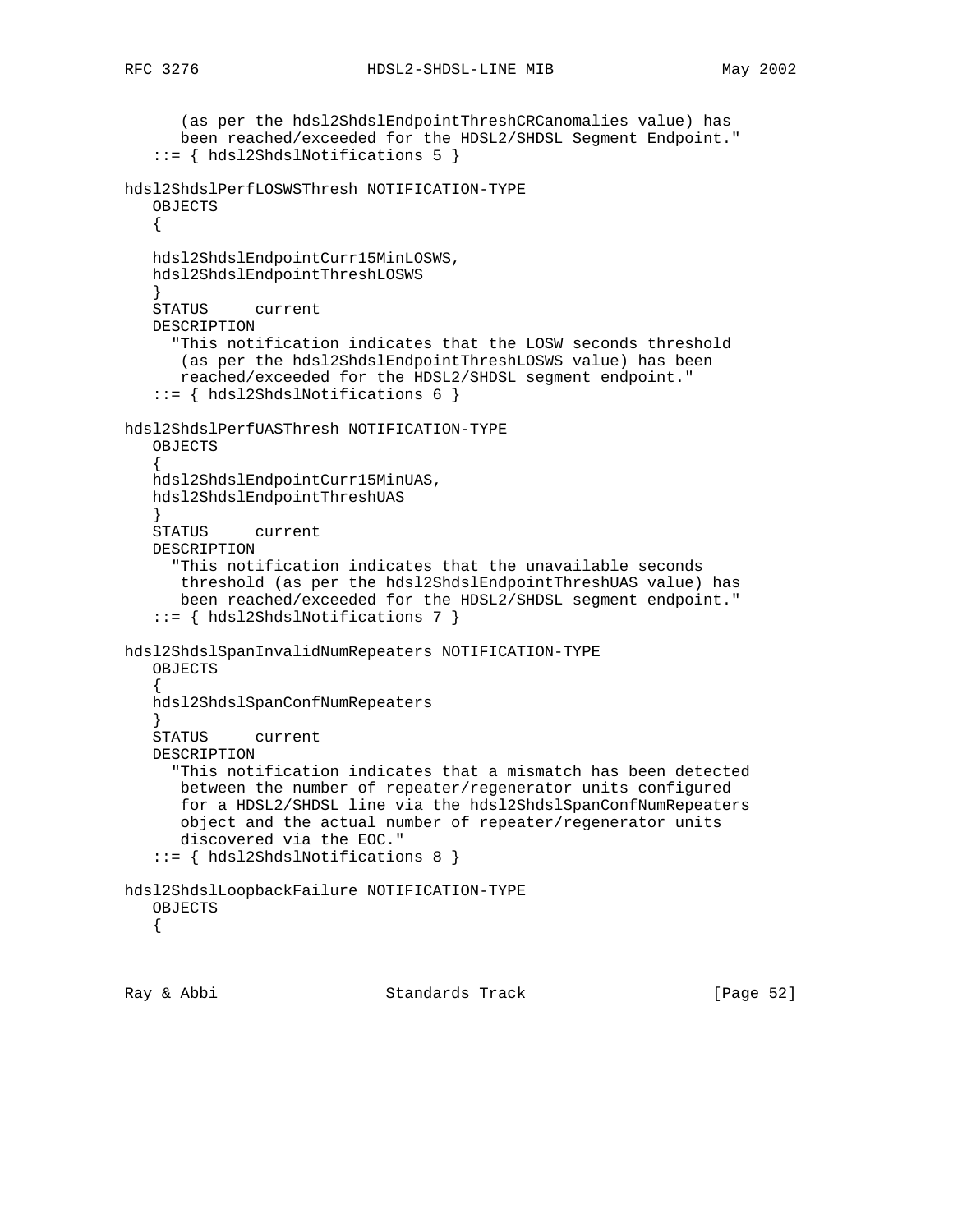hdsl2ShdslMaintLoopbackConfig } STATUS current DESCRIPTION "This notification indicates that an endpoint maintenance loopback command failed for an HDSL2/SHDSL segment." ::= { hdsl2ShdslNotifications 9 } hdsl2ShdslpowerBackoff NOTIFICATION-TYPE OBJECTS  $\{$  \cdot \cdot \cdot \cdot \cdot \cdot \cdot \cdot \cdot \cdot \cdot \cdot \cdot \cdot \cdot \cdot \cdot \cdot \cdot \cdot \cdot \cdot \cdot \cdot \cdot \cdot \cdot \cdot \cdot \cdot \cdot \cdot \cdot \cdot \cdot \cdot hdsl2ShdslEndpointCurrStatus } STATUS current DESCRIPTION "This notification indicates that the bit setting for powerBackoff in the hdsl2ShdslEndpointCurrStatus object for this endpoint has changed." ::= { hdsl2ShdslNotifications 10 } hdsl2ShdsldeviceFault NOTIFICATION-TYPE OBJECTS  $\{$  \cdot \cdot \cdot \cdot \cdot \cdot \cdot \cdot \cdot \cdot \cdot \cdot \cdot \cdot \cdot \cdot \cdot \cdot \cdot \cdot \cdot \cdot \cdot \cdot \cdot \cdot \cdot \cdot \cdot \cdot \cdot \cdot \cdot \cdot \cdot \cdot hdsl2ShdslEndpointCurrStatus } STATUS current DESCRIPTION "This notification indicates that the bit setting for deviceFault in the hdsl2ShdslEndpointCurrStatus object for this endpoint has changed." ::= { hdsl2ShdslNotifications 11 } hdsl2ShdsldcContinuityFault NOTIFICATION-TYPE OBJECTS  $\{$  \cdot \cdot \cdot \cdot \cdot \cdot \cdot \cdot \cdot \cdot \cdot \cdot \cdot \cdot \cdot \cdot \cdot \cdot \cdot \cdot \cdot \cdot \cdot \cdot \cdot \cdot \cdot \cdot \cdot \cdot \cdot \cdot \cdot \cdot \cdot \cdot hdsl2ShdslEndpointCurrStatus } STATUS current DESCRIPTION "This notification indicates that the bit setting for dcContinuityFault in the hdsl2ShdslEndpointCurrStatus object for this endpoint has changed." ::= { hdsl2ShdslNotifications 12 } hdsl2ShdslconfigInitFailure NOTIFICATION-TYPE OBJECTS  $\{$  \cdot \cdot \cdot \cdot \cdot \cdot \cdot \cdot \cdot \cdot \cdot \cdot \cdot \cdot \cdot \cdot \cdot \cdot \cdot \cdot \cdot \cdot \cdot \cdot \cdot \cdot \cdot \cdot \cdot \cdot \cdot \cdot \cdot \cdot \cdot \cdot hdsl2ShdslEndpointCurrStatus

Ray & Abbi Standards Track [Page 53]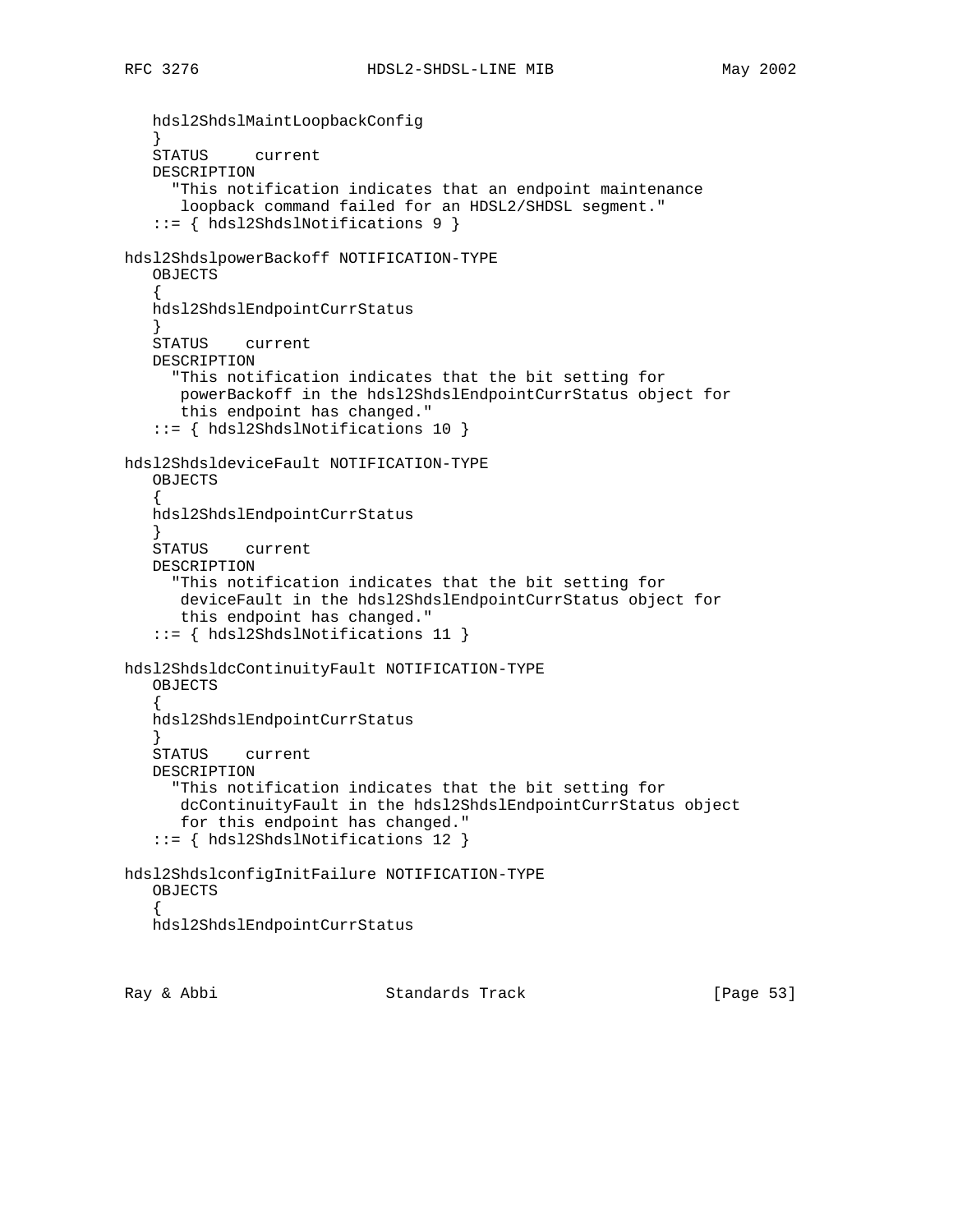} STATUS current DESCRIPTION "This notification indicates that the bit setting for configInitFailure in the hdsl2ShdslEndpointCurrStatus object for this endpoint has changed." ::= { hdsl2ShdslNotifications 13 } hdsl2ShdslprotocolInitFailure NOTIFICATION-TYPE OBJECTS  $\{$  \cdot \cdot \cdot \cdot \cdot \cdot \cdot \cdot \cdot \cdot \cdot \cdot \cdot \cdot \cdot \cdot \cdot \cdot \cdot \cdot \cdot \cdot \cdot \cdot \cdot \cdot \cdot \cdot \cdot \cdot \cdot \cdot \cdot \cdot \cdot \cdot hdsl2ShdslEndpointCurrStatus } STATUS current DESCRIPTION "This notification indicates that the bit setting for protocolInitFailure in the hdsl2ShdslEndpointCurrStatus object for this endpoint has changed." ::= { hdsl2ShdslNotifications 14 } hdsl2ShdslnoNeighborPresent NOTIFICATION-TYPE OBJECTS  $\{$  \cdot \cdot \cdot \cdot \cdot \cdot \cdot \cdot \cdot \cdot \cdot \cdot \cdot \cdot \cdot \cdot \cdot \cdot \cdot \cdot \cdot \cdot \cdot \cdot \cdot \cdot \cdot \cdot \cdot \cdot \cdot \cdot \cdot \cdot \cdot \cdot hdsl2ShdslEndpointCurrStatus } STATUS current DESCRIPTION "This notification indicates that the bit setting for noNeighborPresent in the hdsl2ShdslEndpointCurrStatus object for this endpoint has changed." ::= { hdsl2ShdslNotifications 15 } hdsl2ShdslLocalPowerLoss NOTIFICATION-TYPE OBJECTS  $\{$  \cdot \cdot \cdot \cdot \cdot \cdot \cdot \cdot \cdot \cdot \cdot \cdot \cdot \cdot \cdot \cdot \cdot \cdot \cdot \cdot \cdot \cdot \cdot \cdot \cdot \cdot \cdot \cdot \cdot \cdot \cdot \cdot \cdot \cdot \cdot \cdot hdsl2ShdslInvVendorID } STATUS current DESCRIPTION "This notification indicates impending unit failure due to loss of local power (last gasp)." ::= { hdsl2ShdslNotifications 16 } -- conformance information  $-$ hdsl2ShdslConformance OBJECT IDENTIFIER ::= { hdsl2ShdslMIB 3 } hdsl2ShdslGroups OBJECT IDENTIFIER ::= Ray & Abbi Standards Track [Page 54]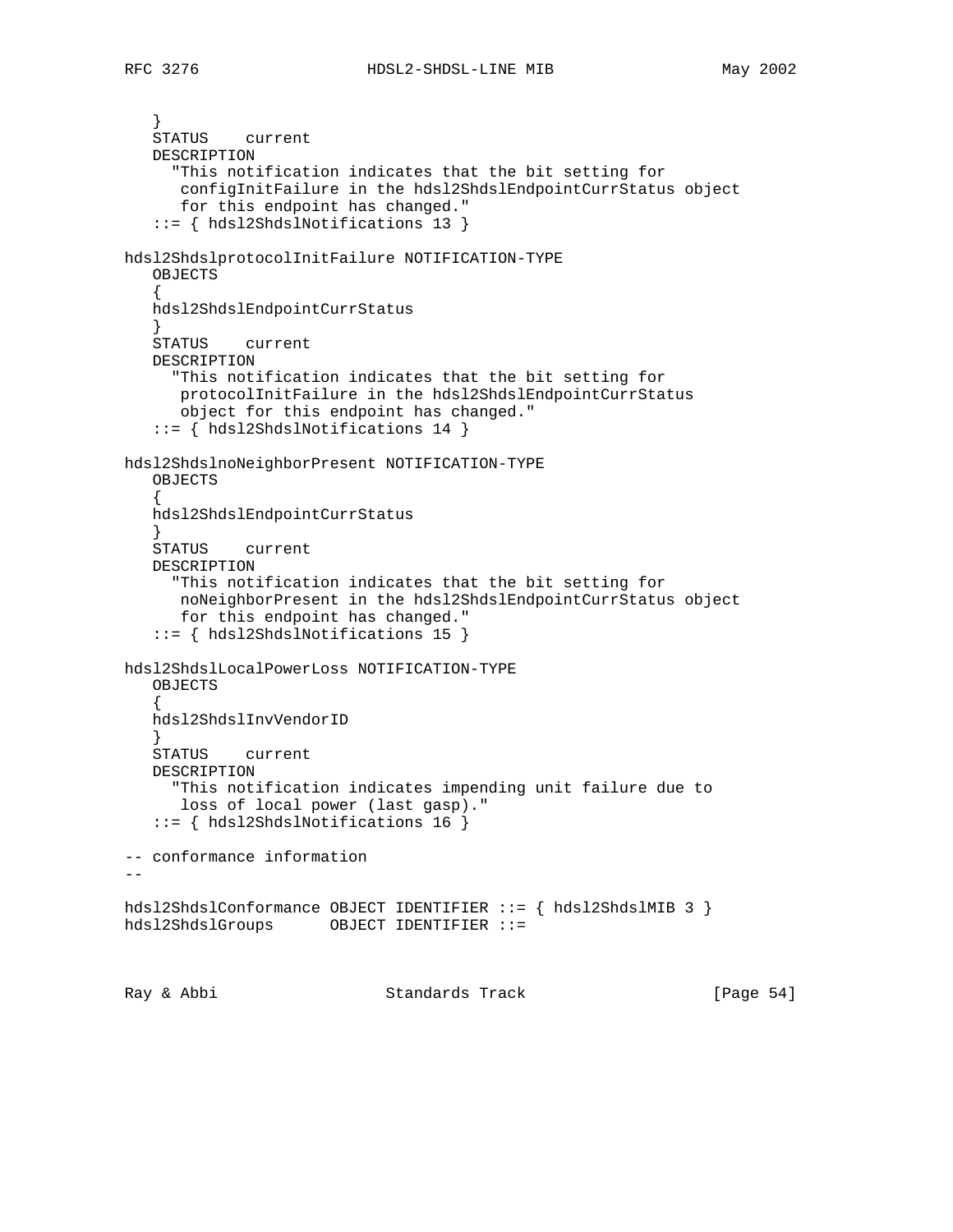{ hdsl2ShdslConformance 1 } hdsl2ShdslCompliances OBJECT IDENTIFIER ::= { hdsl2ShdslConformance 2 } -- agent compliance statements hdsl2ShdslLineMibCompliance MODULE-COMPLIANCE STATUS current DESCRIPTION "The section outlines compliance requirements for this MIB." MODULE MANDATORY-GROUPS  $\{$  \cdot \cdot \cdot \cdot \cdot \cdot \cdot \cdot \cdot \cdot \cdot \cdot \cdot \cdot \cdot \cdot \cdot \cdot \cdot \cdot \cdot \cdot \cdot \cdot \cdot \cdot \cdot \cdot \cdot \cdot \cdot \cdot \cdot \cdot \cdot \cdot hdsl2ShdslSpanConfGroup, hdsl2ShdslSpanStatusGroup, hdsl2ShdslInventoryGroup, hdsl2ShdslEndpointConfGroup, hdsl2ShdslEndpointCurrGroup, hdsl2Shdsl15MinIntervalGroup, hdsl2Shdsl1DayIntervalGroup, hdsl2ShdslMaintenanceGroup, hdsl2ShdslEndpointAlarmConfGroup, hdsl2ShdslNotificationGroup } GROUP hdsl2ShdslInventoryShdslGroup DESCRIPTION "Support for this group is only required for implementations supporting SHDSL lines." GROUP hdsl2ShdslSpanShdslStatusGroup DESCRIPTION "Support for this group is only required for implementations supporting SHDSL lines." GROUP hdsl2ShdslSpanConfProfileGroup DESCRIPTION "Support for this group is only required for implementations supporting SHDSL lines." ::= { hdsl2ShdslCompliances 1 } -- units of conformance - hdsl2ShdslSpanConfGroup OBJECT-GROUP OBJECTS {

Ray & Abbi Standards Track [Page 55]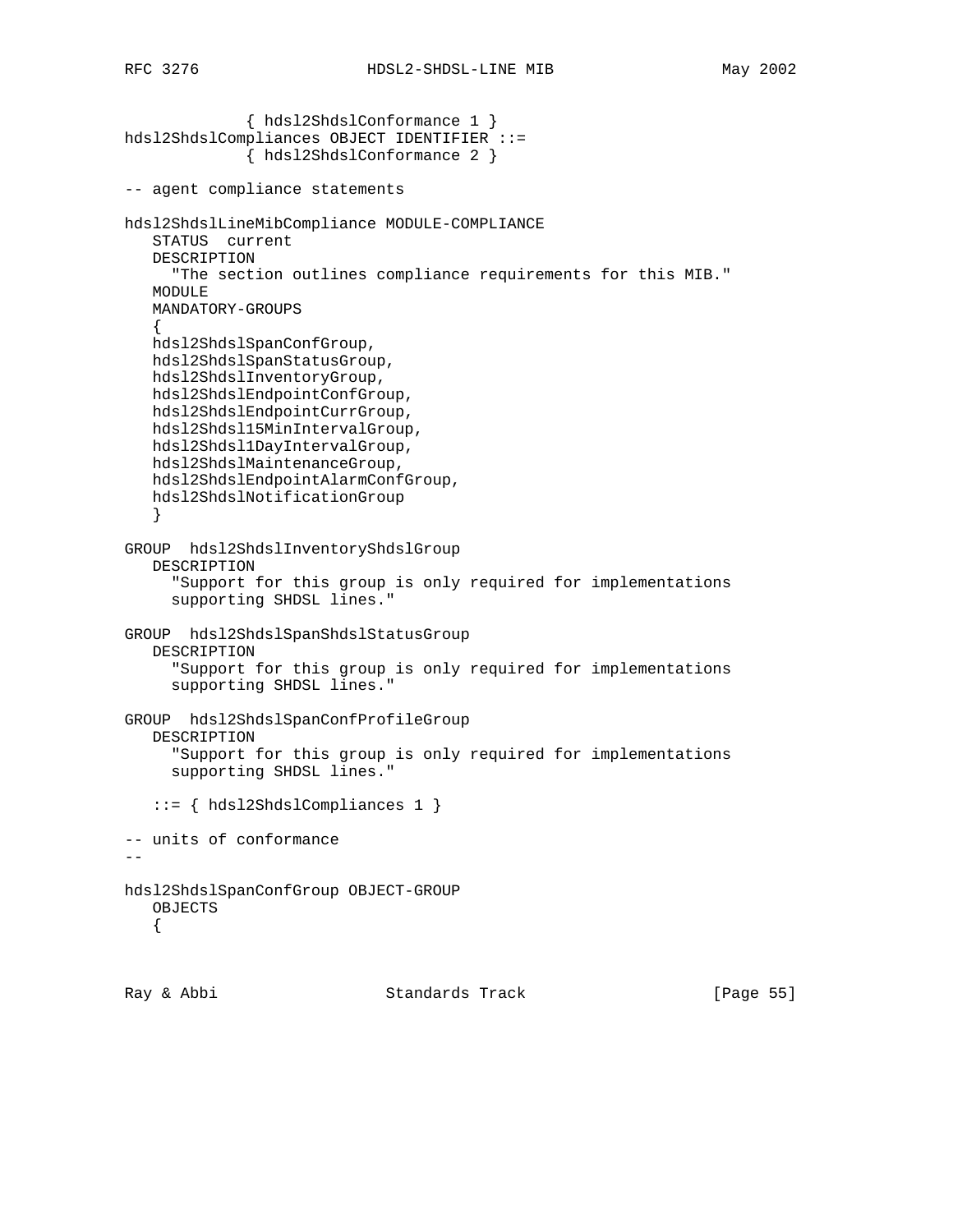```
 hdsl2ShdslSpanConfNumRepeaters,
     hdsl2ShdslSpanConfProfile,
     hdsl2ShdslSpanConfAlarmProfile
     }
     STATUS current
     DESCRIPTION
        "This group supports objects for configuring span related
        parameters for HDSL2/SHDSL lines."
    ::= \{ hds12Shds1Groups 1 \}hdsl2ShdslSpanStatusGroup OBJECT-GROUP
     OBJECTS
\{ \cdot \cdot \cdot \cdot \cdot \cdot \cdot \cdot \cdot \cdot \cdot \cdot \cdot \cdot \cdot \cdot \cdot \cdot \cdot \cdot \cdot \cdot \cdot \cdot \cdot \cdot \cdot \cdot \cdot \cdot \cdot \cdot \cdot \cdot \cdot \cdot 
     hdsl2ShdslStatusNumAvailRepeaters
 }
     STATUS current
     DESCRIPTION
        "This group supports objects for retrieving span related
        status for HDSL2/SHDSL lines."
    ::= \{ hds12Shds1Groups 2 \}hdsl2ShdslInventoryShdslGroup OBJECT-GROUP
     OBJECTS
 {
     hdsl2ShdslInvTransmissionModeCapability
 }
     STATUS current
     DESCRIPTION
        "This group supports objects for retrieving SHDSL-specific
         inventory information."
     ::= { hdsl2ShdslGroups 3 }
hdsl2ShdslSpanShdslStatusGroup OBJECT-GROUP
     OBJECTS
\{ \cdot \cdot \cdot \cdot \cdot \cdot \cdot \cdot \cdot \cdot \cdot \cdot \cdot \cdot \cdot \cdot \cdot \cdot \cdot \cdot \cdot \cdot \cdot \cdot \cdot \cdot \cdot \cdot \cdot \cdot \cdot \cdot \cdot \cdot \cdot \cdot 
     hdsl2ShdslStatusMaxAttainableLineRate,
     hdsl2ShdslStatusActualLineRate,
     hdsl2ShdslStatusTransmissionModeCurrent
 }
     STATUS current
     DESCRIPTION
        "This group supports objects for retrieving SHDSL-specific
        span related status."
    ::= \{ hds12Shds1Groups 4 \}hdsl2ShdslInventoryGroup OBJECT-GROUP
     OBJECTS
     {
Ray & Abbi                       Standards Track                 [Page 56]
```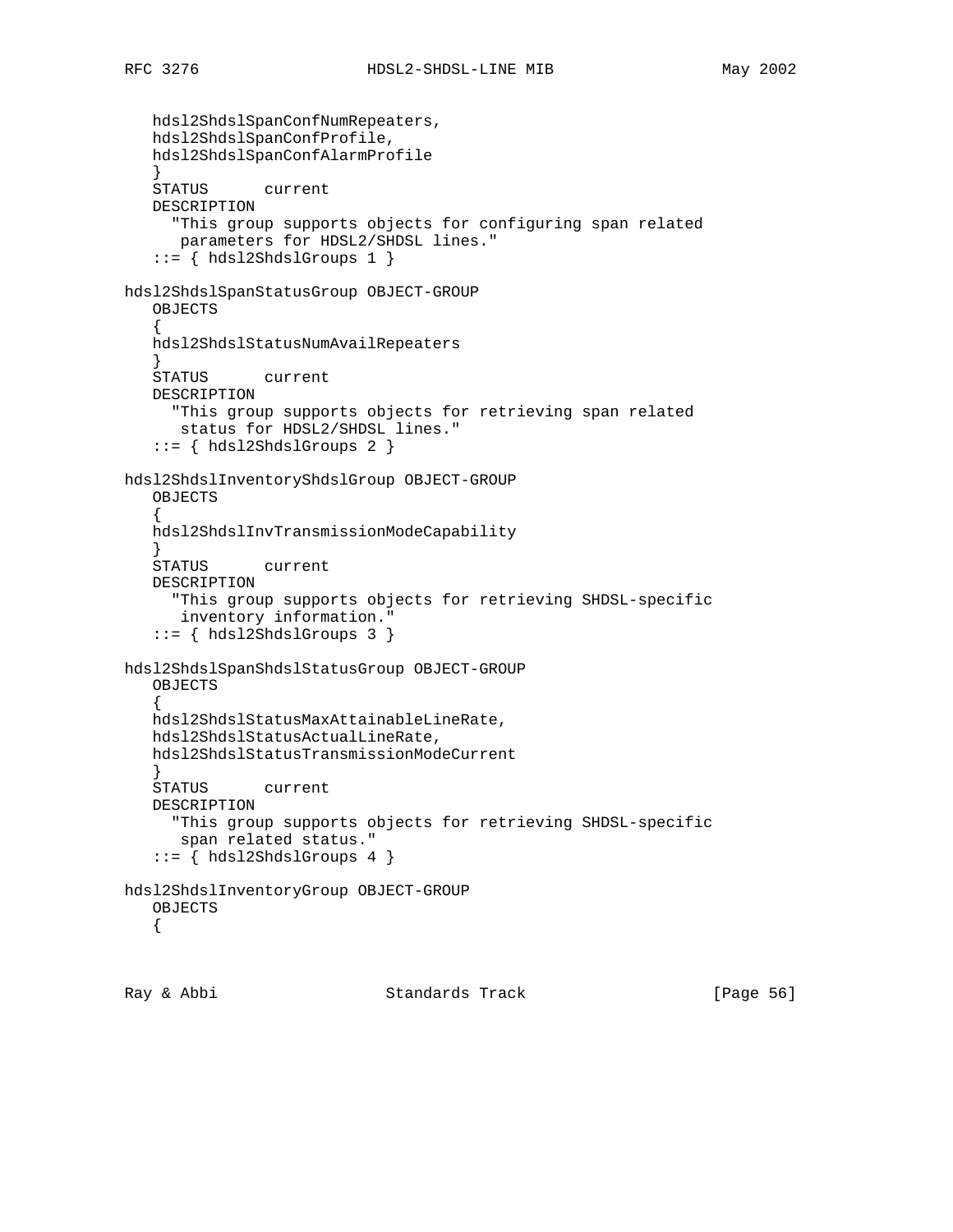hdsl2ShdslInvVendorID, hdsl2ShdslInvVendorModelNumber, hdsl2ShdslInvVendorSerialNumber, hdsl2ShdslInvVendorEOCSoftwareVersion, hdsl2ShdslInvStandardVersion, hdsl2ShdslInvVendorListNumber, hdsl2ShdslInvVendorIssueNumber, hdsl2ShdslInvVendorSoftwareVersion, hdsl2ShdslInvEquipmentCode, hdsl2ShdslInvVendorOther } STATUS current DESCRIPTION "This group supports objects that provide unit inventory information about the units in HDSL2/SHDSL lines."  $::= \{ hds12Shds1Groups 5 \}$ hdsl2ShdslEndpointConfGroup OBJECT-GROUP OBJECTS  $\{$  \cdot \cdot \cdot \cdot \cdot \cdot \cdot \cdot \cdot \cdot \cdot \cdot \cdot \cdot \cdot \cdot \cdot \cdot \cdot \cdot \cdot \cdot \cdot \cdot \cdot \cdot \cdot \cdot \cdot \cdot \cdot \cdot \cdot \cdot \cdot \cdot hdsl2ShdslEndpointCurrAtn } STATUS current DESCRIPTION "This group supports objects for configuring parameters for segment endpoints in HDSL2/SHDSL lines."  $::=$  { hdsl2ShdslGroups 6 } hdsl2ShdslEndpointCurrGroup OBJECT-GROUP OBJECTS { hdsl2ShdslEndpointCurrAtn, hdsl2ShdslEndpointCurrSnrMgn, hdsl2ShdslEndpointCurrStatus, hdsl2ShdslEndpointES, hdsl2ShdslEndpointSES, hdsl2ShdslEndpointCRCanomalies, hdsl2ShdslEndpointLOSWS, hdsl2ShdslEndpointUAS, hdsl2ShdslEndpointCurr15MinTimeElapsed, hdsl2ShdslEndpointCurr15MinES, hdsl2ShdslEndpointCurr15MinSES, hdsl2ShdslEndpointCurr15MinCRCanomalies, hdsl2ShdslEndpointCurr15MinLOSWS, hdsl2ShdslEndpointCurr15MinUAS, hdsl2ShdslEndpointCurr1DayTimeElapsed, hdsl2ShdslEndpointCurr1DayES, hdsl2ShdslEndpointCurr1DaySES,

Ray & Abbi Standards Track [Page 57]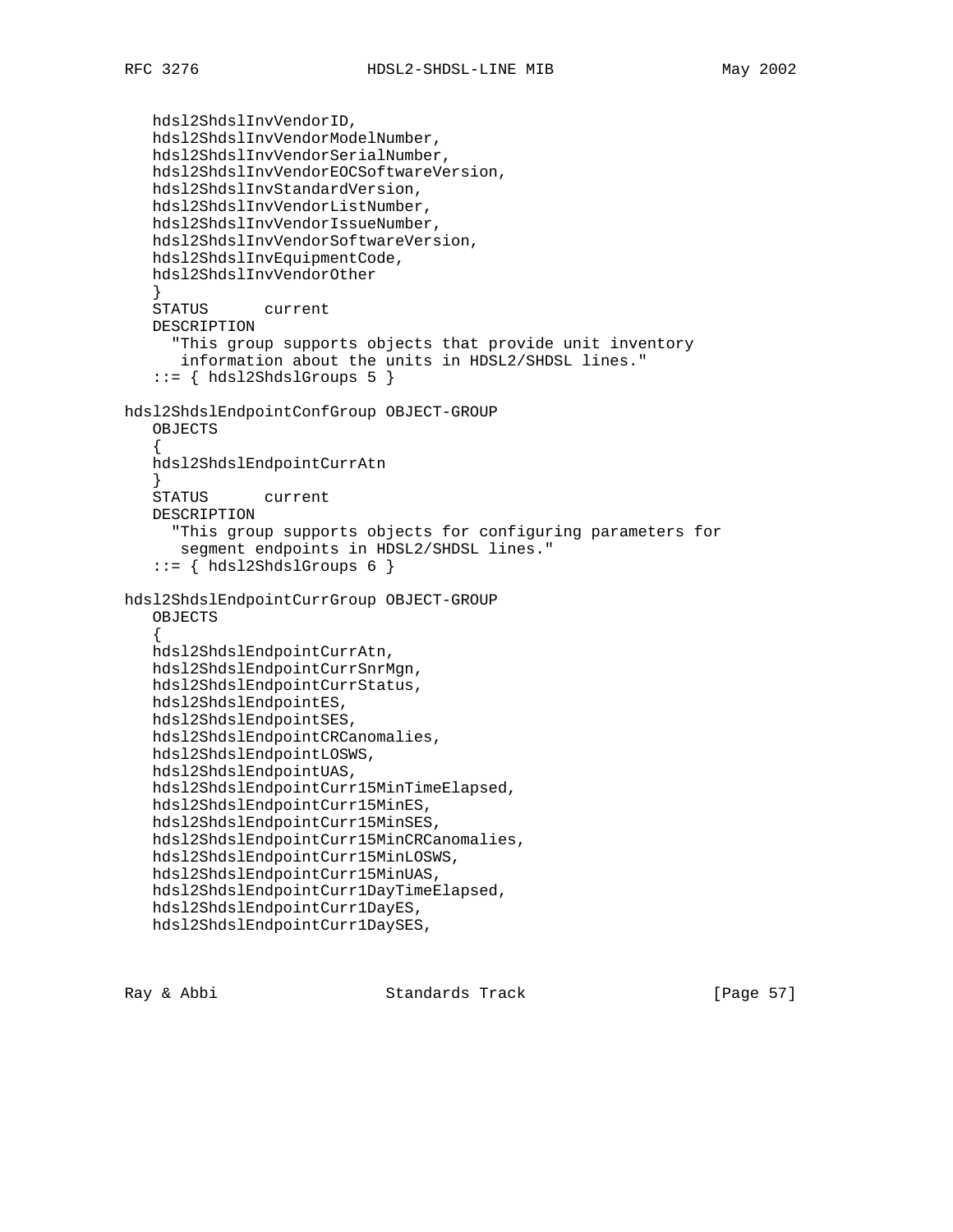```
 hdsl2ShdslEndpointCurr1DayCRCanomalies,
     hdsl2ShdslEndpointCurr1DayLOSWS,
     hdsl2ShdslEndpointCurr1DayUAS
     }
     STATUS current
    DESCRIPTION
        "This group supports objects which provide current status and
        performance measurements relating to segment endpoints in
        HDSL2/SHDSL lines."
    ::= { hdsl2ShdslGroups 7 }
hdsl2Shdsl15MinIntervalGroup OBJECT-GROUP
     OBJECTS
\{ \cdot \cdot \cdot \cdot \cdot \cdot \cdot \cdot \cdot \cdot \cdot \cdot \cdot \cdot \cdot \cdot \cdot \cdot \cdot \cdot \cdot \cdot \cdot \cdot \cdot \cdot \cdot \cdot \cdot \cdot \cdot \cdot \cdot \cdot \cdot \cdot 
    hdsl2Shdsl15MinIntervalES,
    hdsl2Shdsl15MinIntervalSES,
    hdsl2Shdsl15MinIntervalCRCanomalies,
    hdsl2Shdsl15MinIntervalLOSWS,
    hdsl2Shdsl15MinIntervalUAS
 }
    STATUS current
    DESCRIPTION
        "This group supports objects which maintain historic
        performance measurements relating to segment endpoints in
        HDSL2/SHDSL lines in 15-minute intervals."
    ::= \{ hds12Shds1Groups 8 \}hdsl2Shdsl1DayIntervalGroup OBJECT-GROUP
     OBJECTS
     {
    hdsl2Shdsl1DayIntervalMoniSecs,
    hdsl2Shdsl1DayIntervalES,
    hdsl2Shdsl1DayIntervalSES,
    hdsl2Shdsl1DayIntervalCRCanomalies,
    hdsl2Shdsl1DayIntervalLOSWS,
    hdsl2Shdsl1DayIntervalUAS
 }
     STATUS current
    DESCRIPTION
        "This group supports objects which maintain historic
         performance measurements relating to segment endpoints in
         HDSL2/SHDSL lines in 1-day intervals."
     ::= { hdsl2ShdslGroups 9 }
hdsl2ShdslMaintenanceGroup OBJECT-GROUP
     OBJECTS
\{ \cdot \cdot \cdot \cdot \cdot \cdot \cdot \cdot \cdot \cdot \cdot \cdot \cdot \cdot \cdot \cdot \cdot \cdot \cdot \cdot \cdot \cdot \cdot \cdot \cdot \cdot \cdot \cdot \cdot \cdot \cdot \cdot \cdot \cdot \cdot \cdot 
    hdsl2ShdslMaintLoopbackConfig,
```
Ray & Abbi Standards Track [Page 58]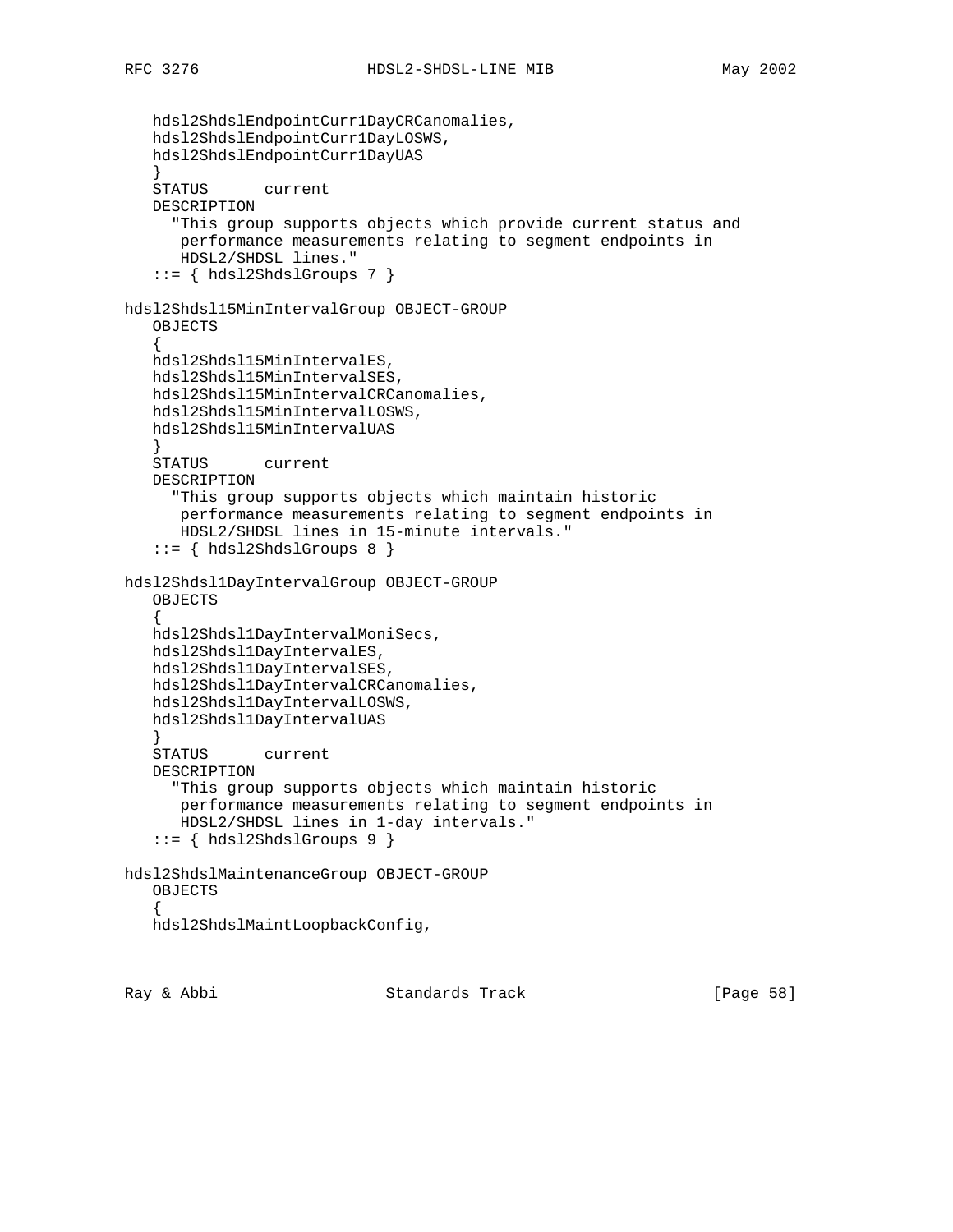```
 hdsl2ShdslMaintTipRingReversal,
    hdsl2ShdslMaintPowerBackOff,
    hdsl2ShdslMaintSoftRestart,
    hdsl2ShdslMaintLoopbackTimeout,
    hdsl2ShdslMaintUnitPowerSource
     }
     STATUS current
    DESCRIPTION
        "This group supports objects that provide support for
        maintenance actions for HDSL2/SHDSL lines."
    ::= { hdsl2ShdslGroups 10 }
hdsl2ShdslEndpointAlarmConfGroup OBJECT-GROUP
     OBJECTS
\{ \cdot \cdot \cdot \cdot \cdot \cdot \cdot \cdot \cdot \cdot \cdot \cdot \cdot \cdot \cdot \cdot \cdot \cdot \cdot \cdot \cdot \cdot \cdot \cdot \cdot \cdot \cdot \cdot \cdot \cdot \cdot \cdot \cdot \cdot \cdot \cdot 
    hdsl2ShdslEndpointAlarmConfProfile,
    hdsl2ShdslEndpointThreshLoopAttenuation,
    hdsl2ShdslEndpointThreshSNRMargin,
    hdsl2ShdslEndpointThreshES,
    hdsl2ShdslEndpointThreshSES,
    hdsl2ShdslEndpointThreshCRCanomalies,
    hdsl2ShdslEndpointThreshLOSWS,
    hdsl2ShdslEndpointThreshUAS,
    hdsl2ShdslEndpointAlarmConfProfileRowStatus
     }
     STATUS current
     DESCRIPTION
        "This group supports objects that allow configuration of alarm
         thresholds for various performance parameters for HDSL2/SHDSL
         lines."
     ::= { hdsl2ShdslGroups 11 }
hdsl2ShdslNotificationGroup NOTIFICATION-GROUP
    NOTIFICATIONS
\{ \cdot \cdot \cdot \cdot \cdot \cdot \cdot \cdot \cdot \cdot \cdot \cdot \cdot \cdot \cdot \cdot \cdot \cdot \cdot \cdot \cdot \cdot \cdot \cdot \cdot \cdot \cdot \cdot \cdot \cdot \cdot \cdot \cdot \cdot \cdot \cdot 
    hdsl2ShdslLoopAttenCrossing,
    hdsl2ShdslSNRMarginCrossing,
    hdsl2ShdslPerfESThresh,
    hdsl2ShdslPerfSESThresh,
    hdsl2ShdslPerfCRCanomaliesThresh,
    hdsl2ShdslPerfLOSWSThresh,
    hdsl2ShdslPerfUASThresh,
    hdsl2ShdslSpanInvalidNumRepeaters,
    hdsl2ShdslLoopbackFailure,
    hdsl2ShdslpowerBackoff,
    hdsl2ShdsldeviceFault,
    hdsl2ShdsldcContinuityFault,
    hdsl2ShdslconfigInitFailure,
```
Ray & Abbi Standards Track [Page 59]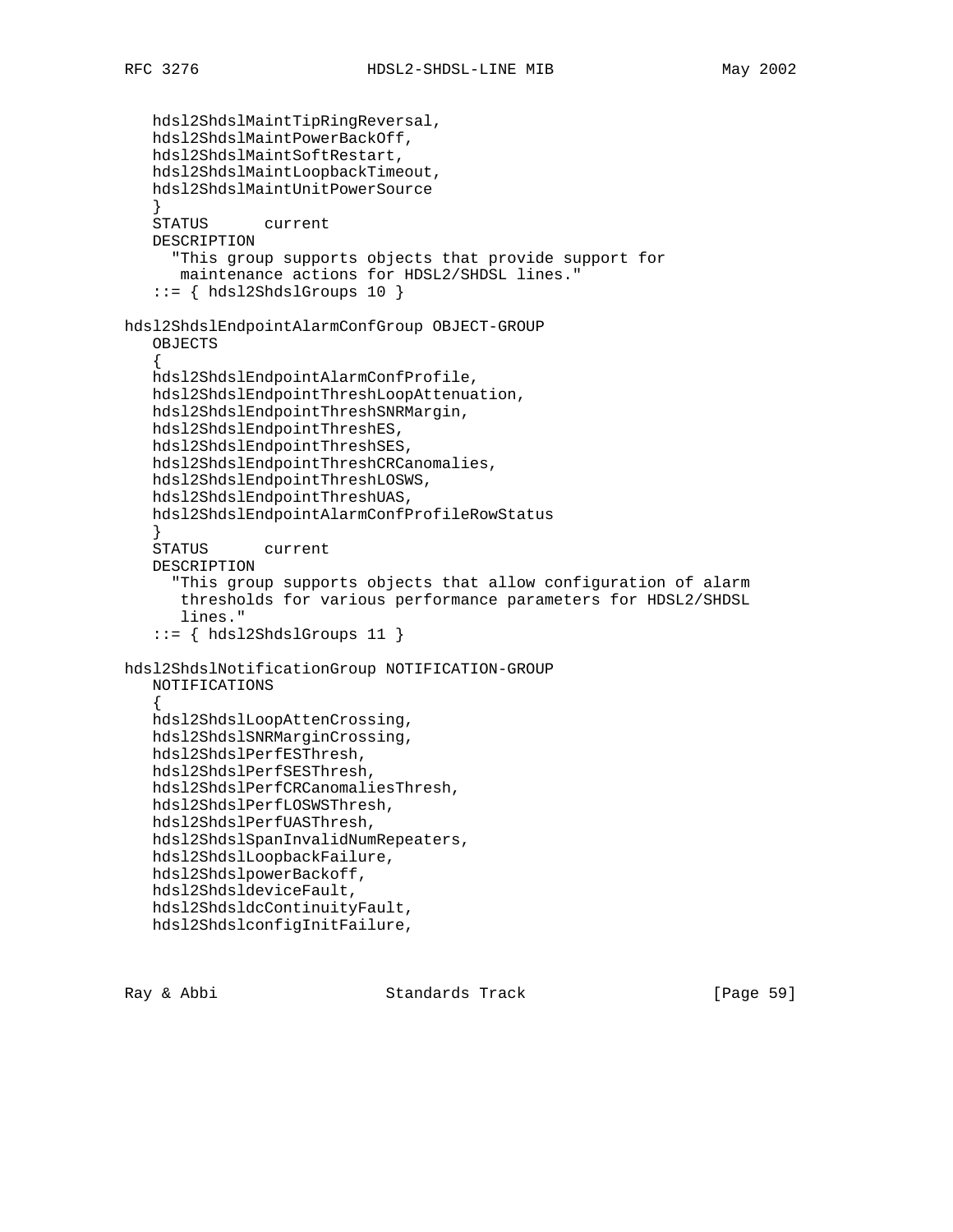hdsl2ShdslprotocolInitFailure, hdsl2ShdslnoNeighborPresent, hdsl2ShdslLocalPowerLoss } STATUS current DESCRIPTION "This group supports notifications of significant conditions associated with HDSL2/SHDSL lines."  $::=$  { hdsl2ShdslGroups 12 } hdsl2ShdslSpanConfProfileGroup OBJECT-GROUP OBJECTS  $\{$  \cdot \cdot \cdot \cdot \cdot \cdot \cdot \cdot \cdot \cdot \cdot \cdot \cdot \cdot \cdot \cdot \cdot \cdot \cdot \cdot \cdot \cdot \cdot \cdot \cdot \cdot \cdot \cdot \cdot \cdot \cdot \cdot \cdot \cdot \cdot \cdot hdsl2ShdslSpanConfWireInterface, hdsl2ShdslSpanConfMinLineRate, hdsl2ShdslSpanConfMaxLineRate, hdsl2ShdslSpanConfPSD, hdsl2ShdslSpanConfTransmissionMode, hdsl2ShdslSpanConfRemoteEnabled, hdsl2ShdslSpanConfPowerFeeding, hdsl2ShdslSpanConfCurrCondTargetMarginDown, hdsl2ShdslSpanConfWorstCaseTargetMarginDown, hdsl2ShdslSpanConfCurrCondTargetMarginUp, hdsl2ShdslSpanConfWorstCaseTargetMarginUp, hdsl2ShdslSpanConfUsedTargetMargins, hdsl2ShdslSpanConfReferenceClock, hdsl2ShdslSpanConfLineProbeEnable, hdsl2ShdslSpanConfProfileRowStatus } STATUS current DESCRIPTION "This group supports objects that constitute configuration profiles for configuring span related parameters in SHDSL lines." ::= { hdsl2ShdslGroups 13 } END

7. Security Considerations

 Blocking unauthorized access to the HDSL2-SHDSL MIB via the element management system is outside the scope of this document. It should be noted that access to the MIB permits the unauthorized entity to modify the profiles (section 6.4) such that both subscriber service and network operations can be interfered with. Subscriber service can be altered by modifying any of a number of service characteristics such as rate partitioning and maximum transmission rates. Network operations can be impacted by modification of notification thresholds such as SES thresholds.

Ray & Abbi Standards Track [Page 60]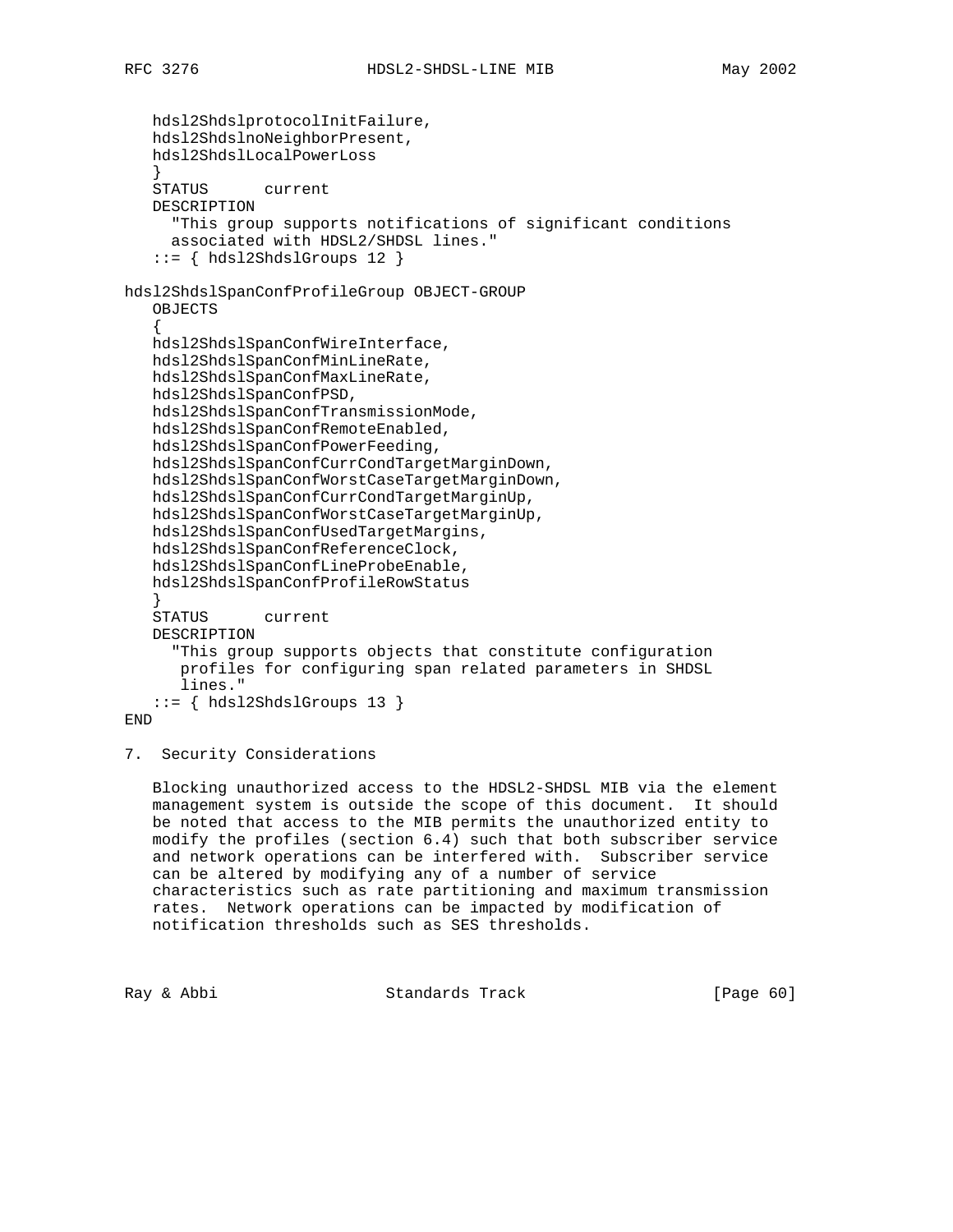There are a number of managed objects in this MIB that may be

 considered to contain sensitive information. Access to these objects would allow an intruder to obtain information about which vendor's equipment is in use on the network. Further, such information is considered sensitive in many environments for competitive reasons.

These identifying objects in the inventory group are:

- hdsl2ShdslInvVendorID
- hdsl2ShdslInvVendorModelNumber
- hdsl2ShdslInvVendorSerialNumber
- hdsl2ShdslInvVendorEOCSoftwareVersion
- hdsl2ShdslInvStandardVersion
- hdsl2ShdslInvVendorListNumber
- hdsl2ShdslInvVendorIssueNumber
- hdsl2ShdslInvVendorSoftwareVersion
- hdsl2ShdslInvEquipmentCode
- hdsl2ShdslInvVendorOther
- hdsl2ShdslInvTransmissionModeCapability

 Therefore, it may be important in some environments to control read access to these objects and possibly to even encrypt the values of these object when sending them over the network via SNMP. Not all versions of SNMP provide features for such a secure environment.

 It is recommended that the implementors consider the security features as provided by the SNMPv3 framework. Specifically, the use of the User-based Security Model RFC 2574 [12] and the View-based Access Control Model RFC 2575 [15] are recommended.

 It is then the customer/user's responsibility to ensure that the SNMP entity giving access to an instance of this MIB, is properly configured to give access to those objects only to those principals (users) that have legitimate rights to access them.

 HDSL2-SHDSL layer connectivity from the xtuR will permit the subscriber to manipulate both the HDSL2-SHDSL link directly and the HDSL2-SHDSL embedded operations channel (EOC) for their own loop. For example, unchecked or unfiltered fluctuations initiated by the subscriber could generate sufficient notifications to potentially overwhelm either the management interface to the network or the element manager.

 It should be noted that interface indices in this MIB are maintained persistently. VACM data relating to these should be stored persistently.

Ray & Abbi Standards Track [Page 61]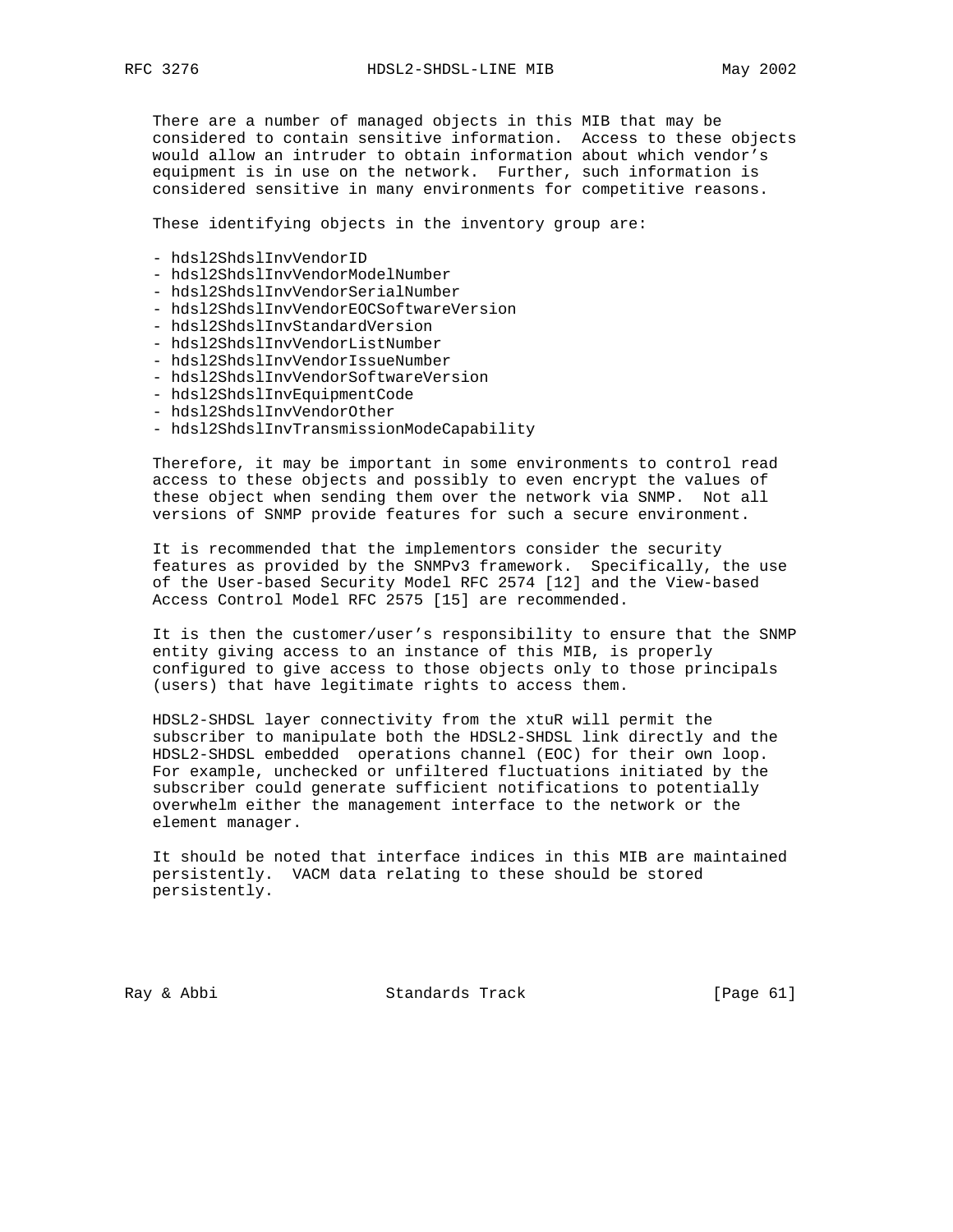There are a number of management objects defined in this MIB that have a MAX-ACCESS clause of read-write and/or read-create. Such objects may be considered sensitive or vulnerable in some network environments. The support for SET operations in a non-secure environment without proper protection can have a negative effect on network operations.

8. Acknowledgments

 The authors are deeply grateful to the authors of the ADSL LINE MIB (RFC 2662 [23]), Gregory Bathrick and Faye Ly, as much of the text and structure of this document originates in their documents.

 The authors are also grateful to the authors of FR MFR MIB (RFC 3020 [24]), Prayson Pate, Bob Lynch, and Kenneth Rehbehn, as the majority of the Security Considerations section was lifted from their document.

 The authors also acknowledge the importance of the contributions and suggestions regarding interface indexing structures received from David Horton of CITR.

Other contributions were received from the following:

 Philip Bergstresser (Adtran) Steve Blackwell (Centillium) Umberto Bonollo (NEC Australia) Yagal Hachmon (RAD) Mark Johnson (Red Point) Sharon Mantin (Orckit) Moti Morgenstern (ECI) Raymond Murphy (Ericsson) Lee Nipper (Verilink) Randy Presuhn (BMC Software) Katy Sherman (Orckit) Mike Sneed (ECI) Jon Turney (DSL Solutions) Aron Wahl (Memotec) Bert Wijnen (Lucent) Michael Wrobel (Memotec)

Ray & Abbi Standards Track [Page 62]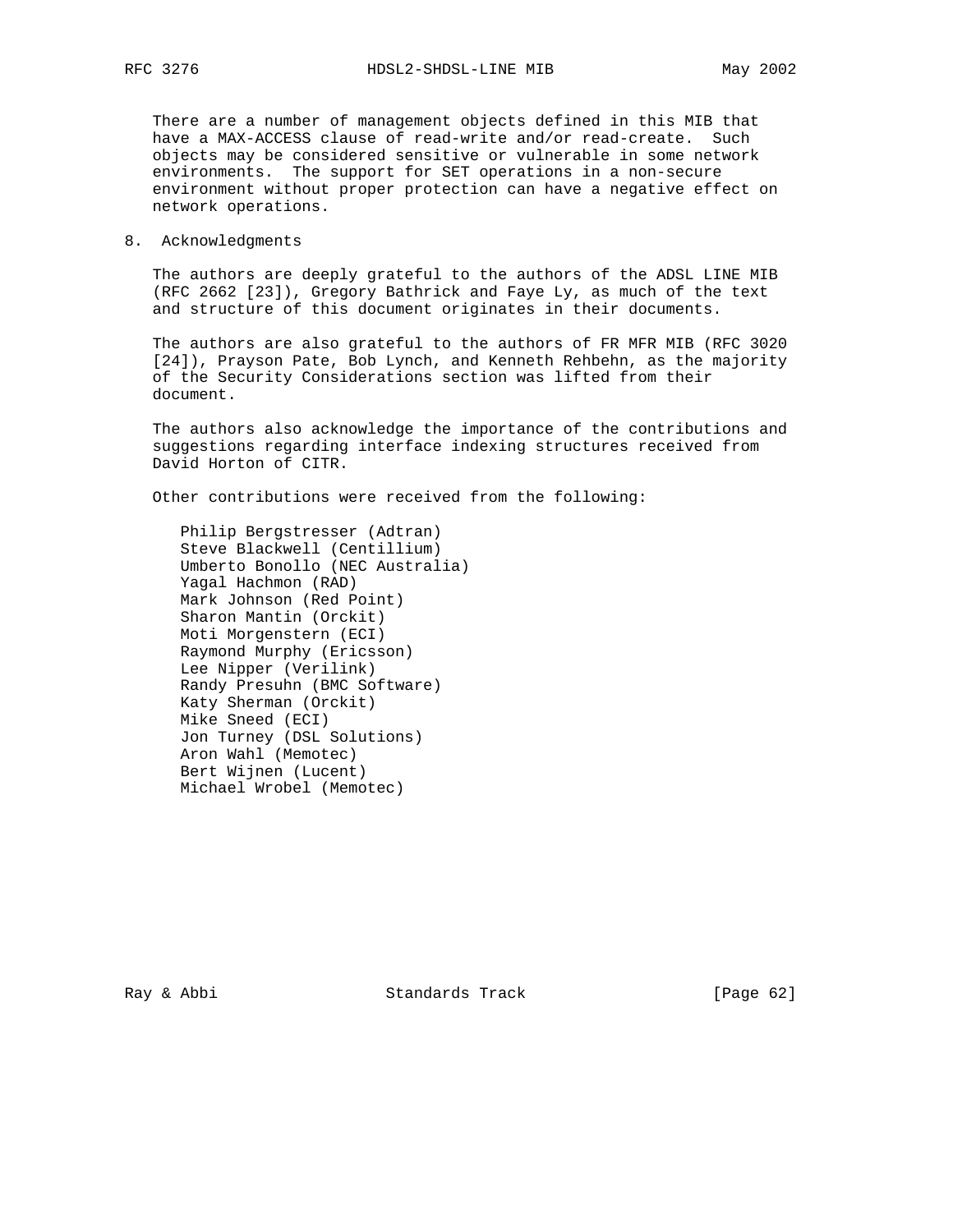# 9. References

- [1] Harrington, D., Presuhn, R. and B. Wijnen, "An Architecture for Describing SNMP Management Frameworks", RFC 2571, April 1999.
- [2] Rose, M. and K. McCloghrie, "Structure and Identification of Management Information for TCP/IP-based Internets", STD 16, RFC 1155, May 1990.
- [3] Rose, M. and K. McCloghrie, "Concise MIB Definitions", STD 16, RFC 1212, March 1991.
- [4] Rose, M., "A Convention for Defining Traps for use with the SNMP", RFC 1215, March 1991.
- [5] McCloghrie, K., Perkins, D., Schoenwaelder, J., Case, J., Rose, M. and S. Waldbusser, "Structure of Management Information Version 2 (SMIv2)", STD 58, RFC 2578, April 1999.
- [6] McCloghrie, K., Perkins, D., Schoenwaelder, J., Case, J., Rose, M. and S. Waldbusser, "Textual Conventions for SMIv2", STD 58, RFC 2579, April 1999.
- [7] McCloghrie, K., Perkins, D., Schoenwaelder, J., Case, J., Rose, M. and S. Waldbusser, "Conformance Statements for SMIv2", STD 58, RFC 2580, April 1999.
- [8] Case, J., Fedor, M., Schoffstall, M. and J. Davin, "Simple Network Management Protocol", STD 15, RFC 1157, May 1990.
- [9] Case, J., McCloghrie, K., Rose, M. and S. Waldbusser, "Introduction to Community-based SNMPv2", RFC 1901, January 1996.
- [10] Case, J., McCloghrie, K., Rose, M. and S. Waldbusser, "Transport Mappings for Version 2 of the Simple Network Management Protocol (SNMPv2)", RFC 1906, January 1996.
- [11] Case, J., Harrington D., Presuhn, R. and B. Wijnen, "Message Processing and Dispatching for the Simple Network Management Protocol (SNMP)", RFC 2572, April 1999.
- [12] Blumenthal, U. and B. Wijnen, "User-based Security Model (USM) for version 3 of the Simple Network Management Protocol (SNMPv3)", RFC 2574, April 1999.

Ray & Abbi Standards Track [Page 63]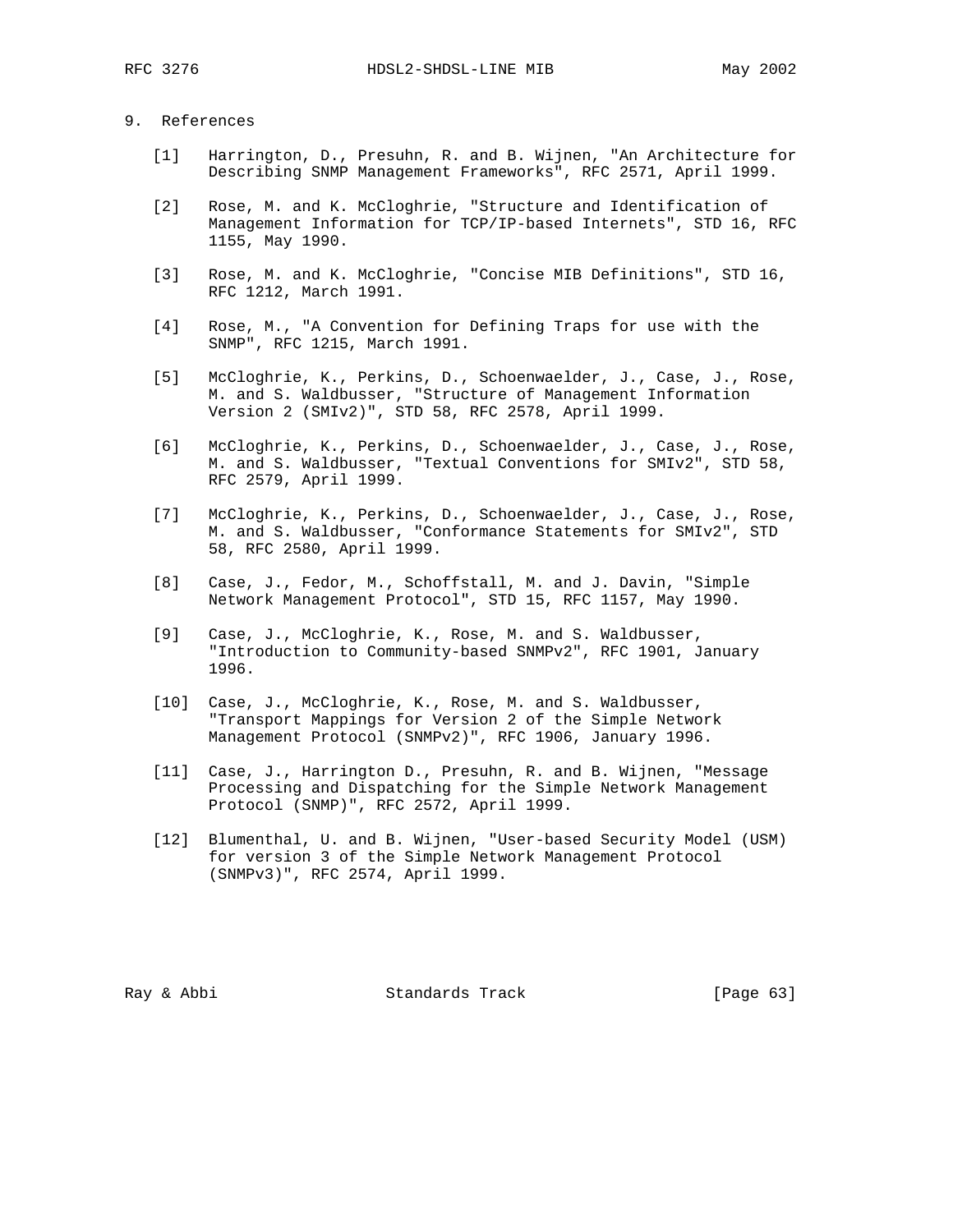- [13] Case, J., McCloghrie, K., Rose, M. and S. Waldbusser, "Protocol Operations for Version 2 of the Simple Network Management Protocol (SNMPv2)", RFC 1905, January 1996.
- [14] Levi, D., Meyer, P. and B. Stewart, "SNMPv3 Applications", RFC 2573, April 1999.
- [15] Wijnen, B., Presuhn, R. and K. McCloghrie, "View-based Access Control Model (VACM) for the Simple Network Management Protocol (SNMP)", RFC 2575, April 1999.
- [16] Case, J., Mundy, R., Partain, D. and B. Stewart, "Introduction to Version 3 of the Internet-standard Network Management Framework", RFC 2570, April 1999.
- [17] Bradner, S., "Key Words for use in RFCs to Indicate Requirement Levels", BCP 14, RFC 2119, March 1997.
- [18] American National Standards Institute, ANSI T1E1.4/2000-006, February 2000.
- [19] Blackwell, S., Editor, "Single-Pair High-Speed Digital Subscriber Line (SHDSL) Transceivers", ITU-T Draft G.991.2, April 2000.
- [20] McCloghrie, K. and M. Rose, M., "Management Information Base for Network Management of TCP/IP-based internets: MIB-II", STD 17, RFC 1213, March 1991.
- [21] McCloghrie, K. and F. Kastenholz, "The Interfaces Group MIB", RFC 2863, June 2000.
- [22] Tesink, K., "Textual Conventions for MIB Modules Using Performance History Based on 15 Minute Intervals", RFC 2493, January 1999.
- [23] Bathrick, G. and F. Ly, "Definitions of Managed Objects for the ADSL Lines", RFC 2662, August 1999.
- [24] Pate, P., Lynch, B. and K. Rehbehn, "Definitions of Managed Objects for Monitoring and Controlling the UNI/NNI Multilink Frame Relay Function", RFC 3020, December 2000.
- [25] American National Standards Institute, "Coded Identification of Equipment Entities of the North American Telecommunications System for the Purpose of Information Exchange", T1.213-2001.

Ray & Abbi Standards Track [Page 64]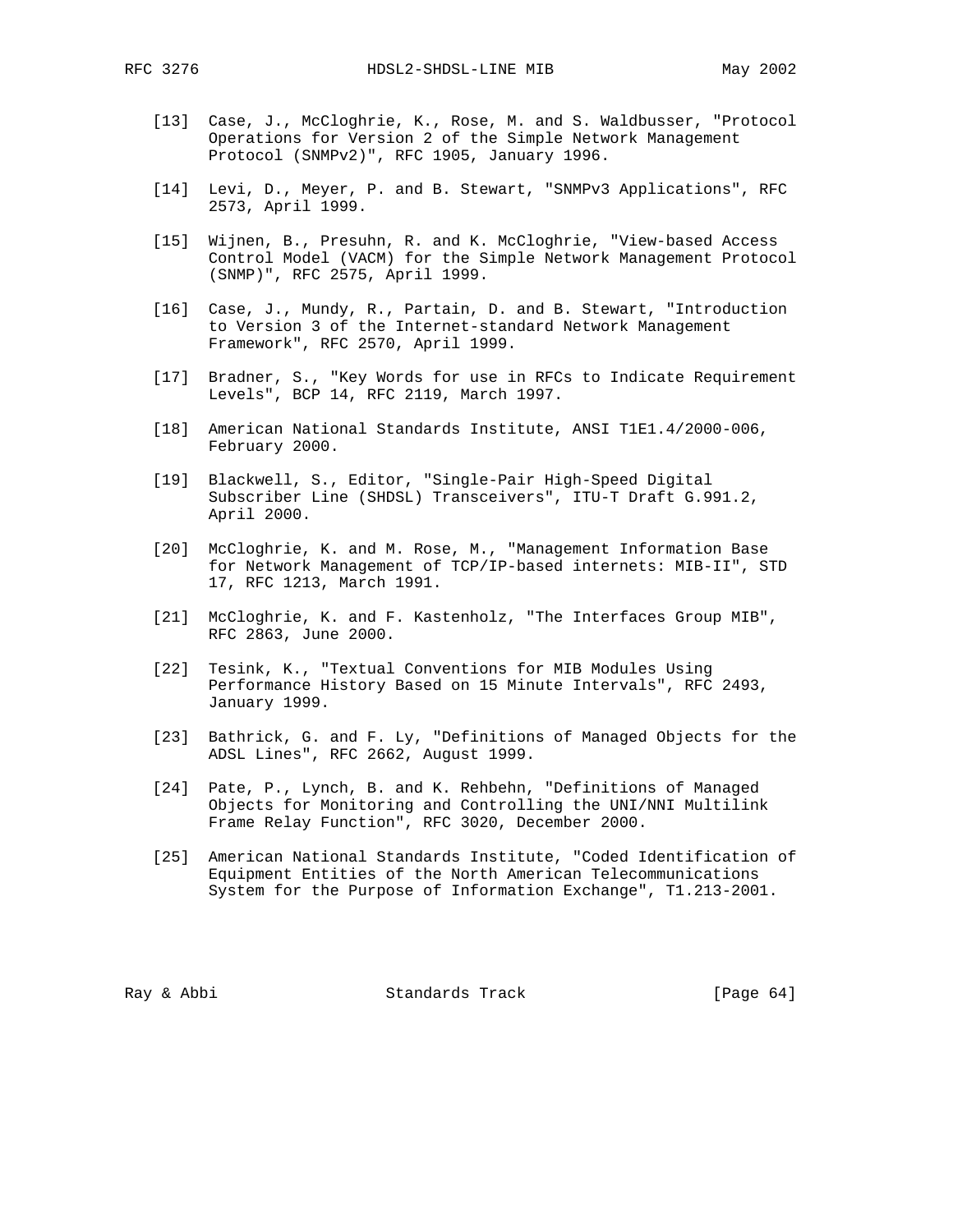# 10. Intellectual Property Notice

 The IETF takes no position regarding the validity or scope of any intellectual property or other rights that might be claimed to pertain to the implementation or use of the technology described in this document or the extent to which any license under such rights might or might not be available; neither does it represent that it has made any effort to identify any such rights. Information on the IETF's procedures with respect to rights in standards-track and standards-related documentation can be found in BCP-11. Copies of claims of rights made available for publication and any assurances of licenses to be made available, or the result of an attempt made to obtain a general license or permission for the use of such proprietary rights by implementors or users of this specification can be obtained from the IETF Secretariat.

 The IETF invites any interested party to bring to its attention any copyrights, patents or patent applications, or other proprietary rights which may cover technology that may be required to practice this standard. Please address the information to the IETF Executive Director.

# 11. Authors' Addresses

 Bob Ray PESA Switching Systems, Inc. 330-A Wynn Drive Huntsville, AL 35805 USA

 Phone: +1 256 726 9200 ext. 142 Fax: +1 256 726 9271 EMail: rray@pesa.com

 Rajesh Abbi Alcatel USA 2912 Wake Forest Road Raleigh, NC 27609-7860 USA

 Phone: +1 919-850-6194 Fax: +1 919-850-6670 EMail: Rajesh.Abbi@alcatel.com

Ray & Abbi Standards Track [Page 65]